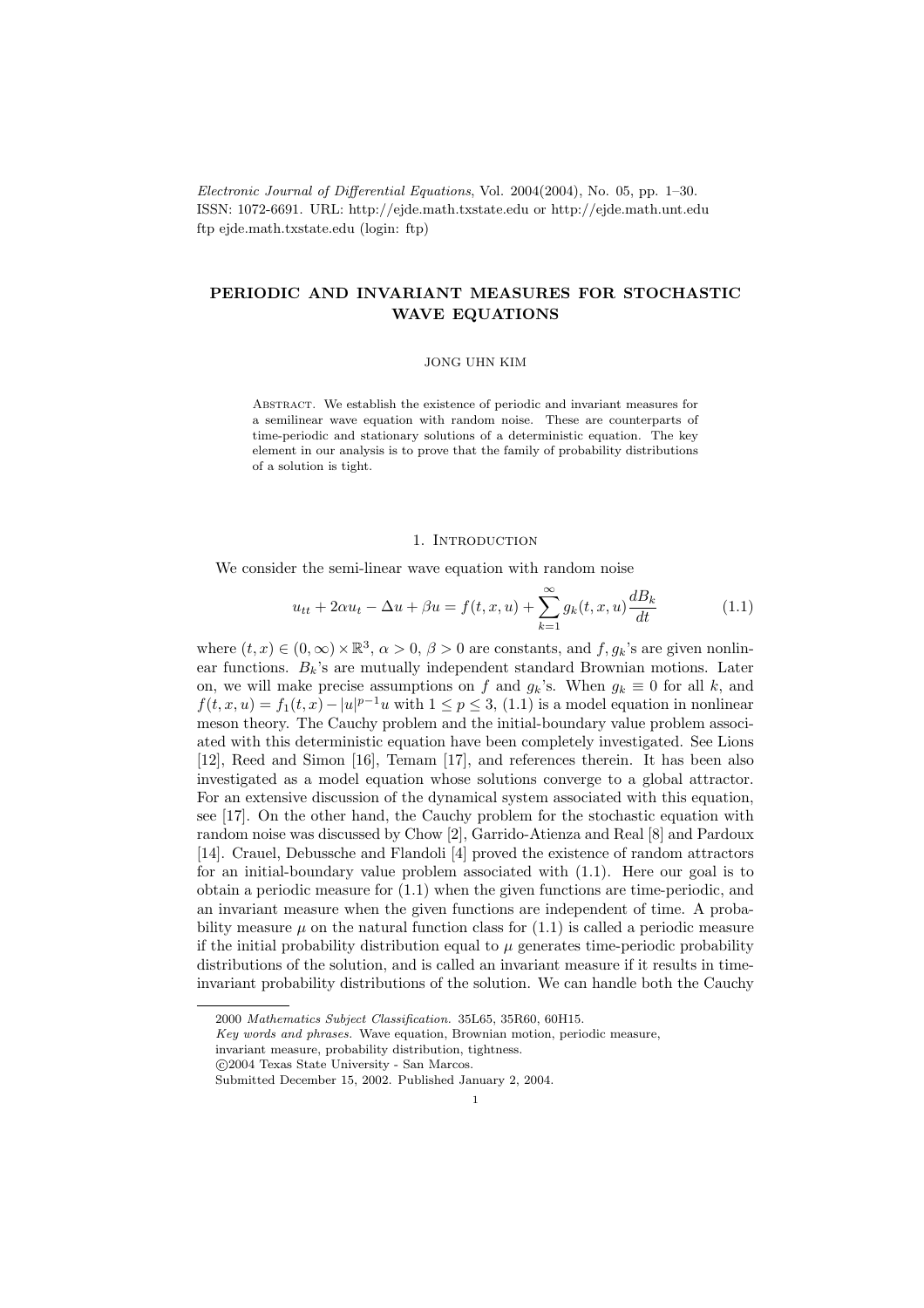problem in the whole space  $\mathbb{R}^3$  and an initial-boundary value problem in a bounded domain. But we will present full details only for the case of the whole space  $\mathbb{R}^3$ , and give a sketch of the procedure for a bounded domain. The case of the whole space is more challenging for lack of compact imbedding of usual Sobolev spaces. For the Cauchy problem for  $(1.1)$ , Chow [2] used a basic result of Da Prato and Zabczk [6] for evolution equations. The main difficulty arises from polynomial nonlinearity in the equation. This type of nonlinearity can be handled by the truncation method. For its use for parabolic equations, see Gyöngy and Rovira [9]. The result in [6] is based on the analysis of stochastic convolutions in the frame of semigroup theory. Our goal is to obtain periodic and invariant measures. For this, we need some basic estimates to ensure tightness of the probability laws. Such estimates can be obtained most conveniently in the frequency domain via the Fourier transform. These new estimates can be derived through the representation formula for solutions in the frequency domain. Hence, it seems natural to obtain solutions in the same context, and we will present the proof of existence independently of the previous works. But we will borrow a truncation device from [2].

Da Prato and Zabczyk [6, 7] present some general results on the existence of invariant measures for stochastic semilinear evolution equations, which cover basically two different cases. The first case is the equations with suitable dissipation. By means of translation of the time variable and two-sided Brownian motions, dissipation of the energy results in invariant measures. The second case is the equations associated with compact semigroups. This compactness of semigroups can be used to prove tightness of the probability distributions of a solution, which in turn yields invariant measures. Parabolic equations fall in this category, and so far most of the works on invariant measures for nonlinear equations have been concerned with equations of parabolic type. However, there are other types of equations which are not covered by either of these cases. The equation (1.1) is one of them. The result of [4] combined with that of [5] yields invariant measures for (1.1) in a bounded space domain. According to their method, only additive noise with sufficiently regular coefficients can be handled. Our method can relax such restrictive assumptions; see remarks in Section 6 below. Our method is based upon the works of Khasminskii [11] and Parthasarathy [15]. The idea of [11] was used in [3] for quasilinear parabolic equations. The main task is to prove tightness of the probability distributions of a solution. We borrow an essential idea from Parthasarathy [15, Theorem 2.2]. But substantial technical adaptation is necessary for our problem. When the space domain is unbounded, we cannot use compact imbedding of usual Sobolev spaces. For reaction-diffusion equations, Wang [18] overcame this difficulty by approximating the whole space through expanding balls. This idea was also used in Lu and Wang [13]. We will adopt this for our problem.

In section 2, we introduce notation and present some preliminaries for stochastic processes. In Section 3, we prove the existence of a solution and establish some estimates which will be used later. In Section 4, we prove that the family of probability distributions of a solution is tight, and establish the existence of a periodic measure and an invariant measure in Section 5. Finally, we explain how our method can be used for initial-boundary value problem in Section 6.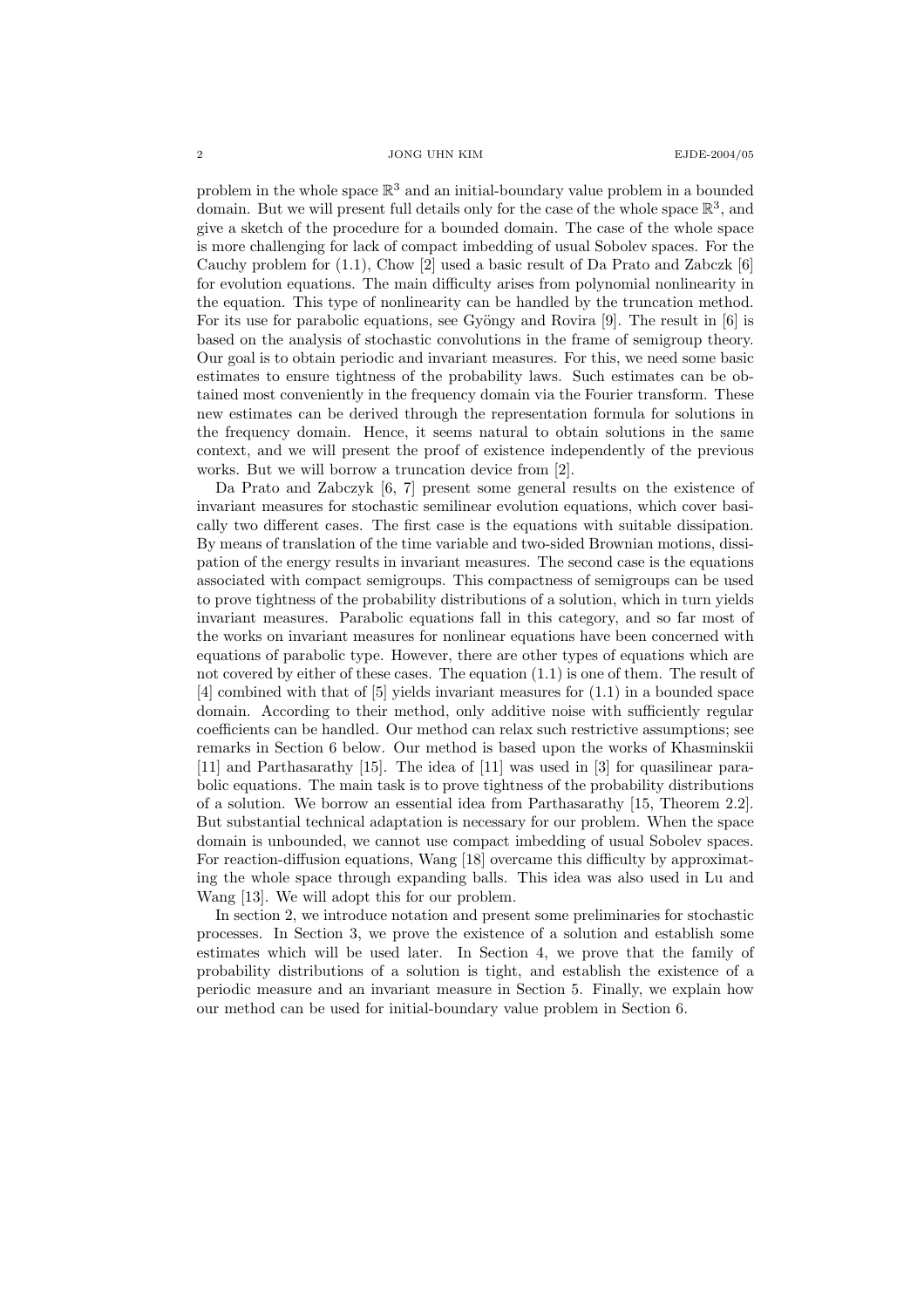### 2. Notation and Preliminaries

When G is a subset of  $\mathbb{R}^n$ ,  $C(G)$  is the space of continuous functions on G, and  $C_0(\mathcal{G})$  is the space of continuous functions with compact support contained in  $\mathcal{G}$ .  $H^m(\mathbb{R}^3)$  stands for the usual Sobolev space of order m. For a function in  $\mathbb{R}^3$ , its Fourier transform is given by

$$
\hat{f}(\xi) = \frac{1}{(2\pi)^{3/2}} \int_{\mathbb{R}^3} f(x) e^{-i\xi \cdot x} dx
$$

and the inversion formula is

$$
f(x) = \frac{1}{(2\pi)^{3/2}} \int_{\mathbb{R}^3} \hat{f}(\xi) e^{i\xi \cdot x} d\xi,
$$

which will be also expressed by  $f = F_{\xi}^{-1}(\hat{f})$ . In this context, it is convenient to define the convolution by

$$
(f * g)(x) = \frac{1}{(2\pi)^{3/2}} \int_{\mathbb{R}^3} f(x - y)g(y) \, dy.
$$

For function spaces with respect to the variable  $\xi$  in the frequency domain, we use the notation  $L^p(\xi)$  and  $H^m(\xi)$  to denote  $L^p(\mathbb{R}^3)$  and  $H^m(\mathbb{R}^3)$ , respectively.

We recall some properties of Sobolev spaces. For  $2 \le q \le 6$ , there is some positive constant  $C_q$  such that

$$
\|\psi\|_{L^{q}(\mathbb{R}^3)} \le C_q \|\psi\|_{H^1(\mathbb{R}^3)}, \quad \text{for all } \psi \in H^1(\mathbb{R}^3). \tag{2.1}
$$

We also have

**Lemma 2.1.** Suppose  $0 \le s < 1$  and  $\psi \in L^2(\mathbb{R}^3)$ . If

$$
\left| \int_{\mathbb{R}^3} \psi(x) \left( I - \Delta \right) \phi(x) \, dx \right| \le C \| \phi \|_{H^{1+s}(\mathbb{R}^3)} \tag{2.2}
$$

holds for all  $\phi \in C_0^{\infty}(\mathbb{R}^3)$ , for some positive constant C, then  $\psi \in H^{1-s}(\mathbb{R}^3)$ .

Proof. By the Parseval's identity,

$$
\int_{\mathbb{R}^3} \psi(x) (I - \Delta) \phi(x) dx = \int_{\mathbb{R}^3} \hat{\psi}(\xi) (1 + |\xi|^2)^{(1 - s)/2} \hat{\phi}(\xi) (1 + |\xi|^2)^{(1 + s)/2} d\xi
$$

which, with (2.2), yields  $\hat{\psi}(\xi)(1+|\xi|^2)^{(1-s)/2} \in L^2(\mathbb{R}^3)$ , and  $\|\psi\|_{H^{1-s}(\mathbb{R}^3)} \leq C. \quad \Box$ 

**Lemma 2.2.** Let  $1 \leq p < 3$  and  $q = \frac{3-p}{2}$ . Then,

$$
\|\psi|\psi|^{p-1}\|_{H^q(\mathbb{R}^3)} \le C_p \|\psi\|_{H^1(\mathbb{R}^3)}^p \tag{2.3}
$$

holds for all  $\psi \in H^1(\mathbb{R}^3)$ , for some positive constant  $C_p$ .

*Proof.* For any 
$$
\phi \in C_0^{\infty}(\mathbb{R}^3)
$$
, we see, by (2.1),  

$$
\|\psi|\psi|^{p-1}\|_{L^2(\mathbb{R}^3)} \leq C \|\psi\|_{H^1(\mathbb{R}^3)}^p
$$
(2.4)

and

$$
\left| \int_{\mathbb{R}^3} \psi |\psi|^{p-1} \Delta \phi \, dx \right| = \left| p \int_{\mathbb{R}^3} |\psi|^{p-1} \nabla \psi \cdot \nabla \phi \, dx \right|
$$
\n
$$
\leq C_p \|\nabla \psi\|_{L^2(\mathbb{R}^3)} \|\psi|^{p-1} \|_{L^{6/(p-1)}(\mathbb{R}^3)} \|\nabla \phi\|_{L^{6/(4-p)}(\mathbb{R}^3)}
$$
\n
$$
\leq C_p \|\psi\|_{H^1(\mathbb{R}^3)}^p \|\phi\|_{H^{(1+p)/2}(\mathbb{R}^3)}.
$$
\n(2.5)

 $(2.3)$  follows from  $(2.4)$ ,  $(2.5)$  and Lemma 2.1.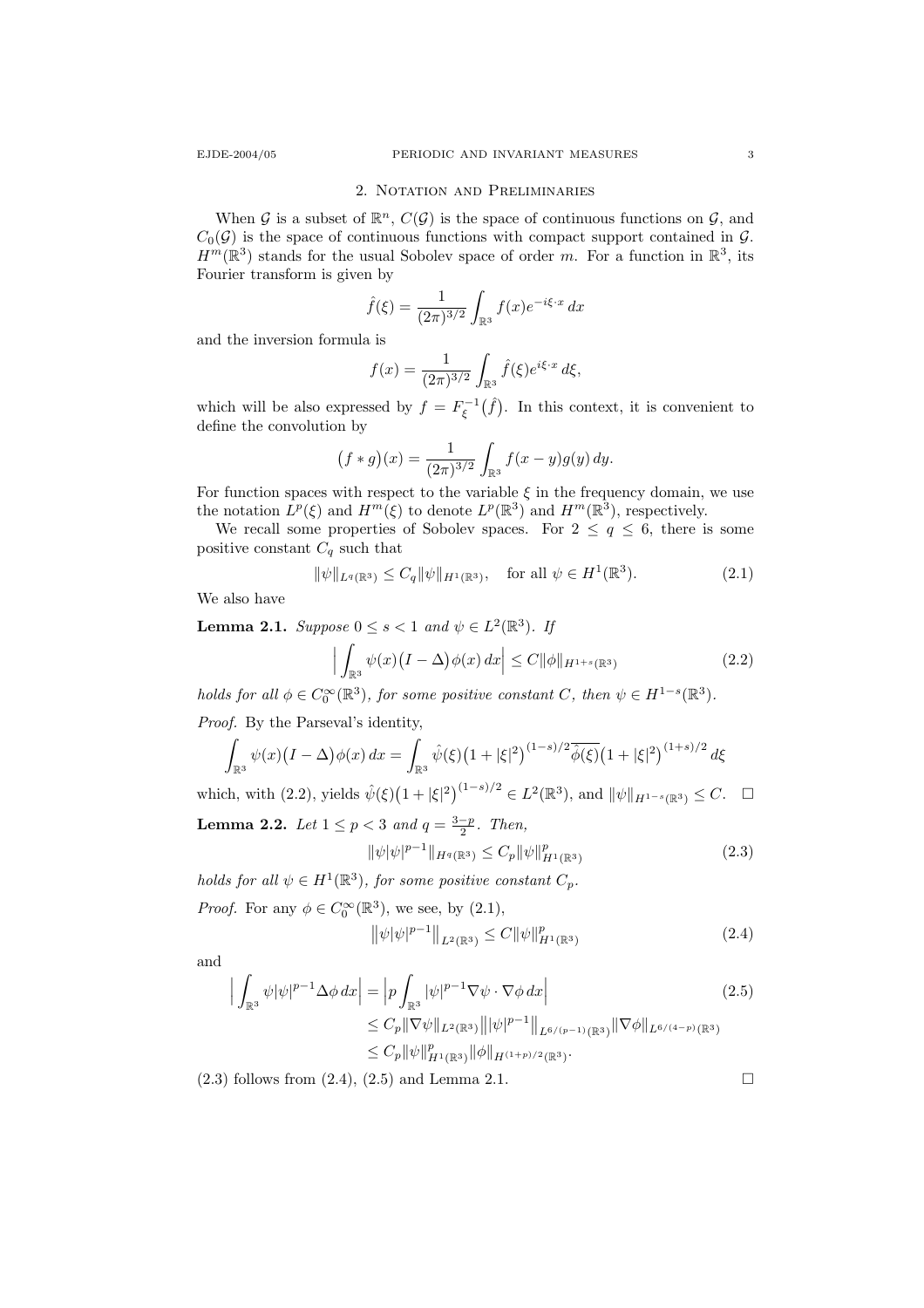4 JONG UHN KIM EJDE-2004/05

Throughout this paper,  ${B_k(t)}_{k=1}^\infty$  is a set of mutually independent standard Brownian motions over the stochastic basis  $\{\Omega, \mathcal{F}, \mathcal{F}_t, P\}$  where P is a probability measure over the  $\sigma$ -algebra  $\mathcal{F}, \{\mathcal{F}_t\}$  is a right-continuous filtration over  $\mathcal{F},$  and  $\mathcal{F}_0$  contains all P-negligible sets.  $E(\cdot)$  denotes the expectation with respect to P. When X is a Banach space,  $\mathcal{B}(\mathcal{X})$  denotes the set of all Borel subsets of X. For  $1 \leq p < \infty$ ,  $L^p(\Omega; \mathcal{X})$  denotes the set of all X-valued F-measurable functions h such that

$$
\int_{\Omega} \|h\|_{\mathcal{X}}^p \, dP < \infty.
$$

 $L^{\infty}(\Omega; \mathcal{X})$  is the set of all X-valued F-measurable functions h such that  $||h||_{\mathcal{X}}$  is essentially bounded with respect to the measure  $P$ . For general information on stochastic processes, see Karatzas and Shreve [10]. We need the following fact due to Berger and Mizel [1].

**Lemma 2.3.** Let  $h(t, s; \omega)$  be  $\mathcal{B}([0, T] \times [0, T]) \otimes \mathcal{F}$ -measurable and adapted to  $\{\mathcal{F}_s\}$ in s for each t. Suppose that for almost all  $\omega \in \Omega$ , h is absolutely continuous in t, and

$$
\int_0^T \int_0^t \left| \frac{\partial h}{\partial t}(t,s) \right|^2 ds dt < \infty, \quad \text{for almost all } \omega,
$$

$$
\int_0^t |h(t,s)|^2 ds < \infty, \quad \text{for almost all } \omega,
$$

for each t. Let

$$
z_k(t) = \int_0^t h(t,s)dB_k(s), \quad k = 1,2,\ldots.
$$

Then, it holds that

$$
dz_k(t) = h(t,t)dB_k(t) + \left(\int_0^t \frac{\partial h}{\partial t}(t,s)dB_k(s)\right)dt.
$$

## 3. THE CAUCHY PROBLEM

We start from the linear problem.

$$
u_{tt} + 2\alpha u_t - \Delta u + \beta u = f + \sum_{k=1}^{\infty} g_k \frac{dB_k}{dt},
$$
\n(3.1)

$$
u(0) = u_0, \quad u_t(0) = u_1. \tag{3.2}
$$

We suppose that  $(u_0, u_1)$  is  $H^1(\mathbb{R}^3) \times L^2(\mathbb{R}^3)$ -valued  $\mathcal{F}_0$ -measurable,

$$
(u_0, u_1) \in L^2(\Omega; H^1(\mathbb{R}^3) \times L^2(\mathbb{R}^3))
$$
\n(3.3)

and that  $f, g_k$ 's are  $L^2(\mathbb{R}^3)$ -valued predictable processes such that

$$
f, g_k \in L^2(\Omega; L^2(0, T; L^2(\mathbb{R}^3))), \tag{3.4}
$$

$$
E\Big(\sum_{k=1}^{\infty} \int_{0}^{T} \|g_{k}\|_{L^{2}(\mathbb{R}^{3})}^{2} dt\Big) < \infty
$$
\n(3.5)

for each  $T > 0$ . By taking the Fourier transform, this problem is transformed in the frequency domain as follows.

$$
\hat{u}_{tt} + 2\alpha \hat{u}_t + |\xi|^2 \hat{u} + \beta \hat{u} = \hat{f} + \sum_{k=1}^{\infty} \hat{g}_k \frac{dB_k}{dt},
$$
\n(3.6)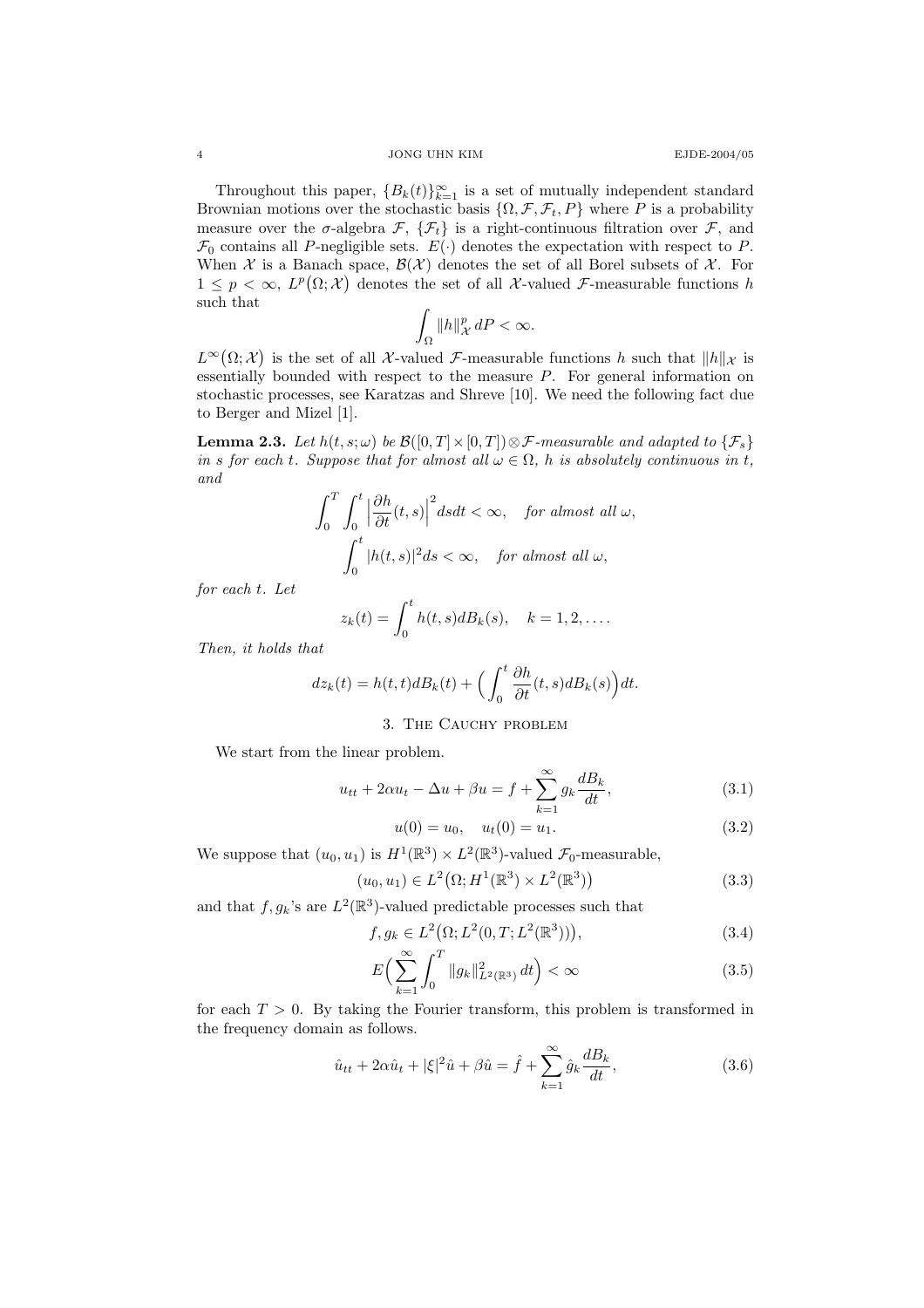EJDE-2004/05 PERIODIC AND INVARIANT MEASURES 5

$$
\hat{u}(0) = \hat{u}_0, \quad \hat{u}_t(0) = \hat{u}_1.
$$
\n(3.7)

Let us first consider more restrictive data. So we assume that  $(\hat{u}_0, \hat{u}_1)$  is  $\mathcal{F}_0$ measurable, and

$$
\hat{u}_0, \hat{u}_1 \in L^2(\Omega; C_0(K))
$$
\n(3.8)

and that  $\hat{f}, \hat{g}_k$ 's are predictable, and

$$
\hat{f}, \hat{g}_k \in L^{\infty}(\Omega; C_0([0, \infty) \times K))
$$
\n
$$
\infty \tag{3.9}
$$

$$
\sum_{k=1} \|\hat{g}_k\|_{L^{\infty}(\Omega; C_0([0,\infty)\times K))}^2 < \infty
$$
\n(3.10)

where K is a compact subset of  $\mathbb{R}^3$ . Then, the solution  $\hat{u}$  of  $(3.6)$  -  $(3.7)$  is given by, for each  $\xi \in \mathbb{R}^3$ ,

$$
\hat{u}(t,\xi) = e^{-\alpha t} \cos(\sqrt{|\xi|^2 + \gamma t}) \hat{u}_0(\xi) + e^{-\alpha t} \frac{\sin(\sqrt{|\xi|^2 + \gamma t})}{\sqrt{|\xi|^2 + \gamma}} \hat{u}_1(\xi)
$$

$$
+ \int_0^t e^{-\alpha(t-s)} \frac{\sin(\sqrt{|\xi|^2 + \gamma}(t-s))}{\sqrt{|\xi|^2 + \gamma}} \hat{f}(s,\xi) ds \qquad (3.11)
$$

$$
+ \sum_{k=1}^\infty \int_0^t e^{-\alpha(t-s)} \frac{\sin(\sqrt{|\xi|^2 + \gamma}(t-s))}{\sqrt{|\xi|^2 + \gamma}} \hat{g}_k(s,\xi) dB_k(s)
$$

for all  $t \geq 0$ , for almost all  $\omega \in \Omega$ , where  $\gamma = \beta - \alpha^2$ . Since  $|\xi|^2 + \gamma \leq 0$  is possible, we note that

$$
\cos(\sqrt{|\xi|^2 + \gamma t}) = \sum_{k=0}^{\infty} (-1)^k \frac{(|\xi|^2 + \gamma)^k t^{2k}}{(2k)!}
$$

$$
\frac{\sin(\sqrt{|\xi|^2 + \gamma t})}{\sqrt{|\xi|^2 + \gamma}} = \sum_{k=0}^{\infty} (-1)^k \frac{(|\xi|^2 + \gamma)^k t^{2k+1}}{(2k+1)!}.
$$

One can apply Ito's formula to  $(3.6)$  for each fixed  $\xi$ , but we first have to find the manner in which  $\hat{u}$  depends on  $\xi$ . It is easy to see that

$$
e^{-\alpha t}\cos(\sqrt{|\xi|^2 + \gamma}t), \quad e^{-\alpha t}\frac{\sin(\sqrt{|\xi|^2 + \gamma}t)}{\sqrt{|\xi|^2 + \gamma}}
$$

and their time derivatives are continuous and uniformly bounded for  $t \geq 0$  and  $\xi \in K$ . This fact is used to estimate the terms in the right-hand side of (3.11). But the last term needs some manipulation for a necessary estimate, because it is not a martingale. Thus, we use Lemma 2.3 to write

$$
J_k := \int_0^t e^{-\alpha(t-s)} \frac{\sin(\sqrt{|\xi|^2 + \gamma}(t-s))}{\sqrt{|\xi|^2 + \gamma}} \hat{g}_k(s,\xi) dB_k(s)
$$
  
= 
$$
\int_0^t \int_0^s (-\alpha) e^{-\alpha(s-\eta)} \frac{\sin(\sqrt{|\xi|^2 + \gamma}(s-\eta))}{\sqrt{|\xi|^2 + \gamma}} \hat{g}_k(\eta,\xi) dB_k(\eta) ds
$$
  
+ 
$$
\int_0^t \int_0^s e^{-\alpha(s-\eta)} \cos(\sqrt{|\xi|^2 + \gamma}(s-\eta)) \hat{g}_k(\eta,\xi) dB_k(\eta) ds, \quad k = 1, 2, ...,
$$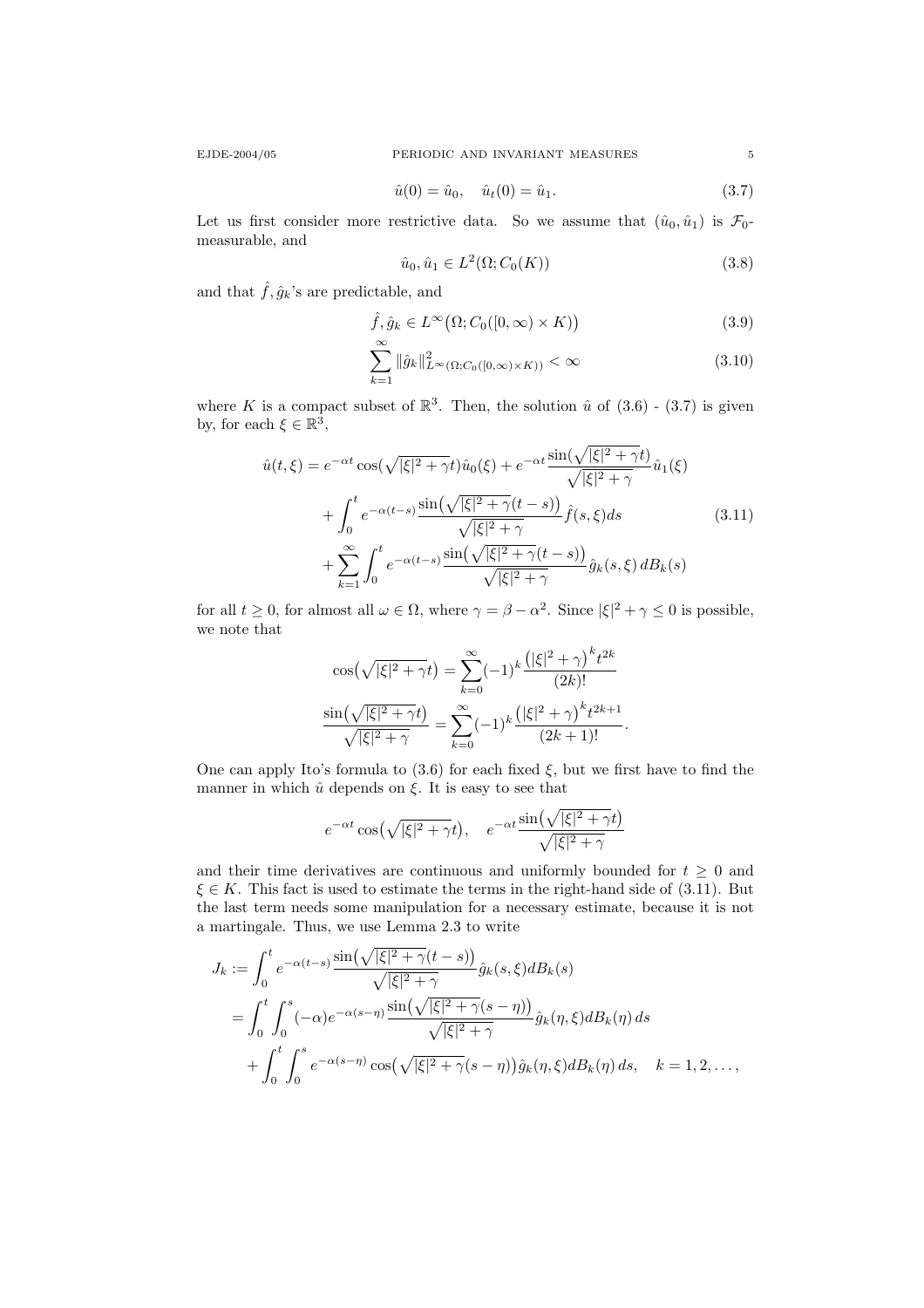and

$$
\partial_t J_k = \int_0^t \int_0^s \alpha^2 e^{-\alpha(s-\eta)} \frac{\sin(\sqrt{|\xi|^2 + \gamma}(s-\eta))}{\sqrt{|\xi|^2 + \gamma}} \hat{g}_k(\eta, \xi) dB_k(\eta) ds
$$
  
+ 
$$
\int_0^t \int_0^s (-\alpha) e^{-\alpha(s-\eta)} \cos(\sqrt{|\xi|^2 + \gamma}(s-\eta)) \hat{g}_k(\eta, \xi) dB_k(\eta) ds
$$
  
+ 
$$
\int_0^t \int_0^s (-\alpha) e^{-\alpha(s-\eta)} \cos(\sqrt{|\xi|^2 + \gamma}(s-\eta)) \hat{g}_k(\eta, \xi) dB_k(\eta) ds
$$
  
- 
$$
\int_0^t \int_0^s e^{-\alpha(s-\eta)} \sqrt{|\xi|^2 + \gamma} \sin(\sqrt{|\xi|^2 + \gamma}(s-\eta)) \hat{g}_k(\eta, \xi) dB_k(\eta) ds
$$
  
+ 
$$
\int_0^t \hat{g}_k(s, \xi) dB_k(s), \quad k = 1, 2, ....
$$

These integrals are easy to estimate, and we find that for each  $T > 0$ ,

$$
\lim_{\xi_1 \to \xi_2} E\Big( \big\| J_k(\xi_1) - J_k(\xi_2) \big\|_{C^1([0,T])}^2 \Big) = 0. \tag{3.12}
$$

By (3.10) and (3.12), the last term of (3.11) belongs to  $C_0(K; L^2(\Omega; C^1([0,T]))$ for each  $T > 0$ . It is easy to see that other terms also belong to the same function class, and we conclude

$$
\hat{u} \in C_0(K; L^2(\Omega; C^1([0,T]))
$$

for all  $T > 0$ . Let  $\tilde{K}$  be another compact subset whose interior contains K. By partition of unity,  $\hat{u}$  can be approximated in  $C_0(K; L^2(\Omega; C^1([0,T]))$  by a sequence of functions of the form

$$
\hat{u}_N = \sum_{j=1}^N a_{Nj}(\xi) b_{Nj}(\omega, t)
$$

where each  $a_{Nj} \in C_0(\tilde{K})$  and  $b_{Nj} \in L^2(\Omega; C^1([0,T]))$ , and  $b_{Nj}(t)$  is  $\mathcal{F}_t$ -measurable for every t. Since each  $\hat{u}_N \in L^2(\Omega; C^1([0,T]; L^2(\tilde{K})))$  and

$$
\|\hat{u}_N\|_{L^2(\Omega; C^1([0,T]; L^2(\tilde{K})))} \leq M_{\tilde{K}} \|\hat{u}_N\|_{C_0(\tilde{K}; L^2(\Omega; C^1([0,T])))}
$$

where  $M_{\tilde{K}}$  is a positive constant depending only on  $\tilde{K}$ . It follows that  $\{\hat{u}_N\}$  is a Cauchy sequence in  $L^2(\Omega; C^1([0,T]; L^2(\tilde{K})))$ . Hence,  $\hat{u} \in L^2(\Omega; C^1([0,T]; L^2(\tilde{K})))$ . Meanwhile, each  $\hat{u}_N(t)$  is  $L^2(\tilde{K})$ -valued  $\mathcal{F}_t$ -measurable and so is  $\hat{u}(t)$ . Also, for each t,  $\hat{u}_N(t)$  and  $\hat{u}(t)$  are  $\mathcal{B}(\tilde{K})\otimes\mathcal{F}_t$ -measurable. By Ito's formula, we find that for each  $\xi \in K$ ,

$$
|\hat{u}_t|^2(t) + (|\xi|^2 + \beta + 2\epsilon\alpha)|\hat{u}(t)|^2 + 2\epsilon Re(\hat{u}_t(t)\overline{\hat{u}(t)})
$$
  
\n=  $|\hat{u}_1|^2 + (|\xi|^2 + \beta + 2\epsilon\alpha)|\hat{u}_0|^2 + 2\epsilon Re(\hat{u}_1\overline{\hat{u}_0})$  (3.13)  
\n-  $(4\alpha - 2\epsilon) \int_0^t |\hat{u}_t(s)|^2 ds - 2\epsilon \int_0^t (|\xi|^2 + \beta)|\hat{u}(s)|^2 ds$   
\n+  $\int_0^t 2Re(\hat{f}(s)\overline{\hat{u}_t(s)} + \epsilon \hat{f}(s)\overline{\hat{u}(s)}) ds + \sum_{k=1}^\infty \int_0^t |\hat{g}_k(s)|^2 ds$   
\n+  $\sum_{k=1}^\infty \int_0^t 2Re(\hat{g}_k(s)\overline{\hat{u}_t(s)} + \epsilon \hat{g}_k(s)\overline{\hat{u}(s)}) dB_k(s)$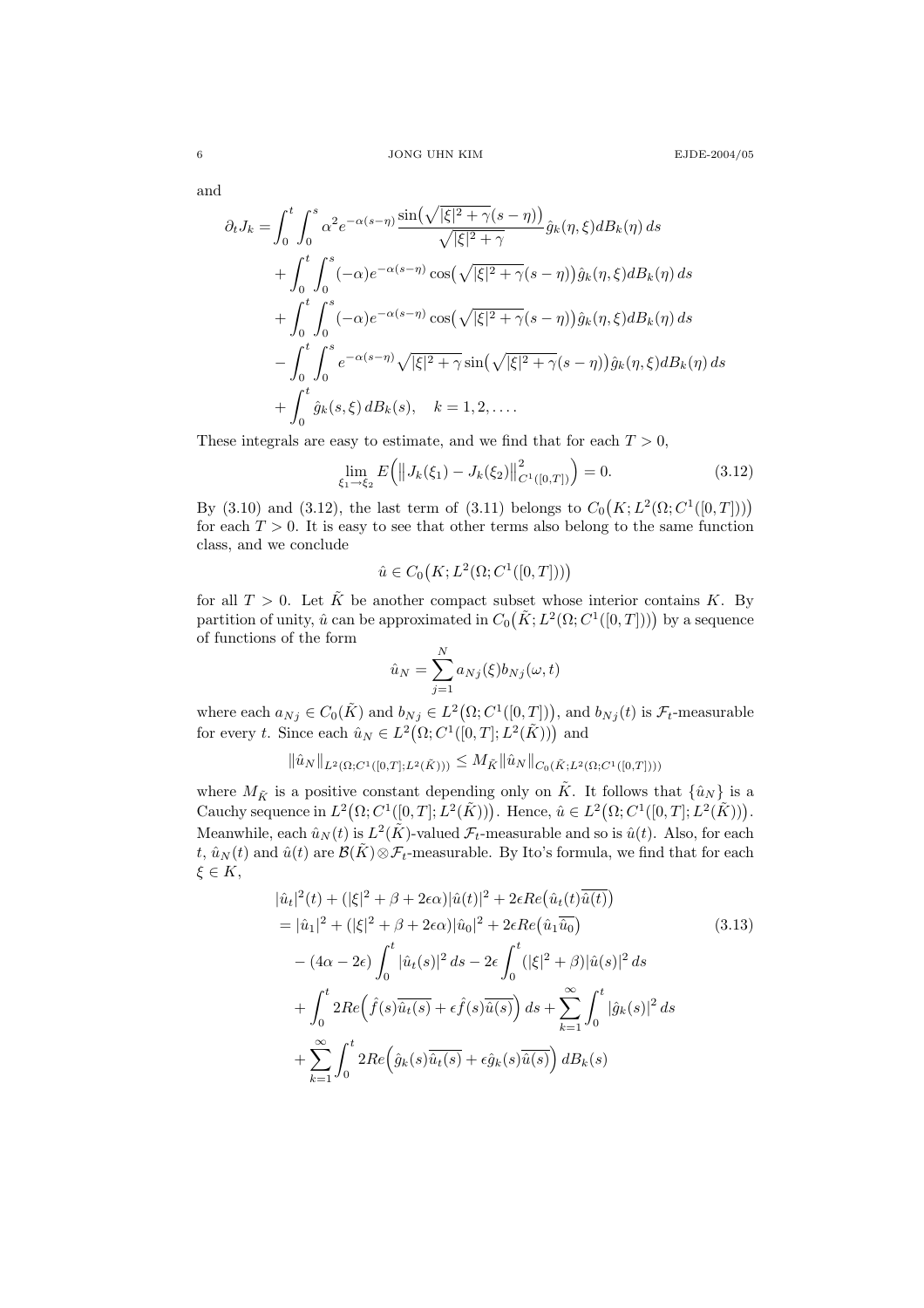holds for  $t \geq 0$ , for almost all  $\omega \in \Omega$ . In fact, (3.13) holds in  $C_0(K; L^1(\Omega; C([0, T]))$ , for all  $T > 0$ , because each term belongs to  $C_0(K; L^1(\Omega; C([0,T]))$ , for all  $T > 0$ . By (3.10), we can apply the stochastic Fubini theorem to the last term, and find that

$$
\|\hat{u}_{t}(t)\|_{L^{2}(\xi)}^{2} + \|\sqrt{|\xi|^{2} + \beta + 2\epsilon\alpha}\hat{u}(t)\|_{L^{2}(\xi)}^{2} + 2\epsilon \int_{\mathbb{R}^{3}} Re(\hat{u}_{t}(t)\overline{\hat{u}(t)}) d\xi
$$
  
\n
$$
= \|\hat{u}_{1}\|_{L^{2}(\xi)}^{2} + \|\sqrt{|\xi|^{2} + \beta + 2\epsilon\alpha}\hat{u}_{0}\|_{L^{2}(\xi)}^{2} + 2\epsilon \int_{\mathbb{R}^{3}} Re(\hat{u}_{1}\overline{\hat{u}_{0}}) d\xi
$$
  
\n
$$
- (4\alpha - 2\epsilon) \int_{0}^{t} \int_{\mathbb{R}^{3}} |\hat{u}_{t}(s)|^{2} d\xi ds - 2\epsilon \int_{0}^{t} \int_{\mathbb{R}^{3}} (|\xi|^{2} + \beta)|\hat{u}(s)|^{2} d\xi ds
$$
  
\n
$$
+ \int_{0}^{t} \int_{\mathbb{R}^{3}} 2Re(\hat{f}(s)\overline{\hat{u}_{t}(s)} + \epsilon \hat{f}(s)\overline{\hat{u}(s)}) d\xi ds + \sum_{k=1}^{\infty} \int_{0}^{t} \|\hat{g}_{k}(s)\|_{L^{2}(\xi)}^{2} ds
$$
  
\n
$$
+ \sum_{k=1}^{\infty} \int_{0}^{t} \int_{\mathbb{R}^{3}} 2Re(\hat{g}_{k}(s)\overline{\hat{u}_{t}(s)} + \epsilon \hat{g}_{k}(s)\overline{\hat{u}(s)}) d\xi dB_{k}(s)
$$
(3.14)

holds for all  $t \geq 0$ , for almost all  $\omega$ . We now choose  $\epsilon$  such that

$$
0 < \epsilon < \alpha. \tag{3.15}
$$

By the Burkholder-Davis-Gundy inequality, we have

$$
E\Big(\sup_{0\leq s\leq t}\Big|\sum_{k=1}^{\infty}\int_{0}^{s}\int_{\mathbb{R}^{3}}2Re\Big(\hat{g}_{k}(\eta)\overline{\hat{u}_{t}(\eta)} + \epsilon\hat{g}_{k}(\eta)\overline{\hat{u}(\eta)}\Big)d\xi\,dB_{k}(\eta)\Big|\Big) \leq ME\Big(\sum_{k=1}^{\infty}\int_{0}^{t}\Big|\int_{\mathbb{R}^{3}}2Re\Big(\hat{g}_{k}(s)\overline{\hat{u}_{t}(s)} + \epsilon\hat{g}_{k}(s)\overline{\hat{u}(s)}\Big)d\xi\Big|^{2}\,ds\Big)^{1/2} \leq \rho E\Big(\sup_{0\leq s\leq t}\big(\|\hat{u}(s)\|_{L^{2}(\xi)}^{2} + \|\hat{u}_{t}(s)\|_{L^{2}(\xi)}^{2}\big)\Big) + \frac{M}{\rho}\sum_{k=1}^{\infty}E\Big(\int_{0}^{t}\|\hat{g}_{k}(s)\|_{L^{2}(\xi)}^{2}\,ds\Big), \quad \text{for all } \rho > 0.
$$
 (3.16)

Thus, by using  $(3.16)$  with suitably small  $\rho$ , we can derive from  $(3.14)$ 

$$
E\Big(\sup_{0\leq s\leq t} \Big(\|\hat{u}_t(s)\|_{L^2(\xi)}^2 + \|\sqrt{|\xi|^2 + \beta}\hat{u}(s)\|_{L^2(\xi)}^2\Big)\Big) \leq ME\Big(\|\hat{u}_1\|_{L^2(\xi)}^2 + \|\sqrt{|\xi|^2 + \beta}\hat{u}_0\|_{L^2(\xi)}^2\Big) + MtE\Big(\int_0^t \|\hat{f}(s)\|_{L^2(\xi)}^2 ds\Big) + M \sum_{k=1}^\infty E\Big(\int_0^t \|\hat{g}_k(s)\|_{L^2(\xi)}^2 ds\Big)
$$
\n(3.17)

where M denotes positive constants independent of K and  $t \geq 0$ . We now consider the general data satisfying  $(3.3)$  -  $(3.5)$ . Let us fix any  $T > 0$ . We can choose sequences  $\{\hat{u}_{0,n}\}, \{\hat{u}_{1,n}\}, \{\hat{f}_n\}$  and  $\{\hat{g}_{k,n}\}$  such that

$$
\sqrt{|\xi|^2 + \beta}\hat{u}_{0,n} \to \sqrt{|\xi|^2 + \beta}\hat{u}_0 \quad \text{in } L^2(\Omega; L^2(\xi)),
$$
  

$$
\hat{u}_{1,n} \to \hat{u}_1 \quad \text{in } L^2(\Omega; L^2(\xi)),
$$
  

$$
\hat{f}_n \to \hat{f} \quad \text{in } L^2(\Omega; L^2(0,T; L^2(\xi))),
$$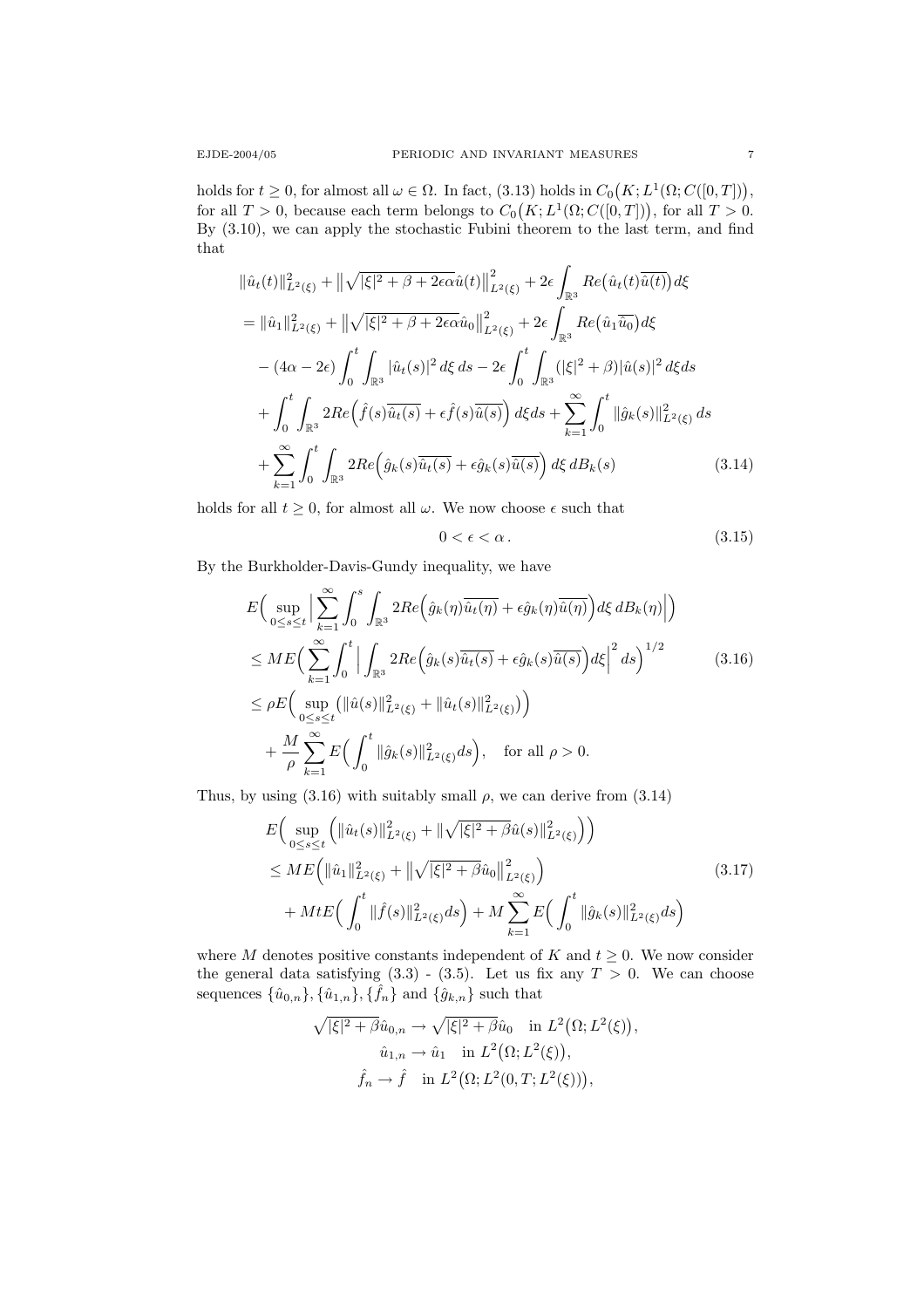$8$   $\,$   $\,$  JONG UHN KIM  $\,$ 

$$
E\mathrm{JDE}\text{-}2004/05
$$

$$
\sum_{k=1}^{\infty} E\Big(\int_0^T \|\hat{g}_{k,n}(s) - \hat{g}_k(s)\|_{L^2(\xi)}^2 ds\Big) \to 0,
$$

and each  $\hat{u}_{0,n}$ ,  $\hat{u}_{1,n}$  satisfy (3.8), and each  $\hat{f}_n, \hat{g}_{k,n}$  satisfy (3.9), (3.10) with some compact subset  $K_n$ . It follows from (3.17) that  $(u_n, \partial_t u_n)$  corresponding to  $\hat{u}_{0,n}, \hat{u}_{1,n}, \hat{f}_n, \hat{g}_{k,n}$  forms a Cauchy sequence in  $L^2(\Omega; C([0,T]; H^1(\mathbb{R}^3) \times L^2(\mathbb{R}^3))),$ and its limit  $(u, u_t)$  is the solution which also satisfies  $(3.17)$ . In addition, if we have

$$
\sum_{k=1}^{\infty} ||g_k||_{L^{\infty}(\Omega; L^2(0,T; L^2(\mathbb{R}^3)))}^2 < \infty, \text{ for all } T > 0,
$$
\n(3.18)

then (3.14) is also valid. We now suppose that there is another solution  $(u^*, u_t^*) \in$  $L^2(\Omega; C([0,T]; H^1(\mathbb{R}^3) \times L^2(\mathbb{R}^3)))$ . Then,  $(u - u^*, u_t - u_t^*)$  is a solution of the deterministic wave equation, and the pathwise uniqueness of solution follows directly from the uniqueness result for the deterministic wave equation.

We now summarize what has been established.

**Lemma 3.1.** Suppose that  $(u_0, u_1)$  satisfies (3.3) and that f and  $g_k$ 's satisfy (3.4) and (3.5). Then, there is a pathwise unique solution of (3.1) and (3.2) such that  $(u(t), u_t(t))$  is a  $H^1(\mathbb{R}^3) \times L^2(\mathbb{R}^3)$ -valued predictable process and

$$
(u, u_t) \in L^2(\Omega; C([0, T]; H^1(\mathbb{R}^3) \times L^2(\mathbb{R}^3)))
$$

for all  $T > 0$ . Furthermore, it satisfies  $(3.17)$ , and if  $(3.18)$  holds,  $(3.14)$  is also valid.

Next we will consider the semi-linear case.

$$
u_{tt} + 2\alpha u_t - \Delta u + \beta u = f(t, x, u) + \sum_{k=1}^{\infty} g_k(t, x, u) \frac{dB_k}{dt},
$$
 (3.19)

$$
u(0) = u_0, \quad u_t(0) = u_1. \tag{3.20}
$$

Let us suppose that

$$
f(t, x, u) = f_1(t, x) + f_2(u); \tag{3.21}
$$

$$
g_k(t, x, u) = g_{k,1}(t, x) + \phi(x)g_{k,2}(u); \qquad (3.22)
$$

$$
\phi \in H^1(\mathbb{R}^3) \cap L^\infty(\mathbb{R}^3); \tag{3.23}
$$

$$
f_1 \in C([0,\infty); L^2(\mathbb{R}^3)), \quad f_1(t) = f_1(t+L), \quad \text{for all } t \ge 0,
$$
 (3.24)

where  $L$  is a fixed positive number;

$$
f_2(0) = 0, \quad ||f_2(v) - f_2(w)||_{L^2(\mathbb{R}^3)} \le M||v - w||_{H^1(\mathbb{R}^3)} \tag{3.25}
$$

for all  $v, w \in H^1(\mathbb{R}^3)$ , for some positive constant  $M$ ;

$$
g_{k,1} \in C([0,\infty); L^2(\mathbb{R}^3)), \quad g_{k,1}(t) = g_{k,1}(t+L), \quad \text{for all } t \ge 0;
$$
 (3.26)

$$
||g_{k,1}(t)||_{L^2(\mathbb{R}^3))} \le M_k, \quad \text{for all } t \ge 0;
$$
\n(3.27)

$$
|g_{k,2}(y)| \le \tilde{M}_k, \quad |g_{k,2}(y) - g_{k,2}(z)| \le \alpha_k |y - z|, \quad \text{for all } y, z \in R \tag{3.28}
$$

with

$$
\sum_{k=1}^{\infty} (M_k^2 + \tilde{M}_k^2 + \alpha_k^2) < \infty. \tag{3.29}
$$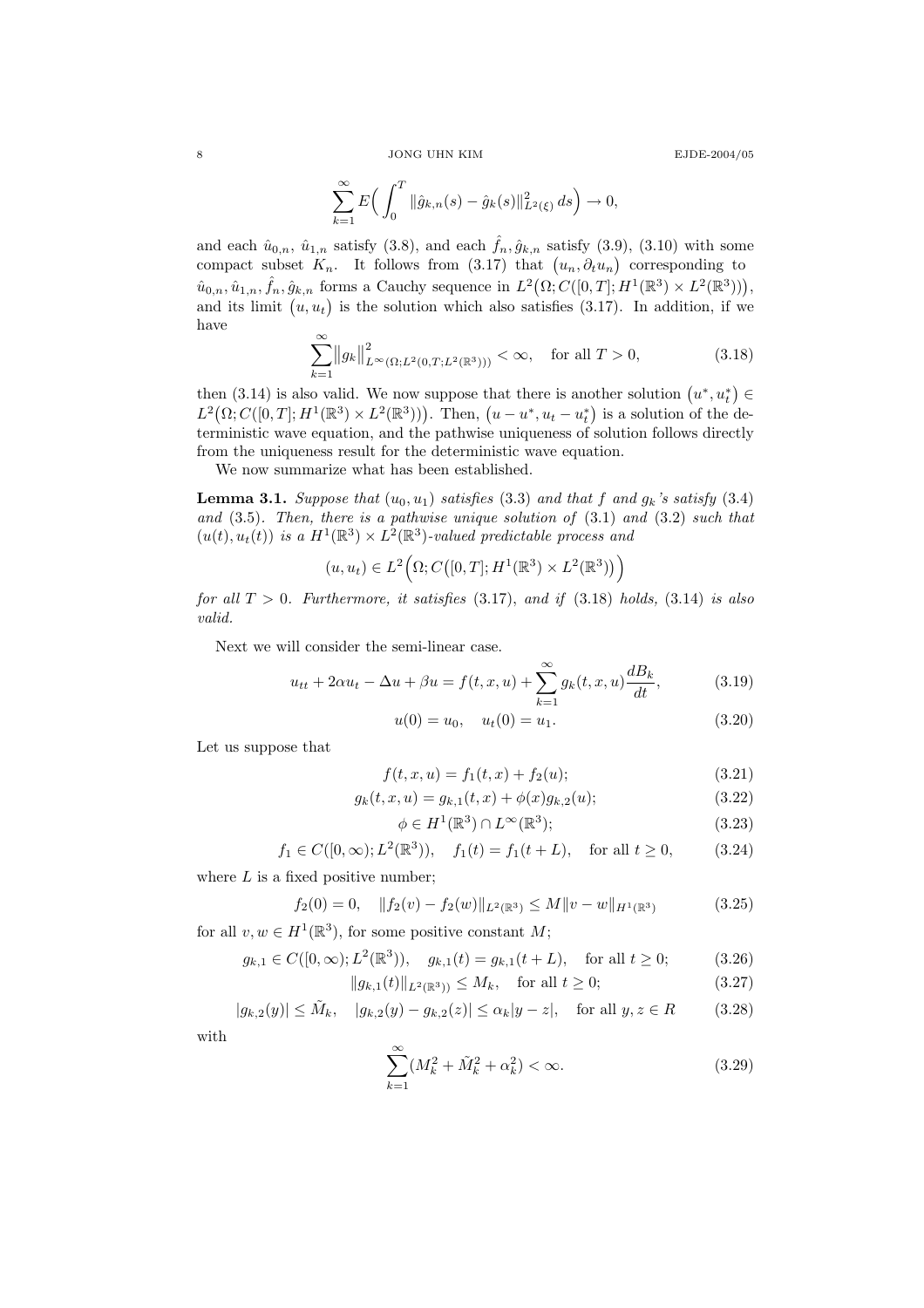We employ the standard iteration scheme. Let us set  $u^{(0)} = u_0$  and let  $u^{(n)}$  be the solution of

$$
u_{tt} + 2\alpha u_t - \Delta u + \beta u = f(t, x, u^{(n-1)}) + \sum_{k=1}^{\infty} g_k(t, x, u^{(n-1)}) \frac{dB_k}{dt},
$$
  

$$
u(0) = u_0, \quad u_t(0) = u_1.
$$

Fix any  $T > 0$ . By subtraction, we can obtain an equation satisfied by  $u^{(n+1)} - u^{(n)}$ . By treating  $f(t, x, u^{(n)}) - f(t, x, u^{(n-1)})$  and  $g_k(t, x, u^{(n)}) - g_k(t, x, u^{(n-1)})$  as given functions, we interpret  $(u^{(n+1)} - u^{(n)}, u_t^{(n+1)} - u_t^{(n)})$  as a solution of the linear problem. By the pathwise uniqueness of solution for the linear problem, we can apply the estimate  $(3.17)$  with help of  $(3.25)$ ,  $(3.28)$  and  $(3.29)$  to derive

$$
E\Big(\sup_{0\leq s\leq t}\Big(\|u_t^{(n+1)}(s) - u_t^{(n)}(s)\|_{L^2(\mathbb{R}^3)}^2 + \|u^{(n+1)}(s) - u^{(n)}(s)\|_{H^1(\mathbb{R}^3)}^2\Big)\Big) \leq M \int_0^t E\Big(\|u^{(n)}(s) - u^{(n-1)}(s)\|_{H^1(\mathbb{R}^3)}^2\Big) ds
$$
\n
$$
+ M\Big(\sum_{k=1}^\infty \alpha_k^2\Big) \int_0^t E\Big(\|u^{(n)}(s) - u^{(n-1)}(s)\|_{L^2(\mathbb{R}^3)}^2\Big) ds, \quad \text{for all } 0 \leq t \leq T.
$$
\n(3.30)

By induction, we have, for all  $0 \le t \le T$  and all  $n \ge 1$ ,

$$
E\Big(\sup_{0\leq s\leq t}\Big(\|u_t^{(n+1)}(s)-u_t^{(n)}(s)\|^2_{L^2(\mathbb{R}^3)}+\|u^{(n+1)}(s)-u^{(n)}(s)\|^2_{H^1(\mathbb{R}^3)}\Big)\Big)\leq K^nt^n/n!
$$

for some constant K independent of n and t. Thus, the sequence  $\{(u^{(n)}, u_t^{(n)})\}$  is a Cauchy sequence in  $L^2(\Omega; C([0,T]; H^1(\mathbb{R}^3) \times L^2(\mathbb{R}^3)))$ . The limit  $(u, u_t)$  is the solution, and  $(u(t), u_t(t))$  is  $H^1(\mathbb{R}^3) \times L^2(\mathbb{R}^3)$ -valued  $\mathcal{F}_t$ -measurable. Suppose that  $(u^*, u_t^*) \in L^2(\Omega; C([0,T]; H^1(\mathbb{R}^3) \times L^2(\mathbb{R}^3)))$  is another solution. By subtraction, we can obtain an equation satisfied by  $v = u - u^*$ . By the same argument as for (3.30), we can derive

$$
E\Big(\sup_{0\leq s\leq t}(\|v_t(s)\|_{L^2(\mathbb{R}^3)}^2 + \|v(s)\|_{H^1(\mathbb{R}^3)}^2)\Big)\leq M\int_0^t E\big(\|v(s)\|_{H^1(\mathbb{R}^3)}^2\big) ds + M\Big(\sum_{k=1}^\infty \alpha_k^2\Big) \int_0^t E\big(\|v(s)\|_{L^2(\mathbb{R}^3)}^2\big) ds,
$$

for all  $0 \le t \le T$ . This yields the pathwise uniqueness. Since T can be arbitrarily large, it follows from the pathwise uniqueness that for almost all  $\omega \in \Omega$ ,

$$
(u, u_t) \in C([0, \infty); H^1(\mathbb{R}^3) \times L^2(\mathbb{R}^3)).
$$

We now drop the assumption (3.25) and consider the case

$$
f_2(v) = -v|v|^{p-1}, \quad 1 \le p < 3. \tag{3.31}
$$

Borrowing a truncation device from  $[2]$ , we set, for a positive integer N,

$$
f_{2,N}(v) = -\eta_N(|v||_{H^1(\mathbb{R}^3)})v|v|^{p-1}
$$

where  $\eta_N(y) = \eta(y/N)$ ,  $\eta \in C_0^{\infty}(R)$  such that  $0 \le \eta(y) \le 1$ , for all  $y, \eta(y) = 1$ , for  $|y| \leq 2$ , and  $\eta(y) = 0$ , for  $|y| \geq 3$ . Then, it follows from (2.1) that

$$
||f_{2,N}(v_1) - f_{2,N}(v_2)||_{L^2(\mathbb{R}^3)} \le C_N ||v_1 - v_2||_{H^1(\mathbb{R}^3)}.
$$
\n(3.32)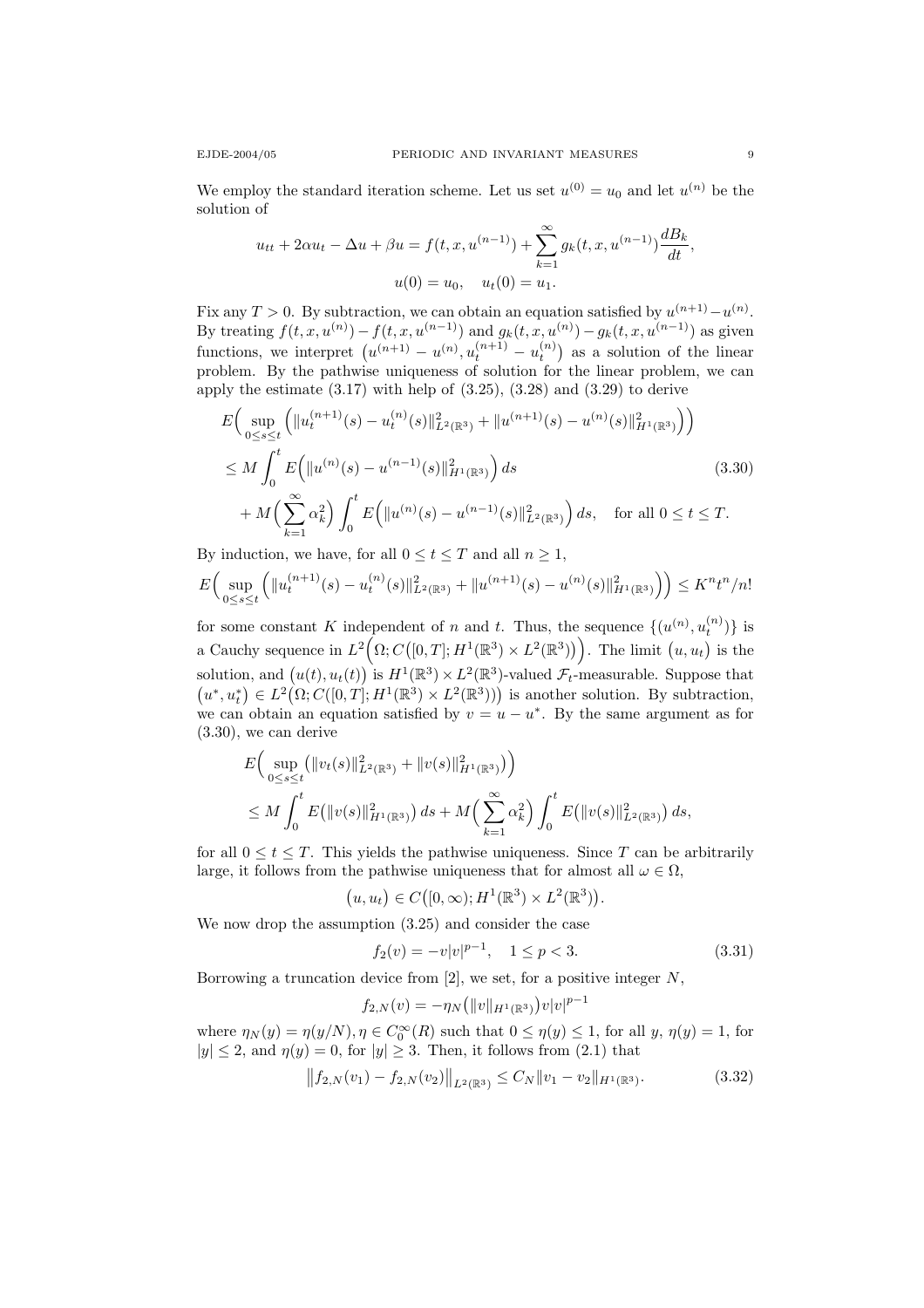Hence, there is a solution  $u_N$  of (3.19) - (3.20) with  $f = f_1 + f_{2,N}$  such that for each  $T > 0$ ,

$$
(u_N, \partial_t u_N) \in L^2(\Omega; C([0,T]; H^1(\mathbb{R}^3) \times L^2(\mathbb{R}^3))),
$$

and for almost all  $\omega \in \Omega$ ,

$$
(u_N, \partial_t u_N) \in C([0, \infty); H^1(\mathbb{R}^3) \times L^2(\mathbb{R}^3)).
$$

Now define

$$
\tau_N = \begin{cases} \inf\{t : \|u_N(t)\|_{H^1(\mathbb{R}^3)} > N\}, \\ \infty, \end{cases} \quad \text{if } \{t : \|u_N(t)\|_{H^1(\mathbb{R}^3)} > N\} = \emptyset \tag{3.33}
$$

so that  $u_N$  satisfies the original equation with  $f = f_1 + f_2$  for  $0 \le t \le \tau_N(\omega)$ , for almost all  $\omega$ . For  $N_1 < N_2$ , we set

$$
v(t) = u_{N_1}(t \wedge \tau_{N_1} \wedge \tau_{N_2}) - u_{N_2}(t \wedge \tau_{N_1} \wedge \tau_{N_2}).
$$

We then note that  $v(t)$  is the solution of

$$
v_{tt} + 2\alpha v_t - \Delta v + \beta v = F(t, x) + \sum_{k=1}^{\infty} G_k(t, x) \frac{dB_k}{dt}
$$

on the interval  $[0, \tau_{N_1} \wedge \tau_{N_2})$  satisfying  $v(0) = 0$ ,  $v_t(0) = 0$  where

$$
F(t,x) = f_{2,N_1}(u_{N_1}(t \wedge \tau_{N_1} \wedge \tau_{N_2})) - f_{2,N_2}(u_{N_2}(t \wedge \tau_{N_1} \wedge \tau_{N_2})), \qquad (3.34)
$$

$$
G_k(t,x) = \phi(x) \Big( g_{k,2} \big( u_{N_1}(t \wedge \tau_{N_1} \wedge \tau_{N_2}) \big) - g_{k,2} \big( u_{N_2}(t \wedge \tau_{N_1} \wedge \tau_{N_2}) \big) \Big). \tag{3.35}
$$

We also note that

$$
\|f_{2,N_1}(u_{N_1}(t \wedge \tau_{N_1} \wedge \tau_{N_2})) - f_{2,N_2}(u_{N_2}(t \wedge \tau_{N_1} \wedge \tau_{N_2}))\|_{L^2(\mathbb{R}^3)}
$$
  
= 
$$
\left\|f_2(u_{N_1}(t \wedge \tau_{N_1} \wedge \tau_{N_2})) - f_2(u_{N_2}(t \wedge \tau_{N_1} \wedge \tau_{N_2}))\right\|_{L^2(\mathbb{R}^3)}
$$
  
\$\leq CN\_2^{p-1} \|v(t)\|\_{H^1(\mathbb{R}^3)}

for all  $1 \leq N_1 < N_2$  and all  $t \geq 0$ , for almost all  $\omega$ . We can treat v as a solution of the linear equation where  $F$  and  $G_k$ 's are given functions. By the pathwise uniqueness of solution of the linear problem,  $v$  must satisfy

$$
E\Big(\sup_{0\leq s\leq t}(\|v_t(s)\|_{L^2(\mathbb{R}^3)}^2 + \|v(s)\|_{H^1(\mathbb{R}^3)}^2)\Big) \leq M \int_0^t E\big(\|v(s)\|_{H^1(\mathbb{R}^3)}^2\big) ds + M\Big(\sum_{k=1}^\infty \alpha_k^2\Big) \int_0^t E\big(\|v(s)\|_{L^2(\mathbb{R}^3)}^2\big) ds,
$$

for all  $t \geq 0$ . It follows from the Gronwall inequality that  $v(t) \equiv 0$ , for all  $t \geq 0$ , for almost all  $\omega$ . Thus,  $\tau_{N_1} \leq \tau_{N_2}$ , for almost all  $\omega$ . Let

$$
\tau_\infty = \lim_{N \to \infty} \tau_N
$$

and define

$$
u(t) = \lim_{N \to \infty} u_N(t), \quad \text{for } 0 \le t < \tau_\infty.
$$

Apparently,  $u(t \wedge \tau_N) = u_N(t \wedge \tau_N)$ , for all  $t \geq 0$  and all  $N \geq 1$ , and consequently,  $(u, u_t) \in C([0, \tau_{\infty}); H^1(\mathbb{R}^3) \times L^2(\mathbb{R}^3)), \text{ for almost all } \omega.$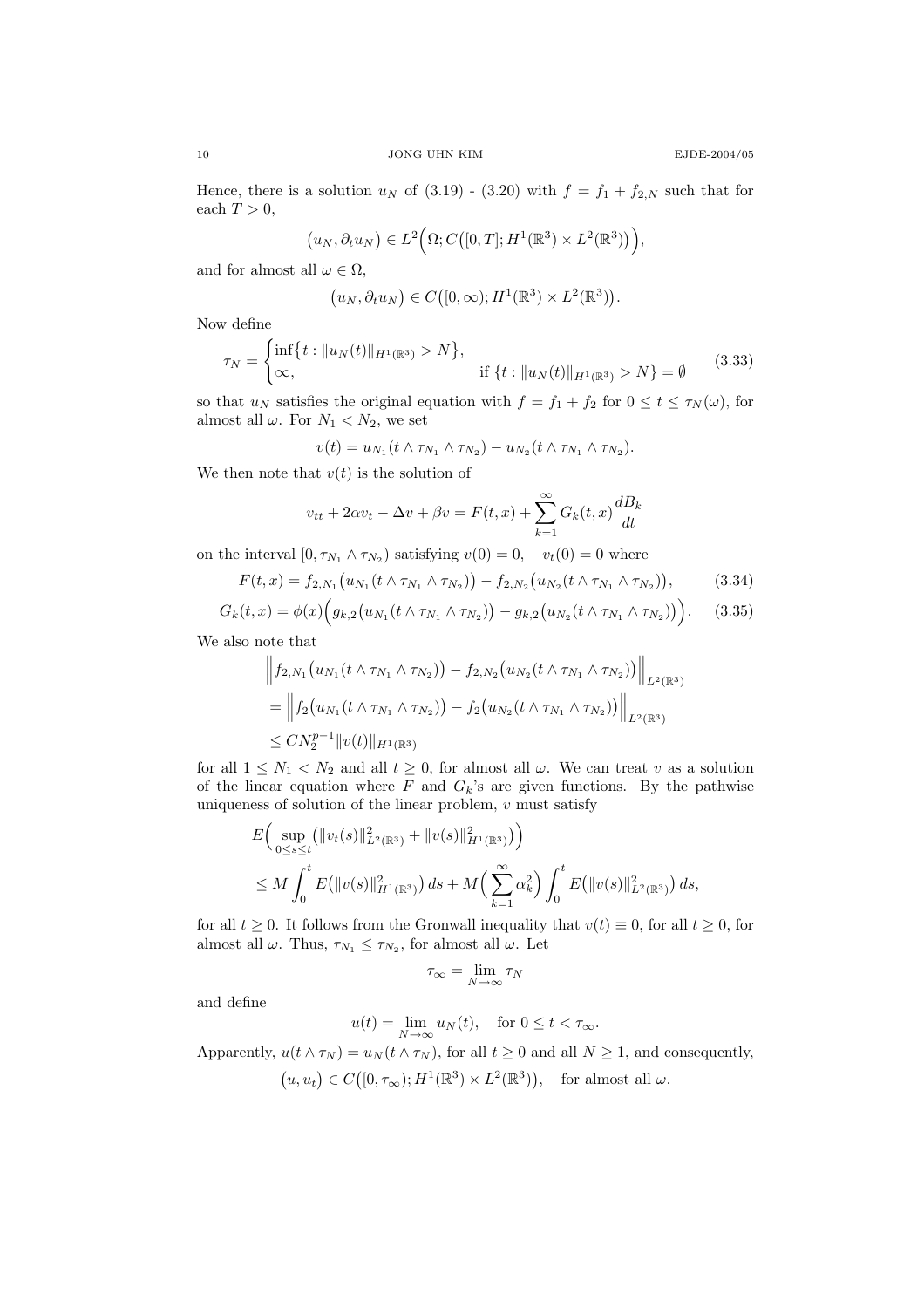On account of (3.22) - (3.23) and (3.26) - (3.29), we can use (3.14) so that for each  $N \geq 1$ ,

$$
||u_t(t \wedge \tau_N)||_{L^2(\mathbb{R}^3)}^2 + ||\nabla u(t \wedge \tau_N)||_{L^2(\mathbb{R}^3)}^2 + (\beta + 2\epsilon\alpha)||u(t \wedge \tau_N)||_{L^2(\mathbb{R}^3)}^2
$$
  
+  $2\epsilon \langle u_t(t \wedge \tau_N), u(t \wedge \tau_N) \rangle$   
=  $||u_1||_{L^2(\mathbb{R}^3)}^2 + ||\nabla u_0||_{L^2(\mathbb{R}^3)}^2 + (\beta + 2\epsilon\alpha)||u_0||_{L^2(\mathbb{R}^3)}^2 + 2\epsilon \angle u_1, u_0\rangle$   
-  $(4\alpha - 2\epsilon) \int_0^{t \wedge \tau_N} ||u_t(s)||_{L^2(\mathbb{R}^3)}^2 ds - 2\epsilon \int_0^{t \wedge \tau_N} (||\nabla u(s)||_{L^2(\mathbb{R}^3)}^2 + \beta ||u(s)||_{L^2(\mathbb{R}^3)}^2) ds$   
+  $2 \int_0^{t \wedge \tau_N} \langle f_1(s) + f_{2,N}(u(s)), u_t(s) + \epsilon u(s) \rangle ds$   
+  $\sum_{k=1}^{\infty} \int_0^{t \wedge \tau_N} ||g_{k,1}(s) + \phi g_{k,2}(u(s))||_{L^2(\mathbb{R}^3)}^2 ds$   
+  $\sum_{k=1}^{\infty} \int_0^{t \wedge \tau_N} 2\langle g_{k,1}(s) + \phi g_{k,2}(u(s)), u_t(s) + \epsilon u(s) \rangle dB_k(s)$ 

for all  $t \geq 0$ , for almost all  $\omega$ , where  $\langle \cdot, \cdot \rangle$  is the inner product in  $L^2(\mathbb{R}^3)$ . We write

$$
Q(t) = ||u_t(t)||_{L^2(\mathbb{R}^3)}^2 + ||\nabla u(t)||_{L^2(\mathbb{R}^3)}^2 + (\beta + 2\epsilon\alpha)||u(t)||_{L^2(\mathbb{R}^3)}^2 + 2\epsilon\langle u_t(t), u(t) \rangle + \frac{2}{p+1} \int_{\mathbb{R}^3} |u(t)|^{p+1} dx.
$$

We then have

$$
Q(t \wedge \tau_N) = Q(0) - (4\alpha - 2\epsilon) \int_0^{t \wedge \tau_N} ||u_t(s)||_{L^2(\mathbb{R}^3)}^2 ds
$$
  
\n
$$
- 2\epsilon \int_0^{t \wedge \tau_N} (||\nabla u(s)||_{L^2(\mathbb{R}^3)}^2 + \beta ||u(s)||_{L^2(\mathbb{R}^3)}^2) ds
$$
  
\n
$$
- 2\epsilon \int_0^{t \wedge \tau_N} \int_{\mathbb{R}^3} |u(s)|^{p+1} dx ds + 2 \int_0^{t \wedge \tau_N} \langle f_1(s), u_t(s) + \epsilon u(s) \rangle ds
$$
  
\n
$$
+ \sum_{k=1}^\infty \int_0^{t \wedge \tau_N} ||g_{k,1}(s) + \phi g_{k,2}(u(s))||_{L^2(\mathbb{R}^3)}^2 ds
$$
(3.36)  
\n
$$
+ \sum_{k=1}^\infty \int_0^{t \wedge \tau_N} 2 \langle g_{k,1}(s) + \phi g_{k,2}(u(s)), u_t(s) + \epsilon u(s) \rangle dB_k(s)
$$

for all  $t \geq 0$ , for almost all  $\omega \in \Omega$ . In addition to (3.3), we assume

$$
u_0 \in L^{p+1}(\Omega; L^{p+1}(\mathbb{R}^3))
$$

so that  $E(Q(0)) < \infty$ .

By the same argument as for  $(3.17)$ , we can derive from  $(3.36)$ 

$$
E\Big(\sup_{0\leq s\leq t} Q(s\wedge \tau_N)\Big) \leq E\big(Q(0)\big) + Mt E\Big(\int_0^{t\wedge \tau_N} \|f_1(s)\|_{L^2(\mathbb{R}^3)}^2 ds\Big) + Mt \sum_{k=1}^{\infty} \Big(M_k^2 + \tilde{M}_k^2 \|\phi\|_{L^2(\mathbb{R}^3)}^2\Big)
$$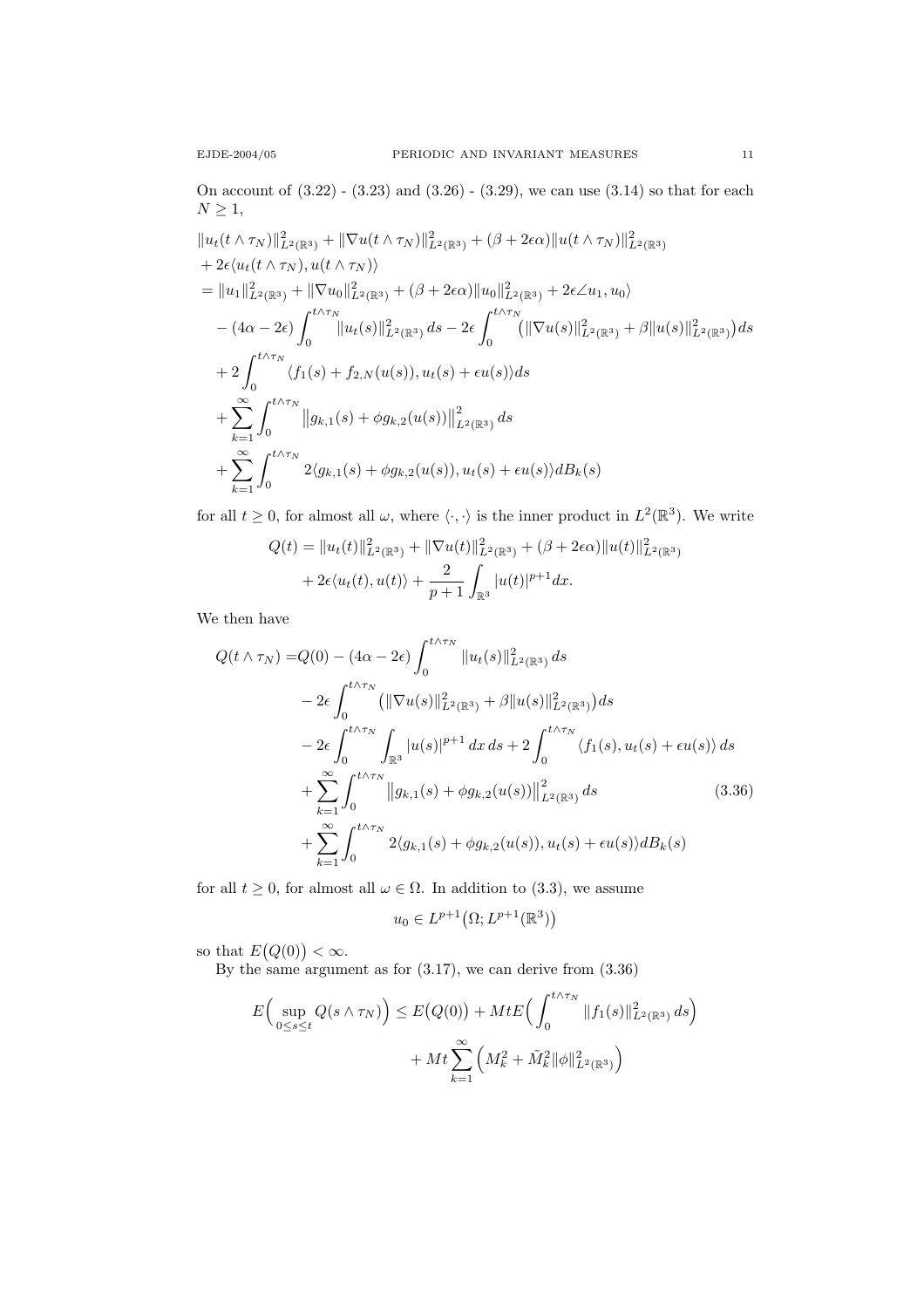for all  $t \ge 0$  and all  $N \ge 1$ , for some positive constant M. Thus, for each  $T > 0$ ,

$$
E\Big(\sup_{0\leq t\leq T} Q(t\wedge \tau_N)\Big)\leq M_T,\quad \text{for all }N\geq 1,
$$

where  $M_T$  is a positive constant independent of N. By the same argument as in [2], this implies that  $\tau_N \uparrow \infty$  as  $N \to \infty$ , for almost all  $\omega$ . Using this fact and Fatou's lemma, we pass  $N \to \infty$  to arrive at

$$
E\left(\sup_{0\leq t\leq T} Q(t)\right) \leq M_T. \tag{3.37}
$$

Hence, for each  $T > 0$ , we have obtained a solution

$$
(u, u_t) \in L^2(\Omega; C([0, T]; H^1(\mathbb{R}^3) \times L^2(\mathbb{R}^3)))
$$

Suppose that there is another solution

$$
(u^*, u_t^*) \in L^2(\Omega; C([0,T]; H^1(\mathbb{R}^3) \times L^2(\mathbb{R}^3))).
$$

We define  $\tau_N^*$  by (3.33) in terms of  $u^*$ . Then, by means of

$$
||f_2(u(t\wedge \tau_N\wedge \tau_N^*)) - f_2(u^*(t\wedge \tau_N\wedge \tau_N^*))||_{L^2(\mathbb{R}^3)}
$$
  
\n
$$
\leq CN^{p-1} ||u(t\wedge \tau_N\wedge \tau_N^*) - u^*(t\wedge \tau_N\wedge \tau_N^*)||_{H^1(\mathbb{R}^3)},
$$

we can derive

$$
E\Big(\sup_{0\leq t\leq T}\Big(\big\|u(t\wedge\tau_N\wedge\tau_N^*)-u^*(t\wedge\tau_N\wedge\tau_N^*)\big\|_{H^1(\mathbb{R}^3)}^2
$$
  
+ 
$$
\big\|u_t(t\wedge\tau_N\wedge\tau_N^*)-u_t^*(t\wedge\tau_N\wedge\tau_N^*)\big\|_{L^2(\mathbb{R}^3)}^2\Big)\Big)=0
$$

for all  $N \geq 1$ . Since  $\tau_N^* \wedge T \uparrow T$ , as  $N \to \infty$ , for almost all  $\omega$ , we have

$$
(u, u_t) = (u^*, u_t^*)
$$
 in  $C([0, T]; H^1(\mathbb{R}^3) \times L^2(\mathbb{R}^3))$ 

for almost all  $\omega$ . This proves the pathwise uniqueness. Next by passing  $N \to \infty$  in (3.36), we find

$$
Q(t) = Q(0) - (4\alpha - 2\epsilon) \int_0^t \|u_t(s)\|_{L^2(\mathbb{R}^3)}^2 ds
$$
  
\n
$$
- 2\epsilon \int_0^t (\|\nabla u(s)\|_{L^2(\mathbb{R}^3)}^2 + \beta \|u(s)\|_{L^2(\mathbb{R}^3)}^2) ds
$$
  
\n
$$
- 2\epsilon \int_0^t \int_{\mathbb{R}^3} |u(s)|^{p+1} dx ds
$$
  
\n
$$
+ 2 \int_0^t \langle f_1(s), u_t(s) + \epsilon u(s) \rangle ds + \sum_{k=1}^\infty \int_0^t \|g_{k,1}(s) + \phi g_{k,2}(u(s))\|_{L^2(\mathbb{R}^3)}^2 ds
$$
  
\n
$$
+ \sum_{k=1}^\infty \int_0^t 2\langle g_{k,1}(s) + \phi g_{k,2}(u(s)), u_t(s) + \epsilon u(s) \rangle dB_k(s)
$$

for all  $t \geq 0$ , for almost all  $\omega \in \Omega$ . Thus,  $Q(t)$  is a solution of

$$
\frac{dQ(t)}{dt} = - (4\alpha - 2\epsilon) \|u_t(t)\|_{L^2(\mathbb{R}^3)}^2 - 2\epsilon (\|\nabla u(t)\|_{L^2(\mathbb{R}^3)}^2 + \beta \|u(t)\|_{L^2(\mathbb{R}^3)}^2)
$$

$$
- 2\epsilon \int_{\mathbb{R}^3} |u(t)|^{p+1} dx + 2\langle f_1(t), u_t(t) + \epsilon u(t) \rangle
$$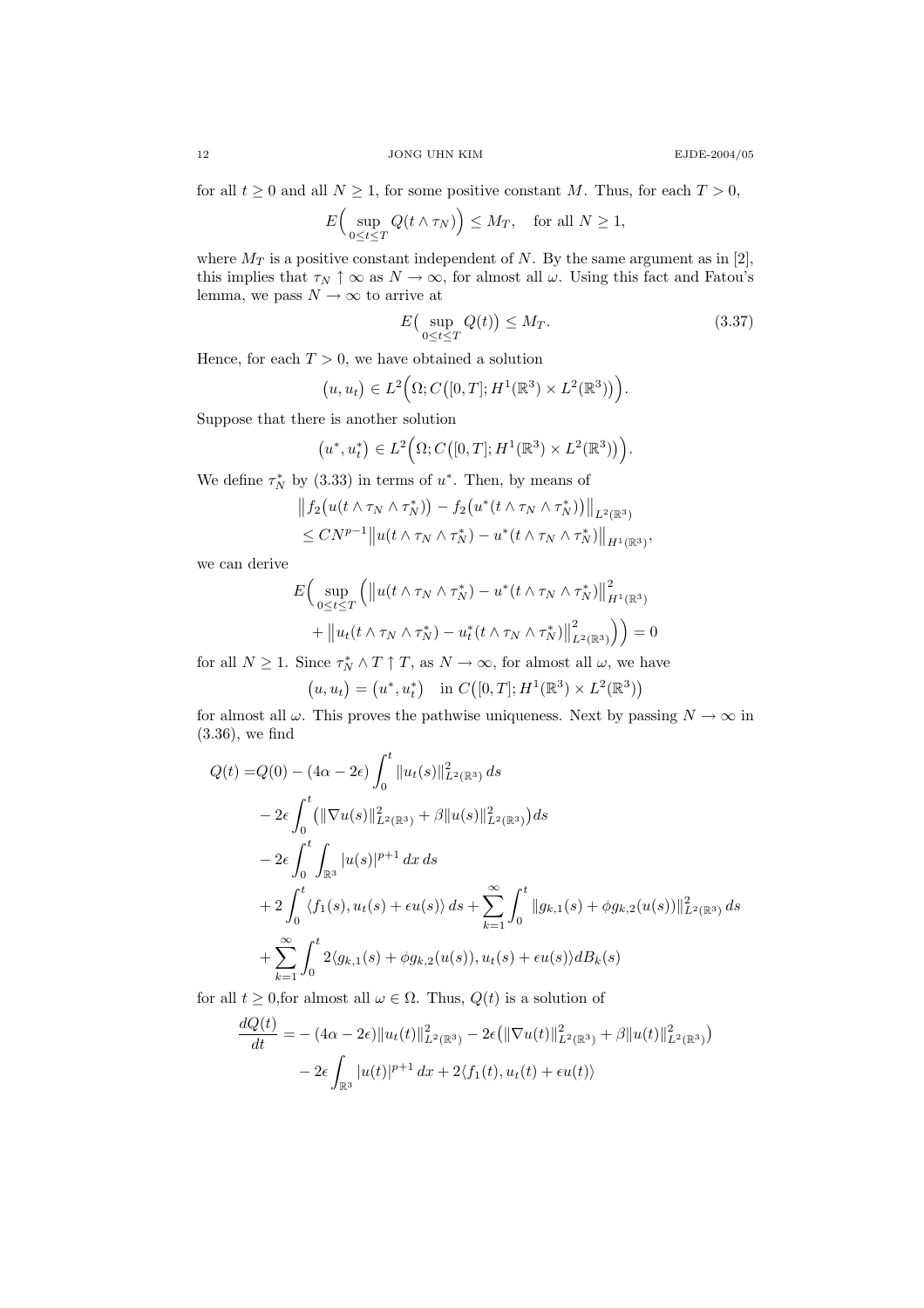$$
+\sum_{k=1}^{\infty} \|g_{k,1}(t) + \phi g_{k,2}(u(t))\|_{L^{2}(\mathbb{R}^{3})}^{2} + \sum_{k=1}^{\infty} 2\langle g_{k,1}(t) + \phi g_{k,2}(u(t)), u_{t}(t) + \epsilon u(t) \rangle \frac{dB_{k}(t)}{dt}.
$$
\n(3.38)

Recalling that  $\epsilon$  was chosen by (3.15), we can choose  $\delta = \delta(\epsilon, \alpha, \beta) > 0$ ,  $\kappa =$  $\kappa(\epsilon, \alpha, \beta) > 0$  so that

$$
- (4\alpha - 2\epsilon) \|u_t(t)\|_{L^2(\mathbb{R}^3)}^2 - 2\epsilon (\|\nabla u(t)\|_{L^2(\mathbb{R}^3)}^2 + \beta \|u(t)\|_{L^2(\mathbb{R}^3)}^2)
$$
  
\n
$$
- 2\epsilon \int_{\mathbb{R}^3} |u(t)|^{p+1} dx + 2\langle f_1(t), u_t(t) + \epsilon u(t) \rangle
$$
  
\n
$$
\leq -\delta Q(t) + \kappa \|f_1(t)\|_{L^2(\mathbb{R}^3)}^2
$$
\n(3.39)

for all  $t \geq 0$ , for almost all  $\omega$ .

Let  $Y(t)$  be the solution of the following initial value problem.

$$
\frac{dY(t)}{dt} = -\delta Y(t) + \kappa \|f_1(t)\|_{L^2(\mathbb{R}^3)}^2 + \sum_{k=1}^{\infty} \|g_{k,1}(t) + \phi g_{k,2}(u(t))\|_{L^2(\mathbb{R}^3)}^2 + \sum_{k=1}^{\infty} 2\langle g_{k,1}(t) + \phi g_{k,2}(u(t)), u_t(t) + \epsilon u(t) \rangle \frac{dB_k(t)}{dt},
$$
\n(3.40)

$$
Y(0) = Q(0). \t\t(3.41)
$$

It follows from (3.38) and (3.40) that  $Q(t) - Y(t)$  is continuously differentiable in t for almost all  $\omega$ , and, by (3.39) and (3.40),

$$
\frac{d}{dt}(Q(t) - Y(t)) \leq -\delta(Q(t) - Y(t))
$$

for all  $t \geq 0$ , for almost all  $\omega$ . Hence, by  $(3.41)$ ,  $Q(t) \leq Y(t)$  for all t, for almost all  $\omega$ . Since  $Y(t)$  can be given by

$$
Y(t) = Q(0)e^{-\delta t} + \kappa \int_0^t e^{-\delta(t-s)} \|f_1(s)\|_{L^2(\mathbb{R}^3)}^2 ds
$$
  
+ 
$$
\sum_{k=1}^{\infty} \int_0^t e^{-\delta(t-s)} \|g_{k,1}(s) + \phi g_{k,2}(u(s))\|_{L^2(\mathbb{R}^3)}^2 ds
$$
  
+ 
$$
\sum_{k=1}^{\infty} \int_0^t e^{-\delta(t-s)} 2 < g_{k,1}(s) + \phi g_{k,2}(u(s)), u_t(s) + \epsilon u(s) > dB_k(s),
$$

we have

$$
Q(t) \leq Q(0)e^{-\delta t} + \kappa \int_0^t e^{-\delta(t-s)} \|f_1(s)\|_{L^2(\mathbb{R}^3)}^2 ds
$$
  
+ 
$$
\sum_{k=1}^\infty \int_0^t e^{-\delta(t-s)} \|g_{k,1}(s) + \phi g_{k,2}(u(s))\|_{L^2(\mathbb{R}^3)}^2 ds
$$
  
+ 
$$
\sum_{k=1}^\infty \int_0^t e^{-\delta(t-s)} 2\langle g_{k,1}(s) + \phi g_{k,2}(u(s)), u_t(s) + \epsilon u(s) \rangle dB_k(s)
$$
(3.42)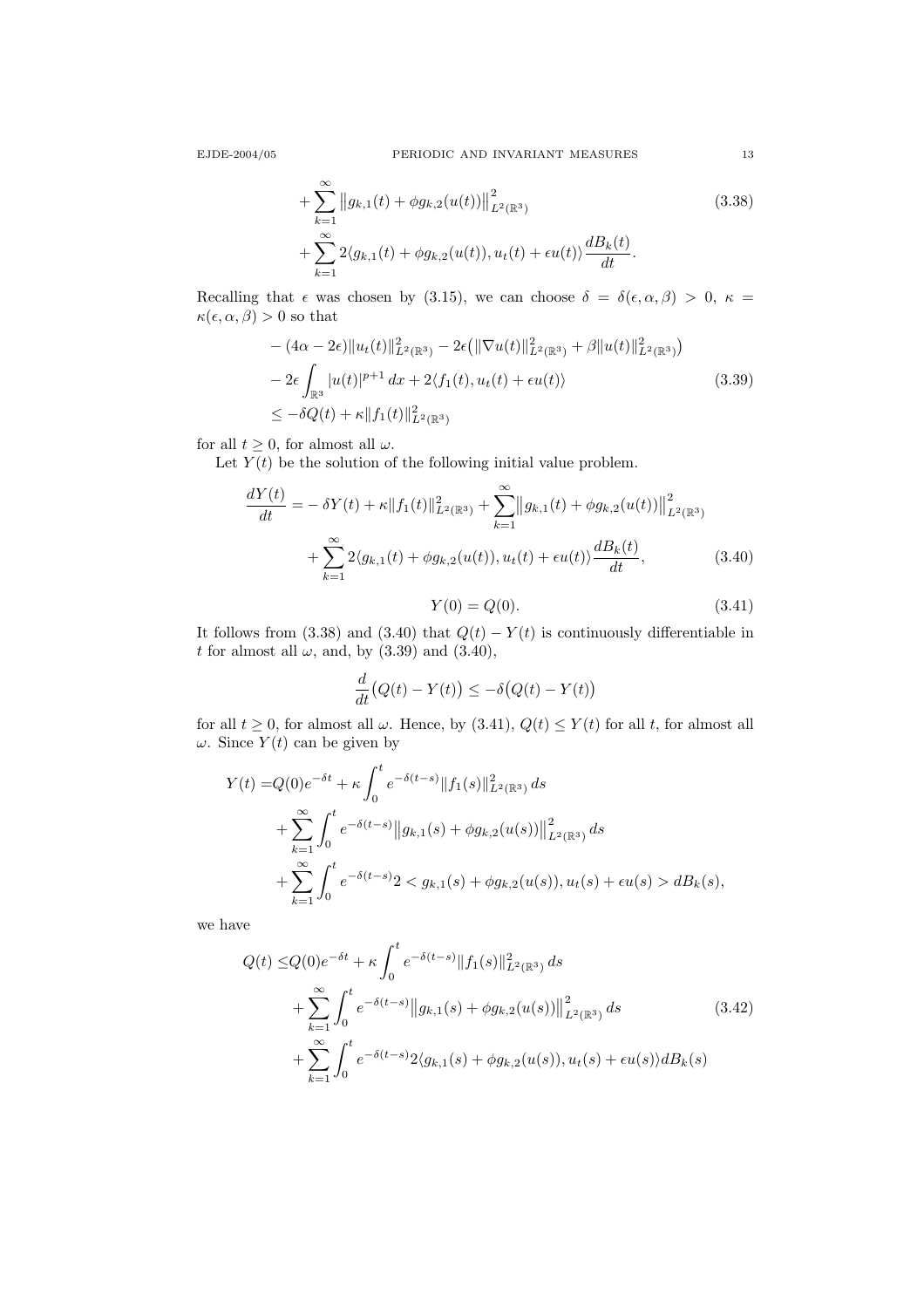for all  $t \ge 0$ , for almost all  $\omega$ . By means of (3.23), (3.24), (3.26) - (3.29) and

$$
E\Big(\sum_{k=1}^{\infty}\int_{0}^{t}e^{-\delta(t-s)}2\langle g_{k,1}(s)+g_{k,2}(u(s)),u_{t}(s)+\epsilon u(s)\rangle dB_{k}(s)\Big)=0,
$$

we can derive from (3.42) that

$$
E(Q(t)) \le M, \quad \text{for all } t \ge 0. \tag{3.43}
$$

By virtue of (3.15), this implies that

$$
E(|u_t(t)||_{L^2(\mathbb{R}^3)}^2 + ||u(t)||_{H^1(\mathbb{R}^3)}^2 \le M, \text{ for all } t \ge 0.
$$
 (3.44)

For later use, we can further derive

$$
E(|Q(t)|^2) \le M, \quad \text{for all } t \ge 0,
$$
\n
$$
(3.45)
$$

provided  $(u_0, u_1) \in L^4(\Omega; H^1(\mathbb{R}^3) \times L^2(\mathbb{R}^3))$  and  $u_0 \in L^{2p+2}(\Omega; L^{p+1}(\mathbb{R}^3))$ . This follows from (3.42) and

$$
E\Big(\Big|\sum_{k=1}^{\infty} \int_{0}^{t} e^{-\delta(t-s)} 2\langle g_{k,1}(s) + g_{k,2}(u(s)), u_{t}(s) + \epsilon u(s)\rangle dB_{k}(s)\Big|^{2}\Big)
$$
  
\n
$$
\leq ME\Big(\sum_{k=1}^{\infty} \int_{0}^{t} e^{-2\delta(t-s)} \big(M_{k}^{2} + \tilde{M}_{k}^{2} \|\phi\|_{L^{2}(\mathbb{R}^{3})}^{2}\big) \big(\|u_{t}\|_{L^{2}(\mathbb{R}^{3})}^{2} + \epsilon^{2} \|u\|_{L^{2}(\mathbb{R}^{3})}^{2}\big) ds\Big)
$$
  
\n
$$
\leq M, \text{ for all } t \geq 0,
$$

where (3.44) has been used.

We now state the existence result we have obtained.

**Lemma 3.2.** Suppose that  $(u_0, u_1)$  is the same as in Lemma 3.1 with additional assumption  $u_0 \in L^{p+1}(\Omega; L^{p+1}(\mathbb{R}^3))$  and that  $f, g_k$  satisfy the conditions (3.21) - $(3.24)$ ,  $(3.26)$  -  $(3.29)$  and  $(3.31)$ . Then, there is a pathwise unique solution of (3.19) and (3.20) such that  $(u(t), u_t(t))$  is a  $H^1(\mathbb{R}^3) \times L^2(\mathbb{R}^3)$ -valued predictable process and

$$
(u, u_t) \in L^2(\Omega; C([0, T]; H^1(\mathbb{R}^3) \times L^2(\mathbb{R}^3)))
$$

for all  $T > 0$ . Furthermore, (3.43) is valid, and if  $(u_0, u_1) \in L^4(\Omega; H^1(\mathbb{R}^3) \times L^2(\mathbb{R}^3))$ and  $u_0 \in L^{2p+2}(\Omega : L^{p+1}(\mathbb{R}^3))$ , then (3.45) is also valid.

### 4. Tightness of probability laws

Let  $(u, u_t)$  be the solution of  $(3.19)$  -  $(3.20)$  in Lemma 3.2. In this section, the goal is to establish tightness of the probability laws for  $(u, u_t)$ .

We will present basic estimates which are necessary for tightness of the probability distributions of a solution. For this, we suppose that the initial value  $(u_0, u_1)$  belongs to  $L^4(\Omega; H^1(\mathbb{R}^3) \times L^2(\mathbb{R}^3))$  and  $u_0 \in L^{2p+2}(\Omega; L^{p+1}(\mathbb{R}^3))$ . We also retain all other conditions in Lemma 3.2 so that a unique solution  $(u, u_t) \in$  $L^4(\Omega; C([0,T]; H^1(\mathbb{R}^3) \times L^2(\mathbb{R}^3)))$  may exist for all  $T > 0$ .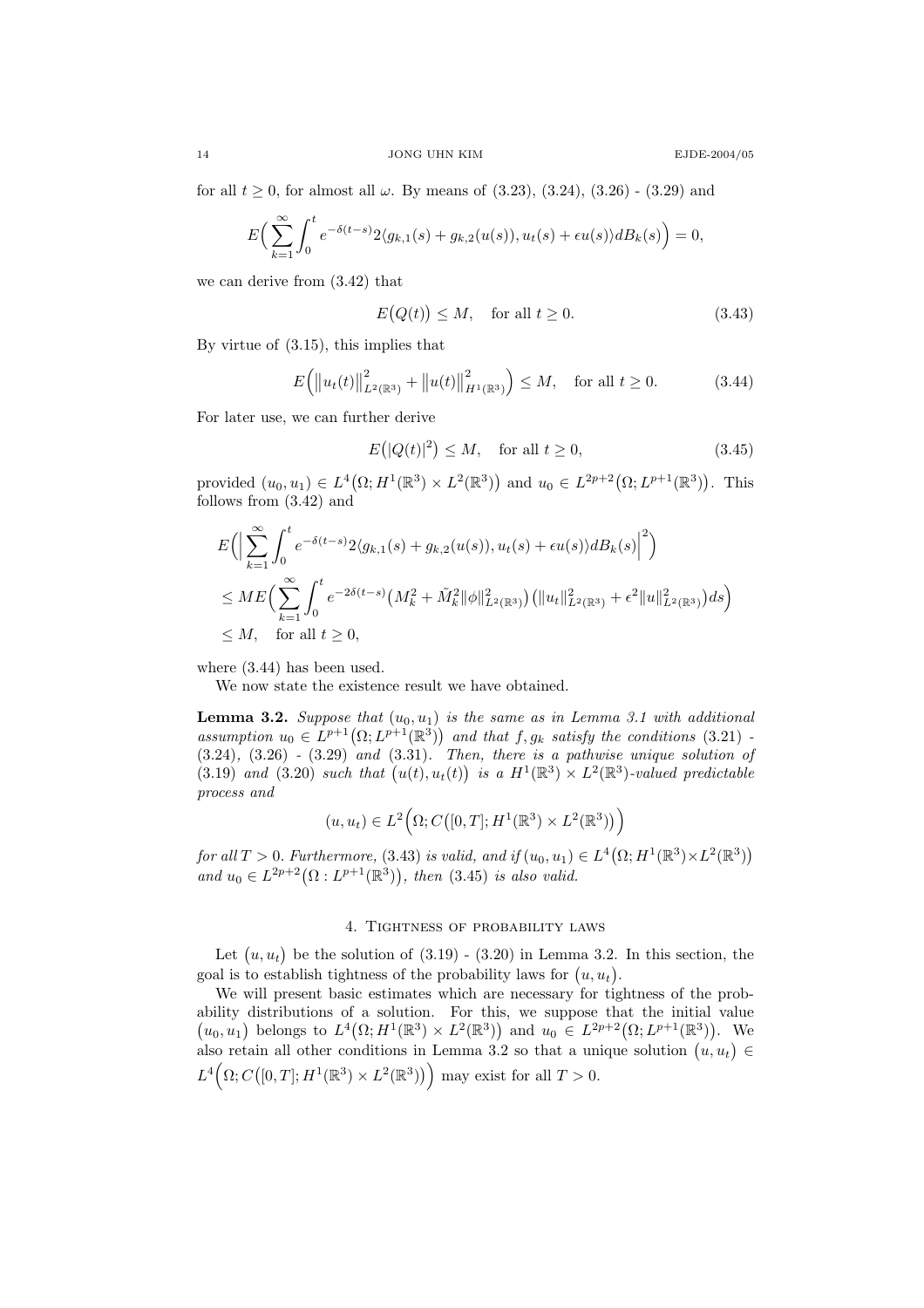$$
\chi(x) = \begin{cases} 1, & |x| \le 1 \\ 0, & |x| \ge 2 \end{cases}, \quad 0 \le \chi(x) \le 1, \text{ for all } x \in \mathbb{R}^3.
$$

We set  $v = (1 - \chi_R)u$ . Then, v is the solution of

$$
v_{tt} + 2\alpha v_t - \Delta v + \beta v = F + \sum_{k=1}^{\infty} G_k \frac{dB_k}{dt}
$$

$$
v(0) = v_0 = (1 - \chi_R)u_0, \quad v_t(0) = v_1 = (1 - \chi_R)u_1
$$

where

$$
F = (1 - \chi_R)f + 2\nabla\chi_R \cdot \nabla u + u\Delta\chi_R
$$

$$
G_k = (1 - \chi_R)g_k
$$

By the uniqueness of the solution,  $v$  can be obtained as a solution of the linear problem of the form  $(3.1)$ – $(3.2)$ . Hence, we can apply  $(3.14)$  to v so that

$$
\|v_t(t)\|_{L^2(\mathbb{R}^3)}^2 + \|\nabla v(t)\|_{L^2(\mathbb{R}^3)}^2 + (\beta + 2\epsilon\alpha) \|v(t)\|_{L^2(\mathbb{R}^3)}^2 + 2\epsilon \langle v_t(t), v(t) \rangle
$$
  
\n
$$
= \|v_1\|_{L^2(\mathbb{R}^3)}^2 + \|\nabla v_0\|_{L^2(\mathbb{R}^3)}^2 + (\beta + 2\epsilon\alpha) \|v_0\|_{L^2(\mathbb{R}^3)}^2 + 2\epsilon \langle v_1, v_0 \rangle
$$
  
\n
$$
- (4\alpha - 2\epsilon) \int_0^t \|v_t(s)\|_{L^2(\mathbb{R}^3)}^2 ds - 2\epsilon \int_0^t \left(\|\nabla v(s)\|_{L^2(\mathbb{R}^3)}^2 + \beta \|v(s)\|_{L^2(\mathbb{R}^3)}^2\right) ds
$$
  
\n
$$
+ \int_0^t 2\langle F(s), v_t(s) + \epsilon v(s) \rangle ds + \sum_{k=1}^\infty \int_0^t \|G_k(s)\|_{L^2(\mathbb{R}^3)}^2 ds \qquad (4.1)
$$
  
\n
$$
+ \sum_{k=1}^\infty \int_0^t 2 \langle G_k, v_t(s) + \epsilon v(s) \rangle dB_k(s)
$$

for all  $t \geq 0$ , for almost all  $\omega$ , where  $\langle \cdot, \cdot \rangle$  is the inner product in  $L^2(\mathbb{R}^3)$ . We write

$$
Q_R(t) = ||(1 - \chi_R)u_t(t)||_{L^2(\mathbb{R}^3)}^2 + ||\nabla((1 - \chi_R)u(t))||_{L^2(\mathbb{R}^3)}^2 + (\beta + 2\epsilon\alpha)||(1 - \chi_R)u(t)||_{L^2(\mathbb{R}^3)}^2 + 2\epsilon\langle (1 - \chi_R)u_t(t), (1 - \chi_R)u(t) \rangle + \frac{2}{p+1} \int_{\mathbb{R}^3} (1 - \chi_R)^2 |u(t)|^{p+1} dx
$$

Then, by the same argument as for (3.42), we derive from (4.1) that

$$
Q_R(t) \leq Q_R(0)e^{-\delta t} + M \int_0^t e^{-\delta(t-s)} \|(1 - \chi_R)f_1(s)\|_{L^2(\mathbb{R}^3)}^2 ds
$$
  
+ 
$$
\frac{M}{\mathbb{R}^2} \int_0^t e^{-\delta(t-s)} (\|\nabla u\|_{L^2(\mathbb{R}^3)}^2 + \|u\|_{L^2(\mathbb{R}^3)}^2) ds
$$
  
+ 
$$
\sum_{k=1}^\infty \int_0^t e^{-\delta(t-s)} \|(1 - \chi_R)(g_{k,1}(s) + \phi g_{k,2}(u(s)))\|_{L^2(\mathbb{R}^3)}^2 ds
$$
(4.2)  
+ 
$$
\sum_{k=1}^\infty \int_0^t e^{-\delta(t-s)} 2 \langle (1 - \chi_R)(g_{k,1}(s) + \phi g_{k,2}(u(s))),
$$
  

$$
(1 - \chi_R)(u_t(s) + \epsilon u(s)) \rangle dB_k(s)
$$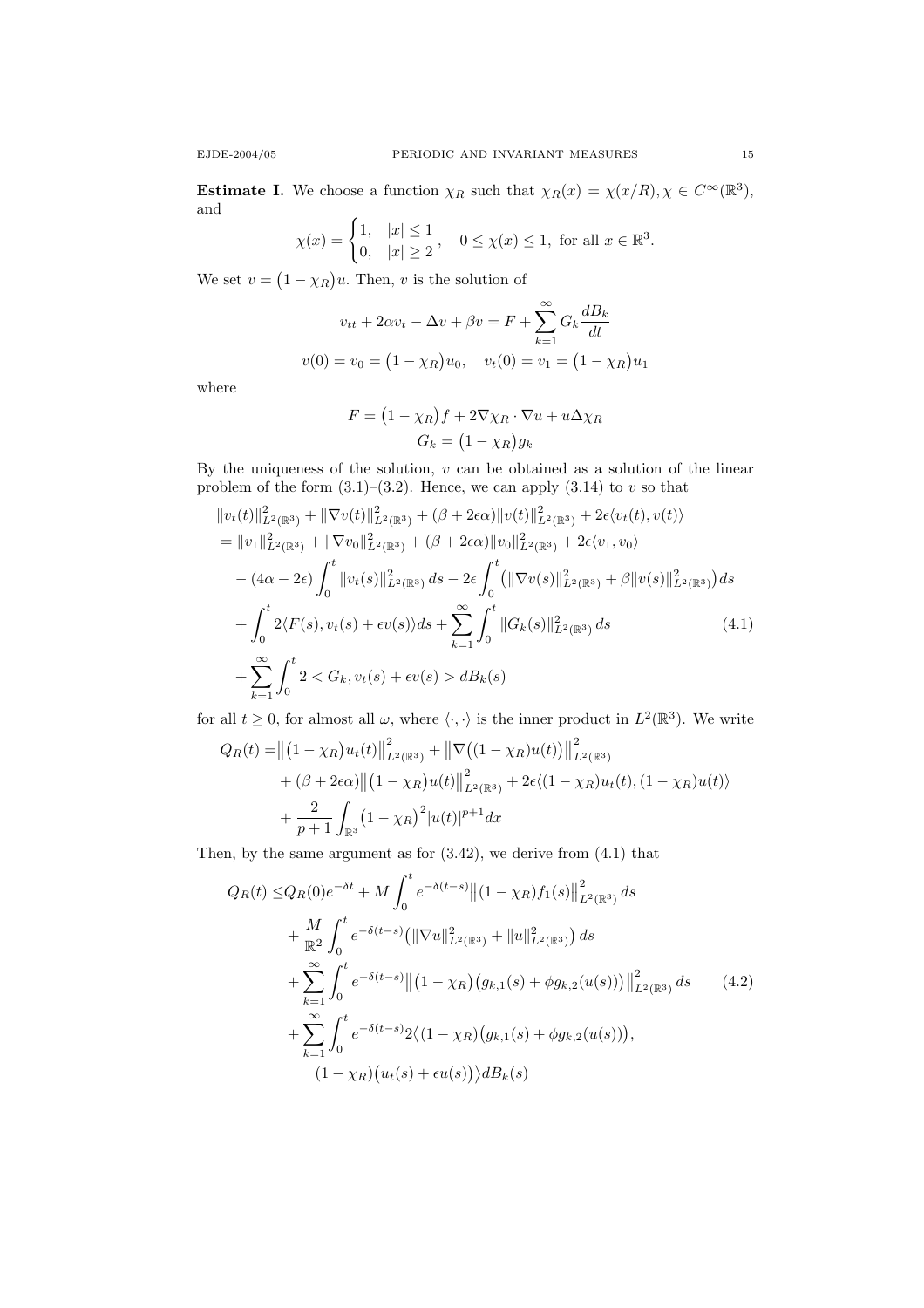for all  $R \ge 1$  and all  $t \ge 0$ , for almost all  $\omega$ . Here  $\delta$  and M are positive constants independent of R, t and  $\omega$ . It follows from (3.24) and (3.26) that  $\{f_1(t)\}_{t\geq 0}$  and  ${g_{k,1}(t)}_{t\geq0}$  are compact subsets of  $L^2(\mathbb{R}^3)$ . We also use (3.23), (3.27) - (3.29) and (3.44) to derive from (4.2) that  $E(Q_R(t)) \to 0$ , as  $R \to \infty$ , uniformly in t.

**Estimate II.** It follows from  $(3.11)$  and Lemma 2.3 that for  $j = 1, 2, 3$ ,

$$
i\xi_j \hat{u}(t,\xi) = e^{-\alpha t} \cos(\sqrt{|\xi|^2 + \gamma t}) i\xi_j \hat{u}_0(\xi)
$$
  
+ 
$$
e^{-\alpha t} \frac{\sin(\sqrt{|\xi|^2 + \gamma t})}{\sqrt{|\xi|^2 + \gamma}} i\xi_j \hat{u}_1(\xi)
$$
  
+ 
$$
\int_0^t e^{-\alpha(t-s)} \frac{\sin(\sqrt{|\xi|^2 + \gamma(t-s)})}{\sqrt{|\xi|^2 + \gamma}} i\xi_j \hat{f}(s) ds
$$
  
+ 
$$
\sum_{k=1}^\infty \int_0^t e^{-\alpha(t-s)} \frac{\sin(\sqrt{|\xi|^2 + \gamma(t-s)})}{\sqrt{|\xi|^2 + \gamma}} i\xi_j \hat{g}_k(s) dB_k(s)
$$

where  $i = \sqrt{-1}$ ,  $\xi = (\xi_1, \xi_2, \xi_3)$ , and

$$
\hat{u}_t(t,\xi) = -\alpha e^{-\alpha t} \cos(\sqrt{|\xi|^2 + \gamma t}) \hat{u}_0(\xi) - \alpha e^{-\alpha t} \frac{\sin(\sqrt{|\xi|^2 + \gamma t})}{\sqrt{|\xi|^2 + \gamma}} \hat{u}_1(\xi)
$$
  
\n
$$
-e^{-\alpha t} \sqrt{|\xi|^2 + \gamma} \sin(\sqrt{|\xi|^2 + \gamma t}) \hat{u}_0(\xi) + e^{-\alpha t} \cos(\sqrt{|\xi|^2 + \gamma t}) \hat{u}_1(\xi)
$$
  
\n
$$
- \alpha \int_0^t e^{-\alpha(t-s)} \frac{\sin(\sqrt{|\xi|^2 + \gamma(t-s)})}{\sqrt{|\xi|^2 + \gamma}} \hat{f}(s) ds
$$
  
\n
$$
+ \int_0^t e^{-\alpha(t-s)} \cos(\sqrt{|\xi|^2 + \gamma(t-s)}) \hat{f}(s) ds
$$
  
\n
$$
- \alpha \sum_{k=1}^\infty \int_0^t e^{-\alpha(t-s)} \frac{\sin(\sqrt{|\xi|^2 + \gamma(t-s)})}{\sqrt{|\xi|^2 + \gamma}} \hat{g}_k(s) dB_k(s)
$$
  
\n
$$
+ \sum_{k=1}^\infty \int_0^t e^{-\alpha(t-s)} \cos(\sqrt{|\xi|^2 + \gamma(t-s)}) \hat{g}_k(s) dB_k(s).
$$
  
\n(4.4)

Then, we define

$$
\hat{I}_1 = \int_0^t e^{-\alpha(t-s)} \cos\left(\sqrt{|\xi|^2 + \gamma(t-s)}\right) \hat{f}_2(s) ds
$$

where  $\hat{f}_2(s)$  is the Fourier transform of  $f_2(u(s))$ . It follows from (2.3), (3.31) and  $(3.45)$  that for some positive constant M,

$$
E\big(\|f_2(u(t))\|_{H^q(\mathbb{R}^3)}\big) \le M, \quad \text{for all } t \ge 0,
$$

where  $q = (3 - p)/2$ . We also define  $\Xi_r(\xi) = \Xi(\xi/r)$ , where  $\Xi \in C^{\infty}(\mathbb{R}^3)$ ,  $0 \leq$  $\Xi(\xi) \leq 1$ , for all  $\xi \in \mathbb{R}^3$ , and

$$
\Xi(\xi) = \begin{cases} 1, & |\xi| \le 1 \\ 0, & |\xi| \ge 2. \end{cases}
$$

We use different symbols to emphasize that  $\chi_R$  is defined in the space domain and  $\Xi_r$  is defined in the frequency domain. Then, by writing  $I_1 = F_{\xi}^{-1}(\hat{I}_1)$ , we have

$$
E(|\chi_R I_1(t)|_{H^q(\mathbb{R}^3)}) \leq ME(|I_1(t)|_{H^q(\mathbb{R}^3)})
$$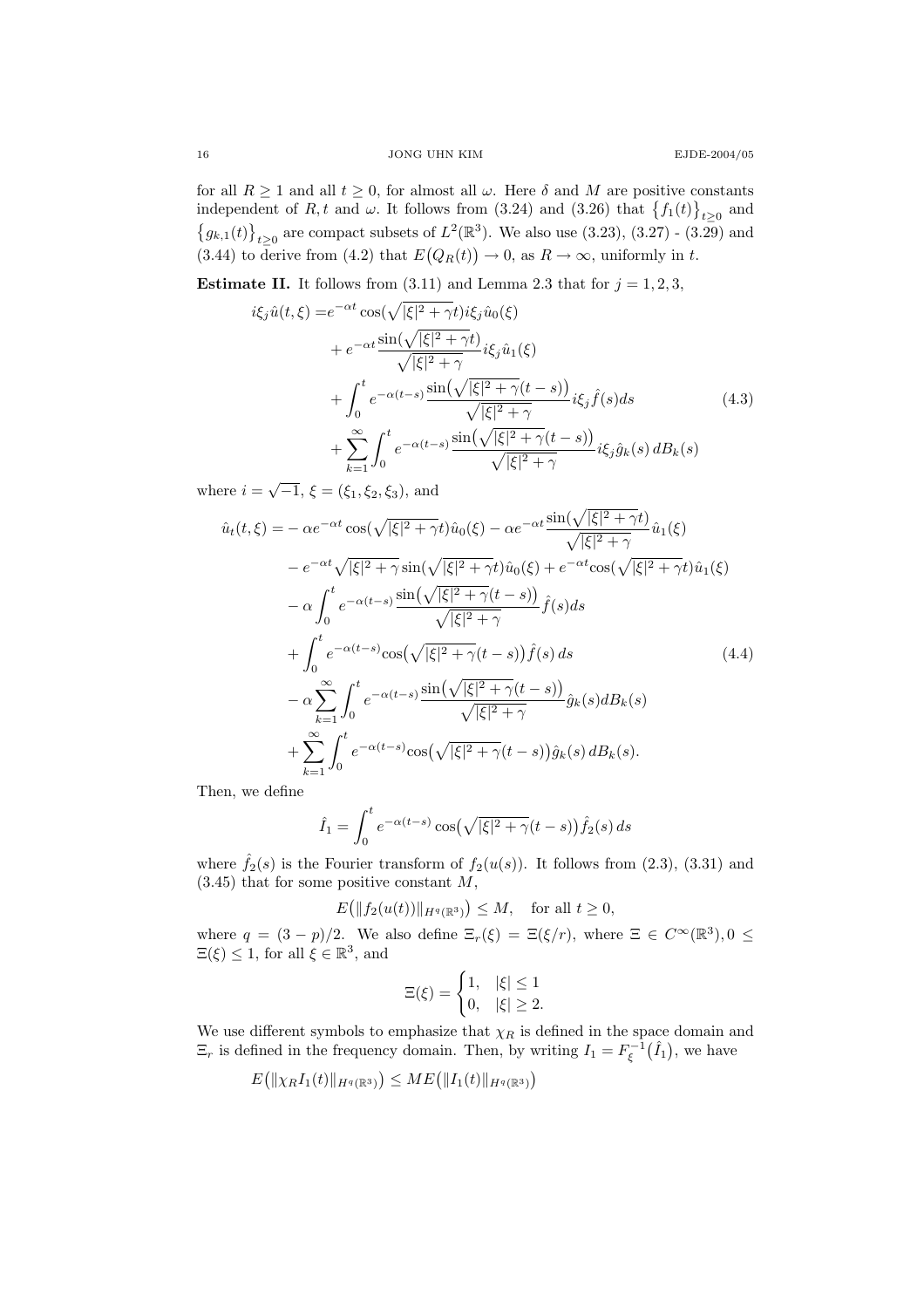$$
\leq ME\Big(\int_0^t e^{-\alpha(t-s)} \|f_2(u(s))\|_{H^q(\mathbb{R}^3)} ds\Big) \leq M
$$

for all  $R \ge 1$  and all  $t \ge 0$ , for some positive constants M. Hence,

$$
E\left(\left\|(1-\Xi_r)(\hat{\chi}_R * \hat{I}_1(t))\right\|_{L^2(\xi)}\right) \le E\left(\int_{|\xi|\ge r} |\hat{\chi}_R * \hat{I}_1(t)|^2 d\xi\right)^{1/2}
$$
  

$$
\le \frac{1}{r^q} E\left(\left\|\chi_R I_1(t)\right\|_{H^q(\mathbb{R}^3)}\right) \to 0 \quad (4.5)
$$

as  $r \to \infty$ , uniformly in  $t \geq 0$ . In the meantime, by using

$$
\frac{\partial}{\partial \xi} \left( \hat{\chi}_R * \hat{I}_1(t) \right) = \left( \frac{\partial}{\partial \xi} \hat{\chi}_R \right) * \hat{I}_1(t), \tag{4.6}
$$

we have

$$
E\left(\left\|\Xi_r\left(\hat{\chi}_R * \hat{I}_1(t)\right)\right\|_{H^1(\xi)}\right) \leq M(R,r)E\left(\|\hat{I}_1(t)\|_{L^2(\xi)}\right)
$$
  

$$
\leq M(R,r) \quad \text{for all } t \geq 0,
$$
 (4.7)

where  $M(R, r)$  denotes positive constants depending on R and r. Next we consider

$$
\hat{I}_2 = \int_0^t e^{-\alpha(t-s)} \cos(\sqrt{|\xi|^2 + \gamma}(t-s)) \hat{f}_1(s) ds.
$$

As above,

$$
\left\| \Xi_{4r}(\hat{\chi}_R * \hat{I}_2(t)) \right\|_{H^1(\xi)} \le M(R,r) \|\hat{I}_2(t)\|_{L^2(\xi)} \le M(R,r), \quad \text{for all } t \ge 0, \quad (4.8)
$$

and, by the triangle inequality,

$$
\left\| (1 - \Xi_{4r}) (\hat{\chi}_R * \hat{I}_2(t)) \right\|_{L^2(\xi)} \leq \left\| (1 - \Xi_{4r}) (\hat{\chi}_R * (\Xi_r \hat{I}_2(t))) \right\|_{L^2(\xi)} + \left\| (1 - \Xi_{4r}) (\hat{\chi}_R * ((1 - \Xi_r) \hat{I}_2(t))) \right\|_{L^2(\xi)}.
$$

The last term can be estimated as follows.

$$
\left\| (1 - \Xi_{4r}) \left( \hat{\chi}_R * \left( (1 - \Xi_r) \hat{I}_2(t) \right) \right) \right\|_{L^2(\xi)} \leq \|\hat{\chi}_R\|_{L^1(\xi)} \|(1 - \Xi_r) \hat{I}_2(t) \|_{L^2(\xi)}
$$
  

$$
\leq M(R) \|(1 - \Xi_r) \hat{I}_2(t) \|_{L^2(\xi)}.
$$
 (4.9)

Since the set  $\{\hat{f}_1(s)\}_{s\geq 0}$  is compact in  $L^2(\xi)$ , we find that  $||(1-\Xi_r)\hat{f}_1(s)||_{L^2(\xi)} \to 0$ , as  $r \to \infty$ , uniformly in s, which yields

$$
\left\| (1 - \Xi_r) \hat{I}_2(t) \right\|_{L^2(\xi)} \to 0, \quad \text{as } r \to \infty, \text{ uniformly in } t. \tag{4.10}
$$

Next we see that

$$
\left| \int_{\mathbb{R}^3} (1 - \Xi_{4r}(\xi)) \hat{\chi}_R(\xi - \eta) \Xi_r(\eta) \hat{I}_2(t, \eta) d\eta \right|
$$
  
\n
$$
\leq \int_{\mathbb{R}^3} (1 - \Xi_{4r}(\xi)) |\hat{\chi}_R(\xi - \eta)| \Xi_r(\eta) |\hat{I}_2(t, \eta)| d\eta
$$
  
\n
$$
\leq \int_{\mathbb{R}^3} (1 - \Xi_r(\xi - \eta)) |\hat{\chi}_R(\xi - \eta)| |\hat{I}_2(t, \eta)| d\eta
$$
  
\n
$$
= \left( \left( (1 - \Xi_r) |\hat{\chi}_R| \right) * |\hat{I}_2(t)| \right) (\xi).
$$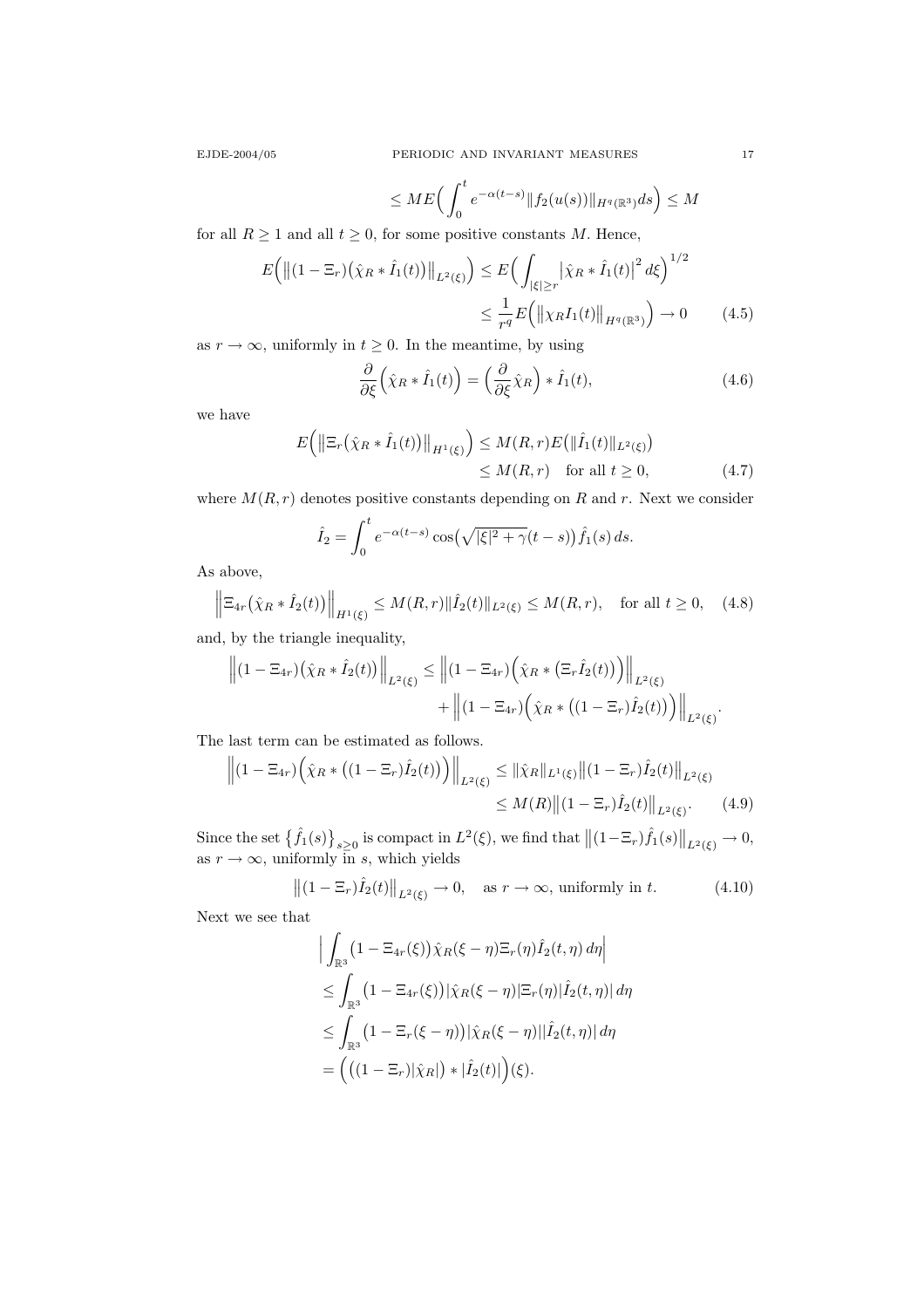Thus,

$$
\left\| \left( 1 - \Xi_{4r}(\xi) \right) \left( \hat{\chi}_R * \left( \Xi_r \hat{I}_2(t) \right) \right) \right\|_{L^2(\xi)} \leq \| (1 - \Xi_r) |\hat{\chi}_R| \|_{L^1(\xi)} \| \hat{I}_2(t) \|_{L^2(\xi)} \qquad (4.11)
$$
  

$$
\leq M \| (1 - \Xi_r) |\hat{\chi}_R| \|_{L^1(\xi)}, \quad \text{for all } t \geq 0.
$$

It follows from (4.9), (4.10) and (4.11) that for each fixed  $R > 0$ ,

$$
\left\| (1 - \Xi_{4r}) (\hat{\chi}_R * \hat{I}_2(t)) \right\|_{L^2(\xi)} \to 0 \quad \text{as } r \to \infty, \text{ uniformly in } t.
$$

Let us define

$$
\hat{I}_3(t) = \sum_{k=1}^{\infty} \int_0^t e^{-\alpha(t-s)} \cos(\sqrt{|\xi|^2 + \gamma}(t-s)) \hat{g}_{k,1}(s) dB_k(s).
$$

Then, we can proceed in the same manner as for  $\hat{I}_2(t)$ . Applying (4.8) to  $\hat{I}_3(t)$ , we find

$$
E\left(\left\|\Xi_{4r}\left(\hat{\chi}_R * \hat{I}_3(t)\right)\right\|_{H^1(\xi)}^2\right) \le M(R,r)E\left(\|\hat{I}_3(t)\|_{L^2(\xi)}^2\right)
$$
  

$$
\le M(R,r)\sum_{k=1}^{\infty} E\left(\int_0^t e^{-2\alpha(t-s)} \|\hat{g}_{k,1}(s)\|_{L^2(\xi)}^2\right) ds
$$
  

$$
\le M(R,r), \text{ for all } t \ge 0, \text{ by (3.27) and (3.29)}
$$

where  $M(R, r)$  denotes positive constants depending only on R and r. Also, applying (4.9) to  $\hat{I}_3(t)$ , we have

$$
E\left(\left\|(1-\Xi_{4r})\left(\hat{\chi}_R * ((1-\Xi_r)\hat{I}_3(t))\right)\right\|_{L^2(\xi)}^2\right) \leq M(R)E\left(\left\|(1-\Xi_r)\hat{I}_3(t)\right\|_{L^2(\xi)}^2\right) \leq M(R)\sum_{k=1}^{\infty} E\left(\int_0^t e^{-2\alpha(t-s)} \left\|(1-\Xi_r)\hat{g}_{k,1}(s)\right\|_{L^2(\xi)}^2\right) ds.
$$
\n(4.12)

By virtue of  $(3.26)$ ,  $(3.27)$  and  $(3.29)$ , the last term of  $(4.12)$  converges to zero as  $r \to \infty$  uniformly in  $t \geq 0$ . By the same argument as for (4.11), we have

$$
E\left(\left\|(1-\Xi_{4r}(\xi))\left(\hat{\chi}_R * (\Xi_r \hat{I}_3(t))\right)\right\|_{L^2(\xi)}^2\right)
$$
  
\n
$$
\leq E\left(\left\|(1-\Xi_r)|\hat{\chi}_R|\right\|_{L^1(\xi)}^2 \left\| \hat{I}_3(t)\right\|_{L^2(\xi)}^2\right)
$$
  
\n
$$
\leq M\left\|(1-\Xi_r)|\hat{\chi}_R|\right\|_{L^1(\xi)}^2, \text{ for all } t \geq 0, \text{ by (3.27) and (3.29)}.
$$

Apparently, this converges to zero as  $r \to \infty$  uniformly in  $t \geq 0$ . Thus, we conclude that for each fixed  $R > 0$ ,

$$
E\Big(\Big\|\big(1-\Xi_{4r}(\xi)\big)\Big(\hat{\chi}_R*\hat{I}_3(t)\Big)\Big\|^2_{L^2(\xi)}\Big) \to 0 \quad \text{as } r \to \infty \text{ uniformly in } t \ge 0.
$$

Next we define

$$
\hat{I}_4(t) = \sum_{k=1}^{\infty} \int_0^t e^{-\alpha(t-s)} \cos(\sqrt{|\xi|^2 + \gamma}(t-s)) \hat{G}_{k,2}(s) dB_k(s)
$$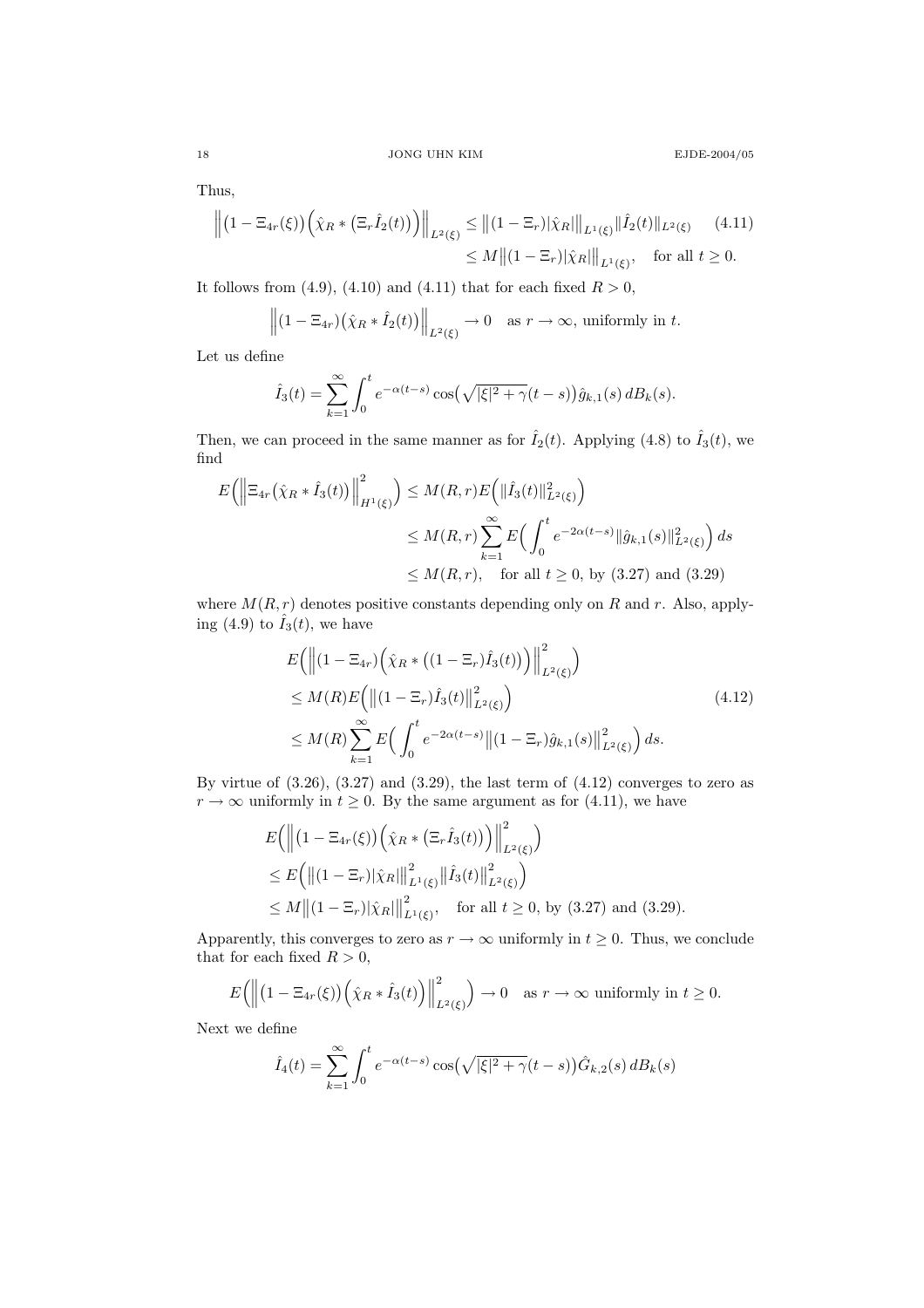where  $\hat{G}_{k,2}(s)$  is the Fourier transform of  $\phi g_{k,2}(u(s))$ . By virtue of (3.23), (3.28), (3.29) and (3.44), we find

$$
E(|\chi_R I_4(t)|_{H^1(\mathbb{R}^3)}^2) \leq ME(|\sqrt{|\xi|^2 + 1}\hat{I}_4(t)|_{L^2(\xi)}^2)
$$
  
\n
$$
\leq M \sum_{k=1}^{\infty} E\Big(\int_0^t e^{-2\alpha(t-s)} ||\phi g_{k,2}(u(s))||_{H^1(\mathbb{R}^3)}^2 ds\Big)
$$
  
\n
$$
\leq M, \text{ for all } t \geq 0, \text{ and } R \geq 1.
$$

By the same argument as for (4.5), we find that for each fixed  $R \geq 1$ ,

$$
E\Big(\big\|\big(1-\Xi_r\big)\big(\hat{\chi}_R\ast\hat{I}_4(t)\big)\big\|_{L^2(\xi)}\Big)\to 0,\quad \text{as }r\to\infty\text{ uniformly in }t\geq 0.
$$

Also, as in (4.7),

$$
E\Big(\big\|\Xi_r(\hat{\chi}_R * \hat{I}_4(t))\big\|_{H^1(\xi)}^2\Big) \le M(R,r), \quad \text{for all } t \ge 0.
$$

Next let

$$
\hat{I}_5(t) = e^{-\alpha t} \cos(\sqrt{|\xi|^2 + \gamma} t) i\xi_j \hat{u}_0(\xi).
$$

Then, by (4.6),

$$
E\Big(\Big\|\Xi_{4r}\big(\hat{\chi}_R\ast\hat{I}_5(t)\big)\Big\|^2_{H^1(\xi)}\Big)\leq M(R,r)E\Big(\|\hat{I}_5(t)\|^2_{L^2(\xi)}\Big)\leq M(R,r),\quad\text{for all }t\geq 0.
$$

As in  $(4.9)$ , we find

$$
E\left(\left\|(1-\Xi_{4r})\left(\hat{\chi}_R*\left((1-\Xi_r)\hat{I}_5(t)\right)\right)\right\|_{L^2(\xi)}^2\right)
$$
  
\n
$$
\leq M(R)E\left(\left\|(1-\Xi_r)\hat{I}_5(t)\right\|_{L^2(\xi)}^2\right)
$$
  
\n
$$
\leq M(R)E\left(\left\|(1-\Xi_r)i\xi_j\hat{u}_0(\xi)\right\|_{L^2(\xi)}^2\right), \text{ for all } t \geq 0.
$$
\n(4.13)

Since  $||(1 - \Xi_r)i\xi_j \hat{u}_0(\xi)||$ 2  $\mathcal{L}^2_{L^2(\xi)}$  converges to zero as  $r \to \infty$  for almost all  $\omega$ , it follows from the dominated convergence theorem that the last term of (4.13) converges to zero as  $r \to \infty$  uniformly in  $t \geq 0$ . Next as in (4.11), we see that for each fixed  $R > 0$ ,

$$
E\left(\left\|\left(1-\Xi_{4r}(\xi)\right)\left(\hat{\chi}_R*\left(\Xi_r\hat{I}_5(t)\right)\right)\right\|_{L^2(\xi)}^2\right)\\ \leq \left\|\left(1-\Xi_r\right)|\hat{\chi}_R\right\|\|_{L^1(\xi)}^2 E\left(\|\hat{I}_5(t)\|_{L^2(\xi)}^2\right) \to 0
$$

as  $r \to \infty$  uniformly in  $t \geq 0$ .

The only property of the function  $e^{-\alpha t}$  cos $(\sqrt{|\xi|^2 + \gamma} t)$  that has been used in the above estimates is that the function is uniformly bounded and the uniform bound decays to zero exponentially fast as  $t \to \infty$ . Thus, we can obtain the same estimate if  $e^{-\alpha t} \cos(\sqrt{|\xi|^2 + \gamma} t)$  is replaced by

$$
e^{-\alpha t}\frac{\sin(\sqrt{|\xi|^2+\gamma}\,t)}{\sqrt{|\xi|^2+\gamma}}\quad\text{or}\quad e^{-\alpha t}\frac{\sin(\sqrt{|\xi|^2+\gamma}\,t)}{\sqrt{|\xi|^2+\gamma}}i\xi_j
$$

So we can estimate all other terms in the right-hand sides of (3.11), (4.3) and (4.4) as above.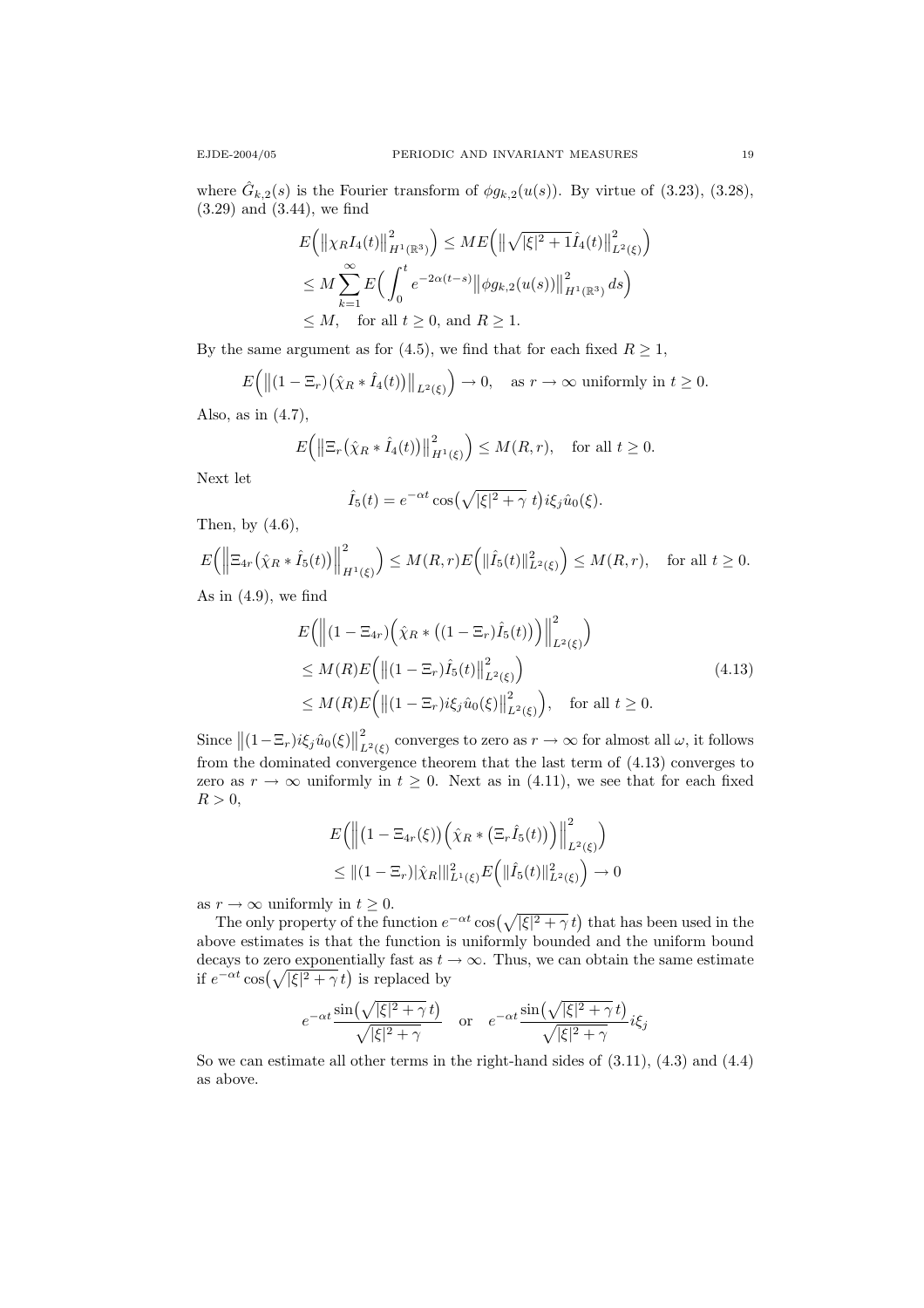.

Let us define a linear mapping  $\Lambda$  by

$$
\Lambda(\Theta) = \left(\Theta_1, \frac{\partial \Theta_1}{\partial x_1}, \frac{\partial \Theta_1}{\partial x_2}, \frac{\partial \Theta_1}{\partial x_3}, \Theta_2\right), \quad \text{for } \Theta = \left(\Theta_1, \Theta_2\right) \in H^1(\mathbb{R}^3) \times L^2(\mathbb{R}^3).
$$

Then, it is evident that  $\Lambda$  is an isometry from  $H^1(\mathbb{R}^3) \times L^2(\mathbb{R}^3)$  onto S which is a closed subspace of  $(L^2(\mathbb{R}^3))$ <sup>5</sup>. Let us write

$$
\Psi = \Lambda(u, u_t).
$$

By combining all the above analysis, we can conclude the following facts.

$$
E\Big(\big\|(1-\chi_R)\Psi(t)\big\|_{\big(L^2(\mathbb{R}^3)\big)^5}\Big) \to 0 \quad \text{as } R \to \infty \text{ uniformly in } t \ge 0;
$$

For each fixed  $R \geq 1$ ,

$$
E\Big(\Big\|(1-\Xi_r)\big(\hat{\chi}_R*\hat{\Psi}(t)\big)\Big\|_{\big(L^2(\xi)\big)^5}\Big) \to 0 \quad \text{ as } r \to \infty \text{ uniformly in } t \ge 0;
$$

For each  $R \ge 1$  and  $r \ge 1$ , there is a positive constant  $M(R, r)$  such that

$$
E\left(\left\|\Xi_r\left(\hat{\chi}_R*\hat{\Psi}(t)\right)\right\|_{\left(H^1(\xi)\right)^5}\right) \le M(R,r), \quad \text{for all } t \ge 0. \tag{4.14}
$$

Let  $\epsilon > 0$  be given. We can choose positive numbers  $R_k$  and  $\epsilon_k$  such that

$$
E\Big(\big\|(1-\chi_{R_k})\Psi\big\|_{\big(L^2(\mathbb{R}^3)\big)^5}\Big)<\epsilon_k \quad \text{and} \quad \sum_{k=1}^{\infty} m_k \epsilon_k <\epsilon \tag{4.15}
$$

where  $\{m_k\}$  is a sequence of increasing positive integers with  $m_k \to \infty$  as  $k \to \infty$ . Next, we choose  $r_k$  such that

$$
E\left(\left\|(1-\Xi_{r_k})\left(\hat{\chi}_{R_k}*\hat{\Psi}(t)\right)\right\|_{\left(L^2(\xi)\right)^5}\right)<\epsilon_k.\tag{4.16}
$$

We define  $\mathcal{G}_k$  to be the set of all  $\mathbb{R}^5$ -valued functions  $\Phi \in (L^2(\mathbb{R}^3))^5$  such that

$$
\operatorname{supp}\hat{\Phi}\subset\left\{\xi:\left|\xi\right|\leq 2r_{k}\right\},\qquad\|\hat{\Phi}\|_{\left(H^{1}(\xi)\right)^{5}}\leq\frac{M(R_{k},r_{k})}{m_{k}\epsilon_{k}}\tag{4.17}
$$

where  $M(R_k, r_k)$  is the positive constant in (4.14) with  $R = R_k, r = r_k$ . Then, each  $\mathcal{G}_k$  is a compact subset of  $(L^2(\mathbb{R}^3))$ <sup>5</sup>. Next we define

$$
\mathcal{H}_k = \Big\{\Theta \in \left(L^2(\mathbb{R}^3)\right)^5 : \|\Theta - \Phi\|_{\left(L^2(\mathbb{R}^3)\right)^5} \leq \frac{1}{m_k}, \quad \text{for some } \Phi \in \mathcal{G}_k\Big\}.
$$

Suppose  $\Psi(t,\omega) = \Lambda(u(t,\omega), u_t(t,\omega)) \notin \mathcal{H}_k$ , for some  $\omega \in \Omega, t \geq 0$ . We can write

$$
\Psi = (1 - \chi_{R_k})\Psi + F_{\xi}^{-1}\Big((1 - \Xi_{r_k})\big(\hat{\chi}_{R_k} * \hat{\Psi}\big) + \Xi_{r_k}\big(\hat{\chi}_{R_k} * \hat{\Psi}\big)\Big)
$$

Obviously, either  $F_{\xi}^{-1} \Big( \Xi_{r_k} \big( \hat{\chi}_{R_k} * \hat{\Psi} \big) \Big) \notin \mathcal{G}_k$  or  $F_{\xi}^{-1} \Big( \Xi_{r_k} \big( \hat{\chi}_{R_k} * \hat{\Psi} \big) \Big) \in \mathcal{G}_k$ . If  $\Psi \notin \mathcal{H}_k$ and  $F_{\xi}^{-1} \Big( \Xi_{r_k} (\hat{\chi}_{R_k} * \hat{\Psi}) \Big) \in \mathcal{G}_k$ , then it must occur that either

$$
\left\| (1 - \Xi_{r_k}) (\hat{\chi}_{R_k} * \hat{\Psi}) \right\|_{\left(L^2(\xi)\right)^5} > \frac{1}{2m_k}
$$

$$
\left\| (1 - \chi_{R_k}) \Psi \right\|_{\left(L^2(\mathbb{R}^3)\right)^5} > \frac{1}{2m}.
$$

or

$$
\left\| (1 - \chi_{R_k}) \Psi \right\|_{\left(L^2(\mathbb{R}^3)\right)^5} > \frac{1}{2m_k}.
$$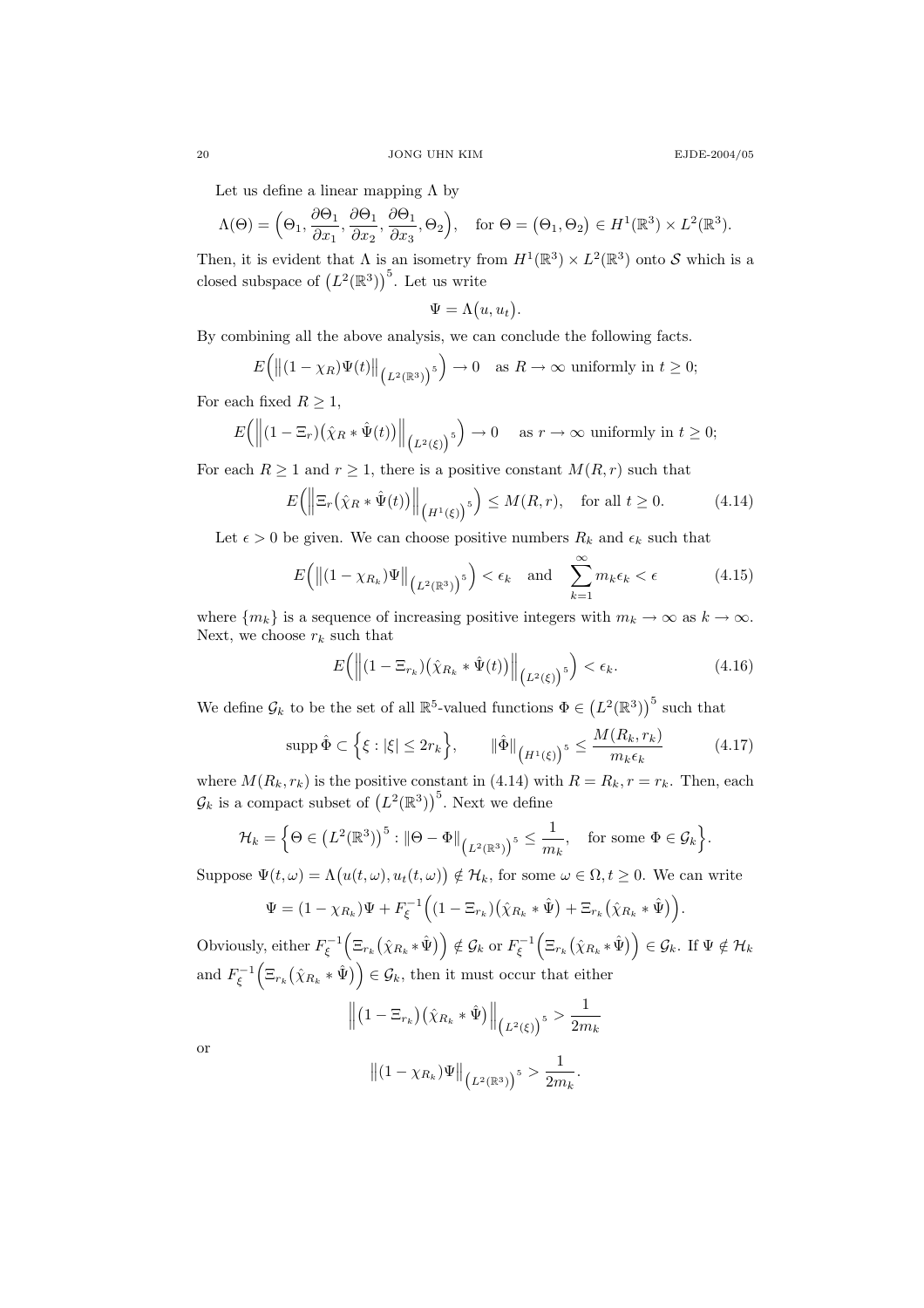Therefore, for fixed  $t \geq 0$ ,

$$
\left\{\omega : \Psi \notin \mathcal{H}_k\right\} \subset \left\{\omega : F_{\xi}^{-1}\left(\Xi_{r_k}(\hat{\chi}_{R_k} * \hat{\Psi})\right) \notin \mathcal{G}_k\right\}
$$

$$
\bigcup \left\{\omega : \left\|\left(1 - \Xi_{r_k}\right)(\hat{\chi}_{R_k} * \hat{\Psi})\right\|_{\left(L^2(\xi)\right)^5} > \frac{1}{2m_k}\right\}
$$

$$
\bigcup \left\{\omega : \left\|\left(1 - \chi_{R_k}\right)\Psi\right\|_{\left(L^2(\xi)\right)^5} > \frac{1}{2m_k}\right\}.
$$

By (4.14) and (4.17),

$$
P\Big\{\omega: F_{\xi}^{-1}\big(\Xi_{r_k}(\hat{\chi}_{R_k}*\hat{\Psi})\big) \notin \mathcal{G}_k\Big\} \leq m_k \epsilon_k.
$$

Also, it follows from (4.15) and (4.16) that

$$
P\Big\{\omega: \left\|\left(1-\Xi_{r_k}\right)\left(\hat{\chi}_{R_k}*\hat{\Psi}\right)\right\|_{\left(L^2(\xi)\right)^5} > \frac{1}{2m_k}\Big\} \leq 2m_k\epsilon_k
$$

and

$$
P\Big\{\omega: \big\|(1-\chi_{R_k})\Psi\big\|_{\big(L^2(\xi)\big)^5} > \frac{1}{2m_k}\Big\} \leq 2m_k\epsilon_k.
$$

These yield  $P\{\omega: \Psi(t,\omega) \notin \mathcal{H}_k\} \leq 5m_k \epsilon_k$ , for every  $t \geq 0$ . We define

$$
\mathcal{K}_{\epsilon} = \bigcap_{k=1}^{\infty} \mathcal{H}_k.
$$

Then,  $\mathcal{K}_{\epsilon}$  is closed and totally bounded in  $L^2(\mathbb{R}^3)^5$ . Thus,  $\mathcal{K}_{\epsilon} \cap \mathcal{S}$  is a compact subset of S, and  $\Lambda^{-1}(\mathcal{K}_{\epsilon} \cap S)$  is a compact subset of  $H^1(\mathbb{R}^3) \times L^2(\mathbb{R}^3)$ . Furthermore,

$$
P\{\omega : (u(t,\omega), u_t(t,\omega)) \notin \Lambda^{-1}(\mathcal{K}_{\epsilon} \cap \mathcal{S})\} = P\{\omega : \Psi(t,\omega) \notin \mathcal{K}_{\epsilon}\}\
$$
  

$$
\leq \sum_{k=1}^{\infty} 5m_k \epsilon_k < 5\epsilon, \text{ for every } t \geq 0.
$$

Let  $\mathcal{L}(t) = \mathcal{L}((u(t), u_t(t)))$  be the probability distribution for  $(u(t), u_t(t))$  for each  $t \geq 0$ . By the above analysis, the family of probability measures  $\{\mathcal{L}(t)\}_{t \geq 0}$  on  $H^1(\mathbb{R}^3) \times L^2(\mathbb{R}^3)$  is tight.

### 5. Existence of periodic and invariant measures

It is clear that we could take any  $s \geq 0$  as the initial time for the Cauchy problem  $(3.19)$  -  $(3.20)$ . We define  $X(t, s; \zeta) = (u, u_t)$  to be the solution of  $(3.19)$  for  $t \geq s$ satisfying  $(u(s), u_t(s)) = \zeta$ , where  $\zeta$  is  $H^1(\mathbb{R}^3) \times L^2(\mathbb{R}^3)$ -valued  $\mathcal{F}_s$ -measurable such that  $\zeta \in L^2(\Omega; H^1(\mathbb{R}^3) \times L^2(\mathbb{R}^3))$  and  $u(s) \in L^{p+1}(\Omega; L^{p+1}(\mathbb{R}^3))$ . Then,  $X(\cdot,s;\zeta) \in L^2(\Omega;C([s,T];H^1(\mathbb{R}^3)\times L^2(\mathbb{R}^3))),$  for all  $T>s$ , and (3.43) holds for all  $t \geq s$ . For each  $0 \leq s < t$ ,  $z \in H^1(\mathbb{R}^3) \times L^2(\mathbb{R}^3)$  and  $\Gamma \in \mathcal{B}(H^1(\mathbb{R}^3) \times L^2(\mathbb{R}^3)),$ we set

$$
p(s, z; t, \Gamma) = P\Big\{\omega : X(t, s; z) \in \Gamma\Big\}.
$$
 (5.1)

**Lemma 5.1.** Let  $\phi$  be a bounded continuous function on  $H^1(\mathbb{R}^3) \times L^2(\mathbb{R}^3)$ . For each  $0 \leq s < t$ , the integral

$$
\int_{H^1(\mathbb{R}^3)\times L^2(\mathbb{R}^3)} p(s, z; t, dy)\phi(y)
$$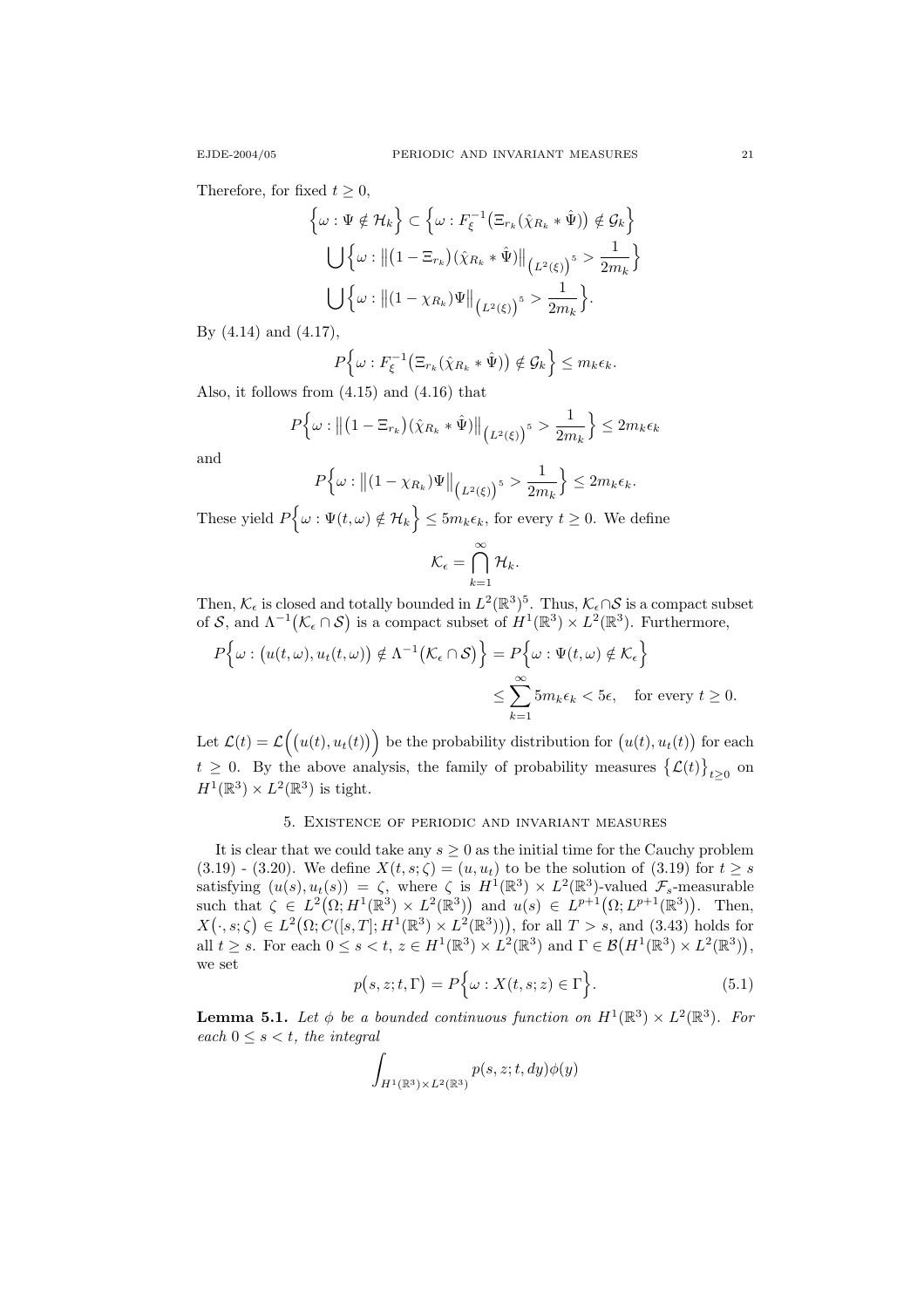is continuous in  $z \in H^1(\mathbb{R}^3) \times L^2(\mathbb{R}^3)$ .

*Proof.* Let  $\{z_n\}_{n=1}^{\infty}$  be a Cauchy sequence in  $H^1(\mathbb{R}^3) \times L^2(\mathbb{R}^3)$  such that

$$
\lim_{n \to \infty} z_n = z_*.
$$

Consider the probability distributions for  $X(t, s; z_n)$ ,  $n = 1, 2, \ldots$ , and  $X(t, s; z_*)$ . All the estimates in Section 4 are valid uniformly in  $z_n$  and  $0 \leq s \leq t$ , for the sequence  $\{z_n\}_{n=1}^{\infty}$  is contained in a compact subset of  $H^1(\mathbb{R}^3) \times L^2(\mathbb{R}^3)$ . Consequently, the family of probability measures  $p(s, z_n; t, \cdot), n = 1, 2, \ldots$ , is tight for each  $0 \leq s < t$ . Fix any  $0 \leq s^* < t^*$  and any small  $\epsilon > 0$ . Then, there is a compact subset  $\Upsilon_{\epsilon}$  of  $H^1(\mathbb{R}^3) \times L^2(\mathbb{R}^3)$  such that

$$
p(s^*, z_*, t^*, \Upsilon_{\epsilon}) > 1 - \epsilon
$$
,  $p(s^*, z_n; t^*, \Upsilon_{\epsilon}) > 1 - \epsilon$ , for all  $n \ge 1$ .

It follows from (3.37) that

$$
E\Big(\sup_{s^* \le t \le t^*} \|X(t, s^*; z_n)\|_{H^1(\mathbb{R}^3) \times L^2(\mathbb{R}^3)}^2\Big) \le M(t^*), \quad \text{for all } n \ge 1,
$$

and

$$
E\Big(\sup_{s^* \le t \le t^*} \|X(t, s^*; z_*)\|_{H^1(\mathbb{R}^3) \times L^2(\mathbb{R}^3)}^2\Big) \le M(t^*).
$$

Thus, we can choose a positive number  $L$  such that

$$
P\Big\{\omega: \sup_{s^* \le t \le t^*} \left\|X(t, s^*; z_n)\right\|_{H^1(\mathbb{R}^3) \times L^2(\mathbb{R}^3)} > L\Big\} < \epsilon, \quad \text{for all } n \ge 1,
$$

and

$$
P\Big\{\omega : \sup_{s^* \le t \le t^*} \|X(t, s^*; z_*)\|_{H^1(\mathbb{R}^3) \times L^2(\mathbb{R}^3)} > L\Big\} < \epsilon.
$$

We then define stopping times by

$$
\mathcal{T}_n = \begin{cases} \inf \{ t : ||X(t, s^*; z_n)||_{H^1(\mathbb{R}^3) \times L^2(\mathbb{R}^3)} > L \}, \\ \infty, \quad \text{if } \{ t : ||X(t, s^*; z_n)||_{H^1(\mathbb{R}^3) \times L^2(\mathbb{R}^3)} > L \} = \emptyset \end{cases}
$$

and

$$
\mathcal{T}_{*} = \begin{cases} \inf \{ t : ||X(t, s^{*}; z_{*})||_{H^{1}(\mathbb{R}^{3}) \times L^{2}(\mathbb{R}^{3})} > L \}, \\ \infty, \quad \text{if } \{ t : ||X(t, s^{*}; z_{*})||_{H^{1}(\mathbb{R}^{3}) \times L^{2}(\mathbb{R}^{3})} > L \} = \emptyset. \end{cases}
$$

We write

$$
Y_n(t) = X(t \wedge \mathcal{T}_n \wedge \mathcal{T}_*, s^*; z_n)
$$
 and  $Y_*(t) = X(t \wedge \mathcal{T}_n \wedge \mathcal{T}_*, s^*; z_*).$ 

Since  $||f_2(v) - f_2(w)||_{L^2(\mathbb{R}^3)} \leq M(L)||v - w||_{H^1(\mathbb{R}^3)}$ , for all  $v, w \in H^1(\mathbb{R}^3)$  satisfying  $||v||_{H^1(\mathbb{R}^3)} \leq L, ||w||_{H^1(\mathbb{R}^3)} \leq L$ , for some positive constant  $M(L)$ , we can derive

$$
E(|Y_n(t^*) - Y_*(t^*)||^2_{H^1(\mathbb{R}^3) \times L^2(\mathbb{R}^3)} \Big) \le M(t^*, L) \|z_n - z_*\|_{H^1(\mathbb{R}^3) \times L^2(\mathbb{R}^3)}, \quad (5.2)
$$

where  $M(t^*, L)$  is a positive constant independent of n. Let  $\phi$  be a bounded continuous function on  $H^1(\mathbb{R}^3) \times L^2(\mathbb{R}^3)$ . Then,  $\phi$  is uniformly continuous on  $\Upsilon_{\epsilon}$ . Thus, there is some  $\delta > 0$  such that for all  $v, w \in \Upsilon_{\epsilon}$  satisfying  $||v - w||_{H^1(\mathbb{R}^3) \times L^2(\mathbb{R}^3)} < \delta$ ,

$$
\left|\phi(v) - \phi(w)\right| < \epsilon. \tag{5.3}
$$

Let us write, for  $n = 1, 2, \ldots$ ,

$$
\Omega_n = \Big\{\omega : X(t^*, s^*; z_n) \in \Upsilon_{\epsilon} \Big\} \bigcap \Big\{\omega : X(t^*, s^*; z_*) \in \Upsilon_{\epsilon} \Big\}
$$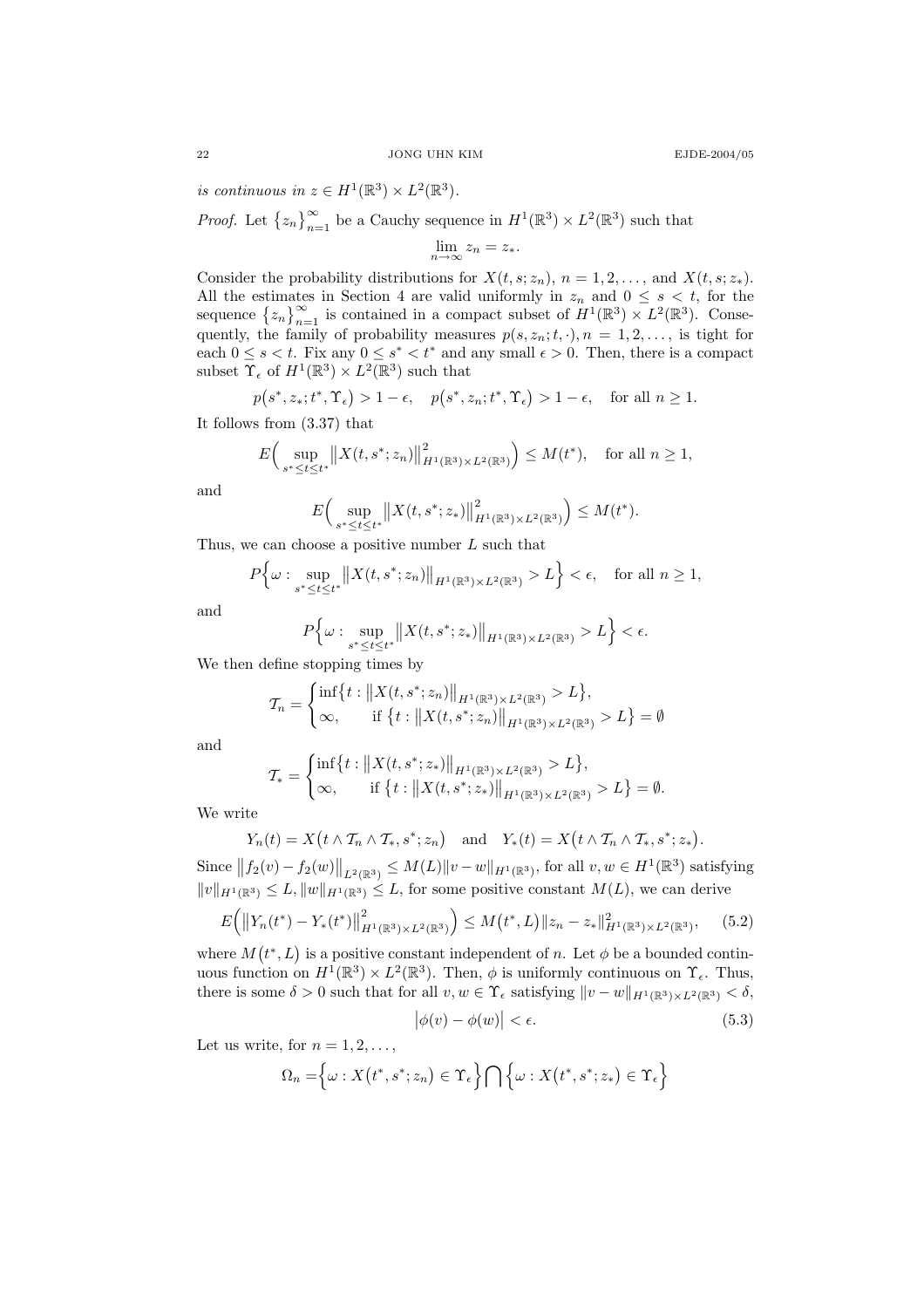$$
\bigcap \Big\{\omega : \sup_{s^* \le t \le t^*} \|X(t, s^*; z_n)\|_{H^1(\mathbb{R}^3) \times L^2(\mathbb{R}^3)} \le L \Big\}
$$
  

$$
\bigcap \Big\{\omega : \sup_{s^* \le t \le t^*} \|X(t, s^*; z_*)\|_{H^1(\mathbb{R}^3) \times L^2(\mathbb{R}^3)} \le L \Big\}.
$$

For every  $n \geq 1$ , it holds that

$$
P(\Omega_n) > 1 - 4\epsilon. \tag{5.4}
$$

For each  $n \geq 1$ , if  $\omega \in \Omega_n$ , then

$$
Y_*(t^*) = X(t^*, s^*; z_*)
$$
 and  $Y_n(t^*) = X(t^*, s^*; z_n)$ .

It follows from (5.2) that

$$
P\left(\Omega_n \cap \left\{\omega : \|X(t^*, s^*; z_n) - X(t^*, s^*; z_*)\|_{H^1(\mathbb{R}^3) \times L^2(\mathbb{R}^3)} \ge \delta\right\}\right)
$$
  
\$\leq \frac{M(t^\*, L)}{\delta^2} \|z\_n - z\_\*\|\_{H^1(\mathbb{R}^3) \times L^2(\mathbb{R}^3)}^2, for all  $n \ge 1$ . (5.5)

Let us define

$$
M_{\phi} = \sup_{w \in H^1(\mathbb{R}^3) \times L^2(\mathbb{R}^3)} \left| \phi(w) \right|
$$

By (5.4), we see that for all  $n \geq 1$ ,

$$
\left| \int_{\Omega \setminus \Omega_n} \phi\big(X(t^*, s^*; z_n)\big) dP \right| < 4\epsilon M_\phi,
$$
  

$$
\left| \int_{\Omega \setminus \Omega_n} \phi\big(X(t^*, s^*; z_*)\big) dP \right| < 4\epsilon M_\phi,
$$

and, by (5.3) and (5.5),

$$
\int_{\Omega_n} \left| \phi\big(X(t^*, s^*; z_n)\big) - \phi\big(X(t^*, s^*; z_*)\big) \right| dP
$$
  

$$
\leq \frac{2M_{\phi}M(t^*, L)}{\delta^2} \|z_n - z_*\|_{H^1(\mathbb{R}^3) \times L^2(\mathbb{R}^3)}^2 + \epsilon.
$$

Finally we arrive at

$$
\overline{\lim}_{z_n \to z_*} \left| \int_{\Omega} \phi\big(X(t^*, s^*; z_n)\big) - \phi\big(X(t^*, s^*; z_*)\big) dP \right| < \epsilon + 8\epsilon M_{\phi},
$$

which yields the continuity, for  $\epsilon > 0$  was arbitrarily chosen.

**Lemma 5.2.**  $(u(t), u_t(t))$  is a  $H^1(\mathbb{R}^3) \times L^2(\mathbb{R}^3)$ -valued Markov process.

*Proof.* By the uniqueness of solution, it holds that for any  $0 \leq r \leq s \leq t$ , and  $z \in H^1(\mathbb{R}^3) \times L^2(\mathbb{R}^3),$ 

$$
X(t, r; z) = X(t, s; X(s, r; z))
$$

for almost all  $\omega$ . We define

$$
\mathcal{P}_{s,t}\phi(z) = E\Big(\phi\big(X(t,s;z)\big)\Big)
$$

for each bounded Borel function  $\phi$  on  $H^1(\mathbb{R}^3) \times L^2(\mathbb{R}^3)$ . It is enough to show that

$$
E\Big(\phi\big(X(t,s;X(s,r;z))\big)\Big|\mathcal{F}_s\Big)=\mathcal{P}_{s,t}\phi\big(y\big)\Big|_{y=X(s,r;z)}
$$

for almost all  $\omega$ , for each bounded continuous function  $\phi$ . Let us recall the proof of Lemma 3.2. The solution was obtained by the truncation method. Let  $X_N =$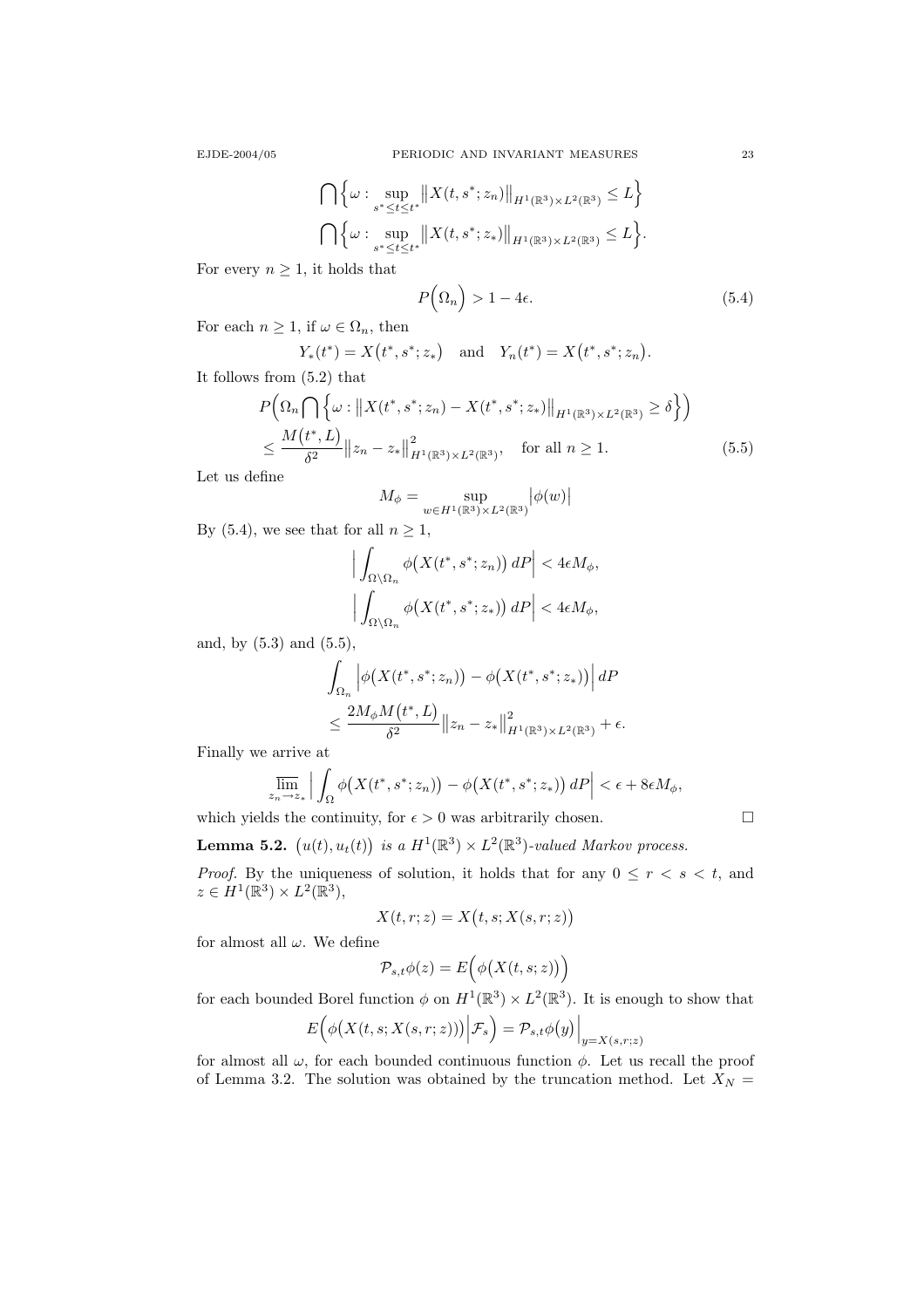$X_N(t,s;\zeta)$  denote the solution  $(u_N,\partial_t u_N)$  of (3.19) with  $f = f_1 + f_{2,N}$  satisfying  $(u_N(s), \partial_t u_N(s)) = \zeta$ , where  $\zeta$  is  $H^1(\mathbb{R}^3) \times L^2(\mathbb{R}^3)$ -valued  $\mathcal{F}_s$ -measurable such that  $\zeta \in L^2(\Omega; H^1(\mathbb{R}^3) \times L^2(\mathbb{R}^3))$  and  $u_N(s) \in L^{p+1}(\Omega; L^{p+1}(\mathbb{R}^3))$ . Then, we know that for each  $T > s$ ,

$$
X(t, s; \zeta) = \lim_{N \to \infty} X_N(t, s; \zeta) \quad \text{in } C([s, T]; H^1(\mathbb{R}^3) \times L^2(\mathbb{R}^3))
$$

for almost all  $\omega$ . For each  $N \geq 1$  and each bounded continuous function  $\phi$  on  $H^1(\mathbb{R}^3) \times L^2(\mathbb{R}^3)$ , it holds that

$$
E\Big(\phi\big(X_N(t,s;\zeta)\big)\Big|\mathcal{F}_s\Big) = E\Big(\phi\big(X_N(t,s;y)\big)\Big)\Big|_{y=\zeta}
$$

for almost all  $\omega$ , which follows directly from the argument in [6, p.250], for  $f_{2,N}(\cdot)$ satisfies (3.32). Since  $\phi$  is a bounded continuous function, we pass  $N \to \infty$  to arrive at

$$
E\Big(\phi\big(X(t,s;\zeta)\big)\Big|\mathcal{F}_s\Big) = E\Big(\phi\big(X(t,s;y)\big)\Big)\Big|_{y=\zeta}
$$
 for almost all  $\omega$ .

Next we show periodicity of the transition function.

**Lemma 5.3.** Let  $p(s, z; t, \Gamma)$  be defined by (5.1). Then,

$$
p(s+L, z; t+L, \Gamma) = p(s, z; t, \Gamma)
$$
\n
$$
\text{for all } 0 \le s < t, z \in H^1(\mathbb{R}^3) \times L^2(\mathbb{R}^3), \text{ and } \Gamma \in \mathcal{B}(H^1(\mathbb{R}^3) \times L^2(\mathbb{R}^3)).\tag{5.6}
$$

*Proof.* Let  $\{\Omega^{(j)}, \mathcal{F}_t^{(j)}, P^{(j)}\}, j = 1, 2$ , be a stochastic basis, and let  $B_k^{(j)}$  $k^{(J)}(t)$ ,  $k =$  $1, 2, \ldots$ , be mutually independent standard Brownian motions over this stochastic basis for each  $j = 1, 2$ . Let  $(u^{(j)}, u_t^{(j)})$  be the solution of (3.19) with  $B_k = B_k^{(j)}$ ,  $k =$ k 1, 2, ..., satisfying  $(u^{(j)}(s), u_t^{(j)}(s)) = z$ , over the stochastic basis  $\{\Omega^{(j)}, \mathcal{F}_t^{(j)}, P^{(j)}\}.$ We will show that  $(u^{(1)}(t), u_t^{(1)}(t))$  and  $(u^{(2)}(t), u_t^{(2)}(t))$  have the same probability law. We may replace each  $B_k^{(j)}$  $B_k^{(j)}(t)$  by  $B_k^{(j)}$  $\binom{(j)}{k}(t)-B_{k}^{(j)}$  $\binom{U}{k}(s)$ . Recalling that the solution was obtained by the truncation procedure, let  $(u_N^{(j)}, \partial_t u_N^{(j)})$  $\binom{J}{N}$  be the solution with  $f = f_1 + f_{2,N}$ . It is enough to show that  $(u_N^{(1)}(t), \partial_t u_N^{(1)}(t))$  and  $(u_N^{(2)}(t), \partial_t u_N^{(2)}(t))$ have the same probability law for each  $N \geq 1$ . Fix any N and drop the subscript N. Then,  $(u^{(j)}, u_t^{(j)})$  was obtained by iteration scheme. Choose any  $T > 0$ , and suppose that  $f^{(j)}, g^{(j)}_k$  $k_k^{(j)}$ 's are  $C([s,T]; L^2(\mathbb{R}^3))$ -valued random variables which are predictable processes over  $\{\Omega^{(j)}, \mathcal{F}_t^{(j)}, P^{(j)}\}, j = 1, 2$ , such that the joint distribution of  $(f^{(1)}, \{g_k^{(1)}\})$  $\{a_k^{(1)}\}_{k=1}^m, \{B_k^{(1)}\}$  ${k \choose k}$  $\binom{n}{k-1}$  is the same as that of  $(f^{(2)}, \{g_k^{(2)}\})$  $\{ k^{(2)} \}_{k=1}^{m}, \{ B^{(2)}_k$  ${k \choose k}$  $\}$  $m \choose k=1$ , for each  $m \geq 1$ . Let us define for  $j = 1, 2$ , and  $m \geq 1$ ,

$$
\hat{v}^{(j,m)}(t,\xi) = e^{-\alpha(t-s)} \cos(\sqrt{|\xi|^2 + \gamma}(t-s)) \hat{v}_0^{(j,m)}(\xi) \n+ e^{-\alpha(t-s)} \frac{\sin(\sqrt{|\xi|^2 + \gamma}(t-s))}{\sqrt{|\xi|^2 + \gamma}} \hat{v}_1^{(j,m)}(\xi) \n+ \int_s^t e^{-\alpha(t-\eta)} \frac{\sin(\sqrt{|\xi|^2 + \gamma}(t-\eta))}{\sqrt{|\xi|^2 + \gamma}} \hat{f}^{(j)}(\eta) d\eta \n+ \sum_{k=1}^m \int_s^t e^{-\alpha(t-\eta)} \frac{\sin(\sqrt{|\xi|^2 + \gamma}(t-\eta))}{\sqrt{|\xi|^2 + \gamma}} \hat{g}_k^{(j)}(\eta) dB_k^{(j)}(\eta)
$$
\n(5.7)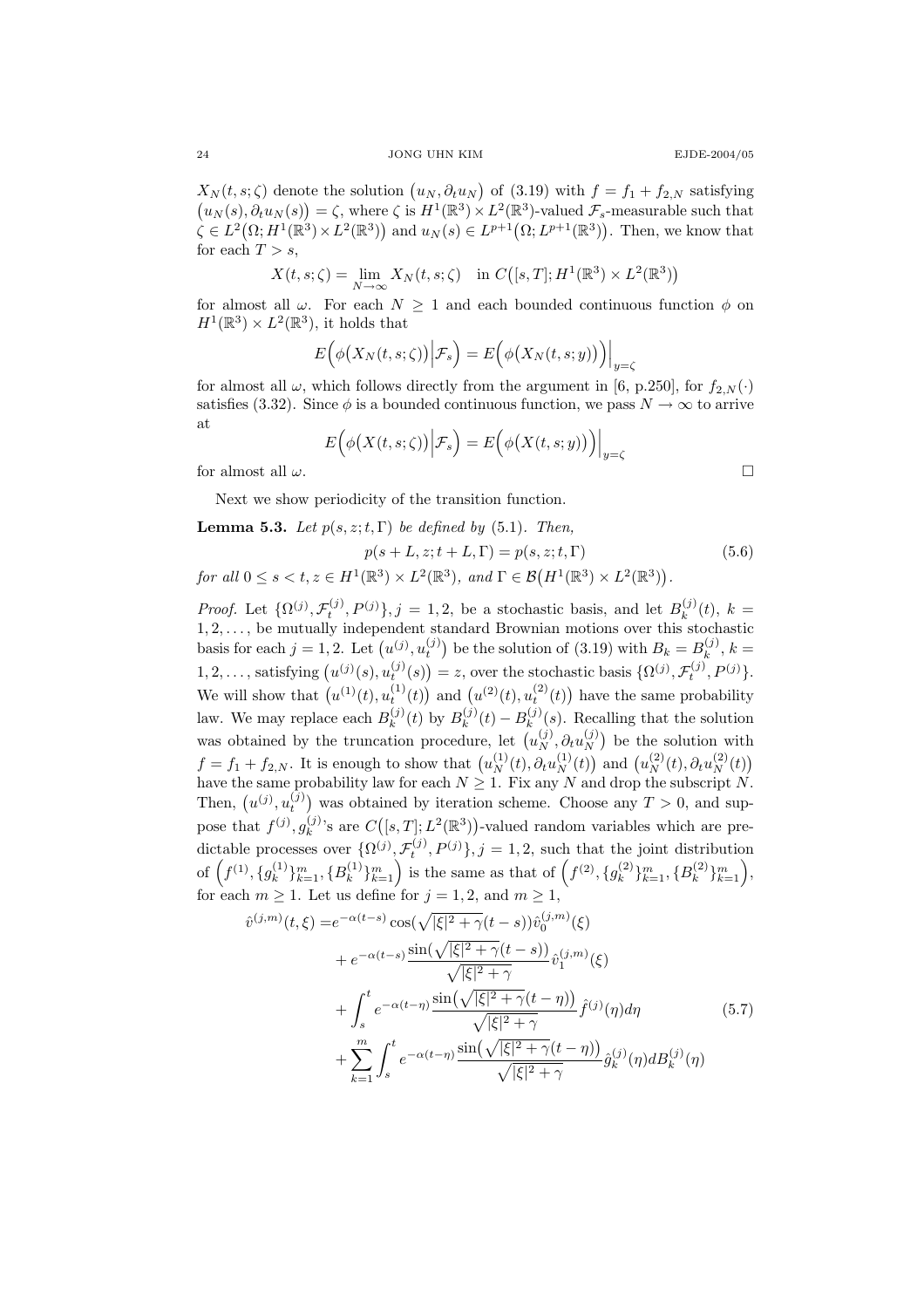where  $(v_0^{(j,m)}, v_1^{(j,m)}) = z$ . Then,  $(v^{(j,m)}, v_t^{(j,m)})$  is a  $C([s,T]; H^1(\mathbb{R}^3) \times L^2(\mathbb{R}^3))$ valued random variable which is a predictable process over  $\{\Omega^{(j)}, \mathcal{F}_t^{(j)}, P^{(j)}\}, j =$ 1, 2. Furthermore,  $((v^{(1,m)}, v_t^{(1,m)}), \{B_k^{(1)}\})$  ${k \choose k}$ <sub>k<sup>2</sup></sup>l<sub>k</sub><sup>2</sup> and  $((v^{(2,m)}, v_t^{(2,m)}), \{B_k^{(2)}\})$ </sub>  $\binom{2}{k}\}_{k=1}^m$ have the same joint distribution. In the meantime, as  $m \to \infty$ ,

$$
(v^{(j,m)}, v_t^{(j,m)}) \to (v^{(j)}, v_t^{(j)})
$$
 in  $L^2(\Omega^{(j)}; C([s,T]; H^1(\mathbb{R}^3) \times L^2(\mathbb{R}^3)))$ 

where  $v^{(j)}$  is defined by the right-hand side of (5.7) with m replaced by  $\infty$ . Consequently, the joint distribution of  $((v^{(1)}, v_t^{(1)}), {B_k^{(1)}})$  $\{k^{(1)}\}_{k=1}^{m}$  is equal to that of  $((v^{(2)}, v_t^{(2)}), {B_k^{(2)}}$  $\binom{2}{k}_{k=1}^{m}$  for each  $m \geq 1$ . At the same time,

$$
\left(f_1+f_{2,N}(v^{(1)}), \{g_{k,1}+\phi g_{k,2}(v^{(1)})\}_{k=1}^m, \{B_k^{(1)}\}_{k=1}^m\right)
$$

and

$$
\left(f_1+f_{2,N}(v^{(2)}), \{g_{k,1}+\phi g_{k,2}(v^{(2)})\}_{k=1}^m, \{B_k^{(2)}\}_{k=1}^m\right)
$$

have the same joint distribution for  $m \geq 1$ . Thus, approximate solutions at each step of the iterations scheme have the same joint distribution, and  $(u^{(1)}(t), u_t^{(1)}(t))$ and  $(u^{(2)}(t), u_t^{(2)}(t))$  have the same distribution for each  $s \le t \le T$ . With the aid of  $(3.21)$  -  $(3.24)$ ,  $(3.26)$  -  $(3.29)$  and  $(3.31)$ , we apply this observation to  $(u^{(1)}, u_t^{(1)}) =$  $(u(\cdot), u_t(\cdot)), (u^{(2)}, u_t^{(2)}) = (u(\cdot + L), u_t(\cdot + L)), B_k^{(1)}(t) = B_k(t) - B_k(s)$  and  $B_k^{(2)}$  $k_k^{(2)}(t) = B_k(t+L) - B_k(s+L)$  to arrive at (5.6).

With the aid of the above lemmas under the assumptions (3.21) - (3.24), (3.26) - (3.29) and (3.31), we will establish the existence of a periodic measure.

**Theorem 5.4.** There exists a probability measure  $\mu$  on  $H^1(\mathbb{R}^3) \times L^2(\mathbb{R}^3)$  such that if the initial distribution is equal to  $\mu$ , then the probability distribution of the solution to  $(3.19)$  -  $(3.20)$  is *L*-periodic in time.

*Proof.* Here we use the notation  $p(s, z; t, \Gamma)$  defined by (5.1). By Lemma 5.3, the transition function  $p(s, z; t, \Gamma)$  is *L*-periodic. Choose any  $z \in H^1(\mathbb{R}^3) \times L^2(\mathbb{R}^3)$ . Then, by Lemma 3.2, there is a unique solution of  $(3.19)$  -  $(3.20)$  satisfying  $(3.45)$ . Following Khasminskii [11], we set

$$
\mu_N = \frac{1}{N} \sum_{k=1}^N p(0, z; kL, \cdot).
$$

Then, by virtue of the analysis in Section 4,  $\{\mu_N\}_{N>1}$  is a tight sequence of probability measures on  $H^1(\mathbb{R}^3)\times L^2(\mathbb{R}^3)$ . Thus, there is a weakly convergent subsequence  $\{\mu_{N_k}\}_{k=1}^{\infty}$ .

Let  $\mu = \lim_{k \to \infty} \mu_{N_k}$  and write

$$
\mathcal{X} = H^1(\mathbb{R}^3) \times L^2(\mathbb{R}^3).
$$

It follows from (3.45) that

$$
\int_{\mathcal{X}} \|y\|_{\mathcal{X}}^4 p(0, z; kL, dy) \le M, \quad \text{for all } k \ge 1,
$$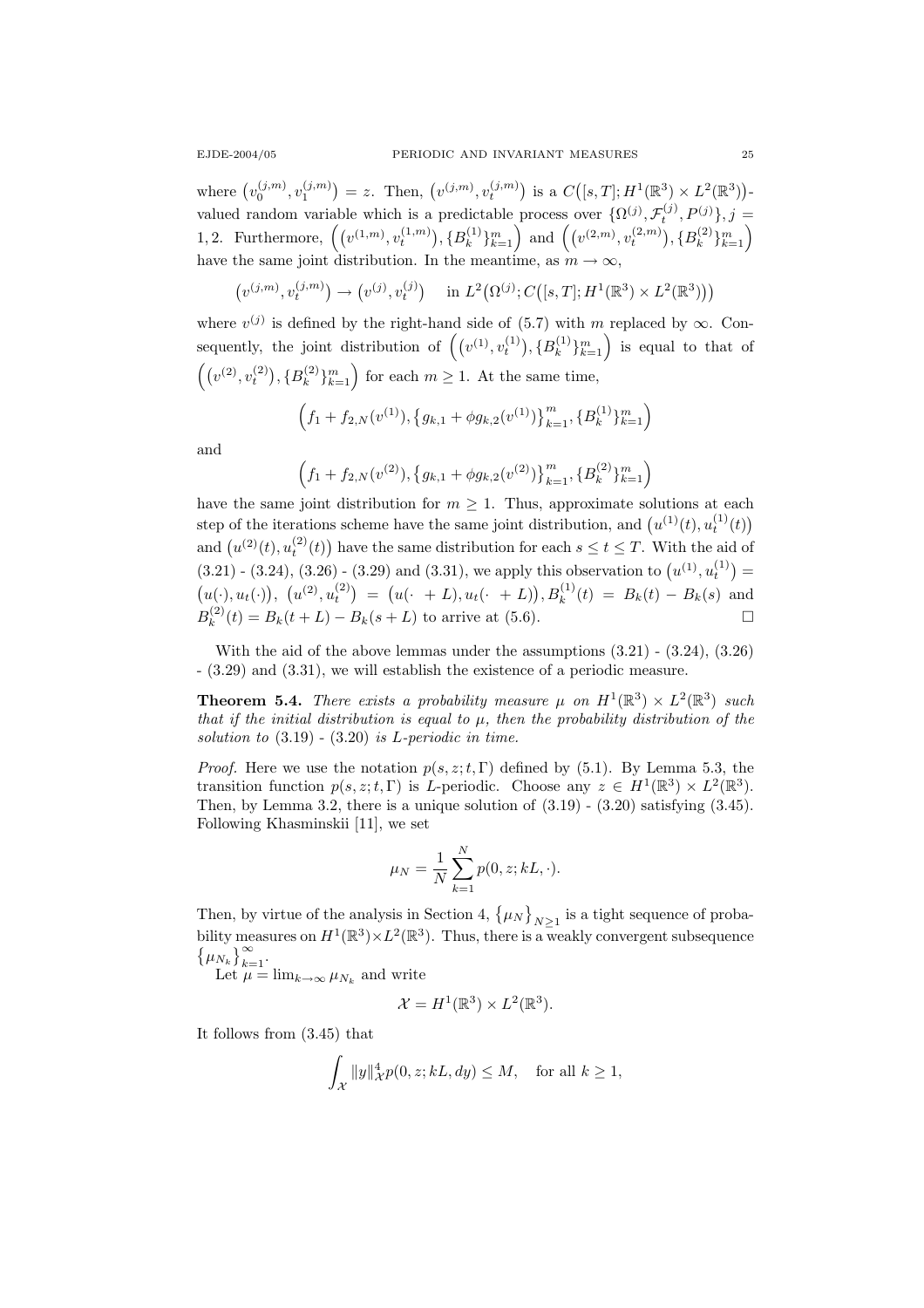for some constant M. Hence, by means of the weak convergence of  $\{\mu_{N_k}\}\,$  cut-off functions and Fatou's lemma, we find

$$
\int_{\mathcal{X}} \|y\|_{\mathcal{X}}^4 d\mu(y) \leq M.
$$

In fact, this is a necessary condition for  $\mu$  to be the probability distribution of a random function in  $L^4(\Omega; H^1(\mathbb{R}^3) \times L^2(\mathbb{R}^3))$ . We now assume that  $(u_0, u_1)$  satisfies the conditions in Lemma 3.2 and the distribution of  $(u_0, u_1)$  is equal to  $\mu$ . Choose any bounded continuous function  $\phi$  on  $H^1(\mathbb{R}^3) \times L^2(\mathbb{R}^3)$ . By using Lemma 5.1, Lemma 5.3 and the Chapman-Kolmogorov equation, we see that for each  $t \geq 0$ ,

$$
\int_{\mathcal{X}} d\mu(y) \int_{\mathcal{X}} p(0, y; t, d\zeta) \phi(\zeta)
$$
\n
$$
= \lim_{k \to \infty} \frac{1}{N_k} \sum_{k=1}^{N_k} \int_{\mathcal{X}} p(0, z; kL, dy) \int_{\mathcal{X}} p(0, y; t, d\zeta) \phi(\zeta)
$$
\n
$$
= \lim_{k \to \infty} \frac{1}{N_k} \sum_{k=1}^{N_k} \int_{\mathcal{X}} p(0, z; t + kL, d\zeta) \phi(\zeta)
$$
\n
$$
= \lim_{k \to \infty} \frac{1}{N_k} \sum_{k=1}^{N_k} \int_{\mathcal{X}} p(0, z; t + L + kL, d\zeta) \phi(\zeta)
$$
\n
$$
= \lim_{k \to \infty} \frac{1}{N_k} \sum_{k=1}^{N_k} \int_{\mathcal{X}} p(0, z; kL, dy) \int_{\mathcal{X}} p(0, y; t + L, d\zeta) \phi(\zeta)
$$
\n
$$
= \int_{\mathcal{X}} d\mu(y) \int_{\mathcal{X}} p(0, y; t + L, d\zeta) \phi(\zeta).
$$
\n(5.8)

This yields that for each Borel subset  $\Gamma$  of  $H^1(\mathbb{R}^3) \times L^2(\mathbb{R}^3)$  and each  $t \geq 0$ ,

$$
P\{\omega : (u(t), u_t(t)) \in \Gamma\} = \int_{\mathcal{X}} d\mu(y) p(0, y; t, \Gamma)
$$
  
= 
$$
\int_{\mathcal{X}} d\mu(y) p(0, y; t + L, \Gamma)
$$
  
= 
$$
P\{\omega : (u(t + L), u_t(t + L)) \in \Gamma\}.
$$

This completes the proof of Theorem 5.4.

Next we assume that  $f_1$  and  $g_k$ 's are independent of time, and retain all other conditions in Lemma 3.2. Then, Lemma 3.2, Lemma 5.1 and Lemma 5.2 are still valid, and  $(5.6)$  is also valid for arbitrary  $L > 0$ . We will prove the existence of an invariant measure.

**Theorem 5.5.** There exists an invariant measure on  $H^1(\mathbb{R}^3) \times L^2(\mathbb{R}^3)$  for (3.19).

Proof. We first note that the result of Theorem 5.4 cannot be used directly because periodic measures lack uniqueness. As above we follow Khasminskii [11] to choose any  $z \in \mathcal{X} = H^1(\mathbb{R}^3) \times L^2(\mathbb{R}^3)$  and set

$$
\mu_N = \frac{1}{N} \int_0^N p(0, z; t, \cdot) dt,
$$
\n(5.9)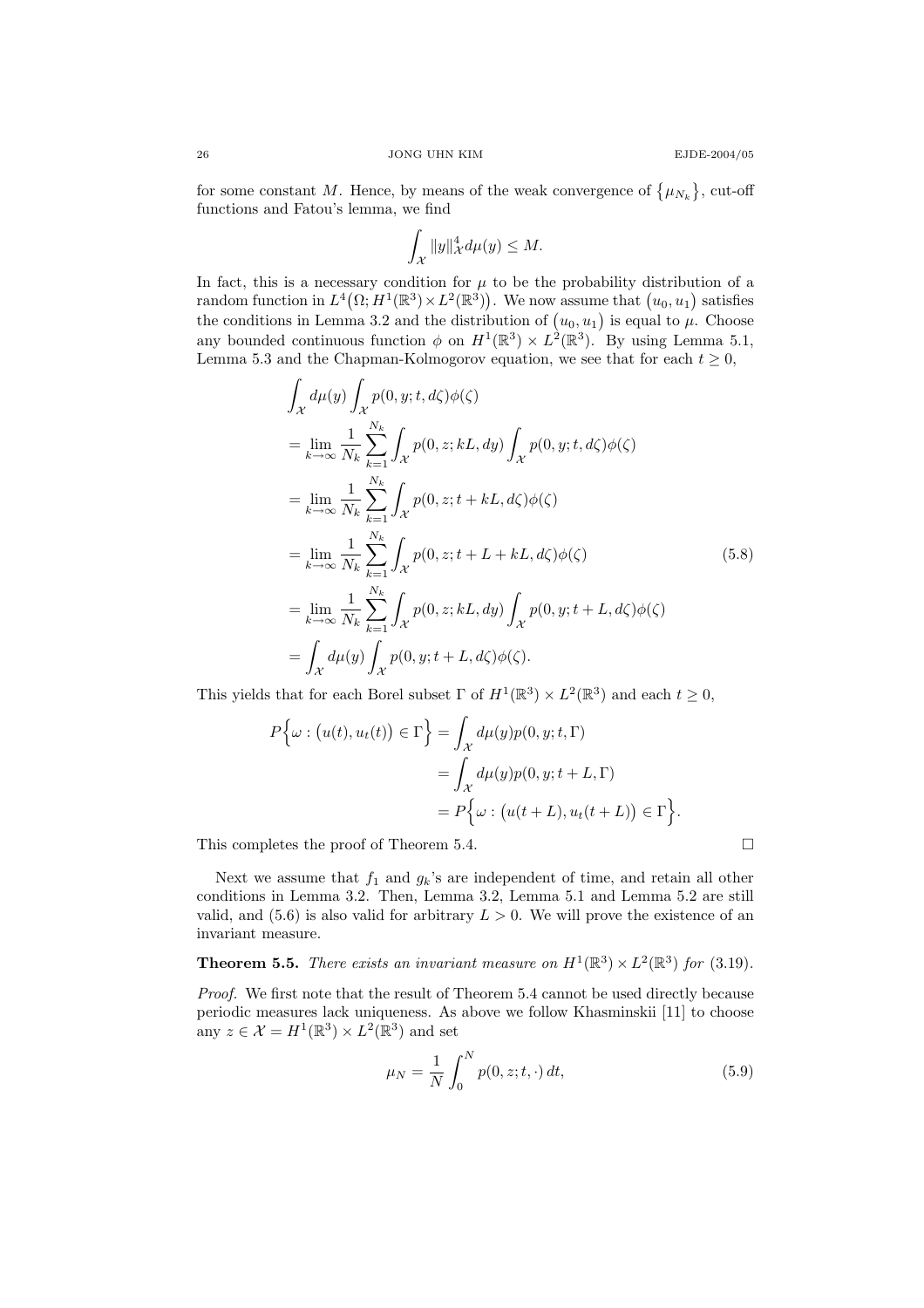which is a well-defined probability measure over  $\mathcal{X}$ . For this, we argue as follows. For each  $z \in \mathcal{X}$  and each bounded continuous function  $\phi$  on  $\mathcal{X}$ , the integral

$$
\int_{\mathcal{X}} p(0, z; t, dy) \phi(y) = \int_{\Omega} \phi\big(X(t, 0; z)\big) dP
$$

is continuous in t, which implies that for each closed subset  $G \subset \mathcal{X}$ , the function  $p(0, z; t, G)$  is upper semi-continuous in t. By the Dynkin system theorem,  $p(0, z; t, \Gamma)$  is  $\mathcal{B}([0, \infty))$ -measurable in t for each Borel subset  $\Gamma \subset \mathcal{X}$ . Thus, the right-hand side of  $(5.9)$  defines a probability measure over  $\mathcal{X}$ . Again by the analysis in Section 4, the sequence  $\{u_N\}_{N=1}^{\infty}$  is tight, and we can find a subsequence  $\{\mu_{N_k}\}_{k=1}^{\infty}$  which converges weakly to a probability measure on X. Let  $\mu = \lim_{k \to \infty} \mu_{N_k}$ . Choose any bounded continuous function  $\phi$  on X. It is enough to show that

$$
\int_{\mathcal{X}} d\mu(y) \int_{\mathcal{X}} p(0, y; t, d\zeta) \phi(\zeta) = \int_{\mathcal{X}} d\mu(y) \int_{\mathcal{X}} p(0, y; t + L, d\zeta) \phi(\zeta),
$$

for all  $t \geq 0$  and all  $L > 0$ . Since (5.6) is valid for every  $L > 0$ , we can proceed in the same manner as in (5.8) to find

$$
\int_{\mathcal{X}} d\mu(y) \int_{\mathcal{X}} p(0, y; t, d\zeta) \phi(\zeta)
$$
\n
$$
= \lim_{k \to \infty} \frac{1}{N_k} \int_0^{N_k} ds \int_{\mathcal{X}} p(0, z; s, dy) \int_{\mathcal{X}} p(0, y; t, d\zeta) \phi(\zeta)
$$
\n
$$
= \lim_{k \to \infty} \frac{1}{N_k} \int_0^{N_k} ds \int_{\mathcal{X}} p(0, z; t + s, d\zeta) \phi(\zeta)
$$
\n
$$
= \lim_{k \to \infty} \frac{1}{N_k} \int_{-L}^{N_k - L} ds \int_{\mathcal{X}} p(0, z; t + L + s, d\zeta) \phi(\zeta)
$$
\n
$$
= \lim_{k \to \infty} \frac{1}{N_k} \int_0^{N_k} ds \int_{\mathcal{X}} p(0, z; t + L + s, d\zeta) \phi(\zeta)
$$
\n
$$
= \lim_{k \to \infty} \frac{1}{N_k} \int_0^{N_k} ds \int_{\mathcal{X}} p(0, z; s, dy) \int_{\mathcal{X}} p(0, y; t + L, d\zeta) \phi(\zeta)
$$
\n
$$
= \int_{\mathcal{X}} d\mu(y) \int_{\mathcal{X}} p(0, y; t + L, d\zeta) \phi(\zeta), \quad \text{for all } t \ge 0 \text{ and all } L > 0.
$$

This completes the proof.  $\Box$ 

### 6. Remarks on the case of a bounded domain

Let  $\mathcal G$  be a bounded domain in  $\mathbb R^3$  with smooth boundary  $\partial \mathcal G$ . We consider the initial-boundary value problem.

$$
u_{tt} + 2\alpha u_t - \Delta u + \beta u = f(t, x, u) + \sum_{k=1}^{\infty} g_k(t, x, u) \frac{dB_k}{dt}, \quad (t, x) \in (0, \infty) \times \mathcal{G},
$$

$$
u = 0, \quad (t, x) \in (0, \infty) \times \partial \mathcal{G},
$$

$$
u(0) = u_0, u_t(0) = u_1 \quad x \in \mathcal{G}.
$$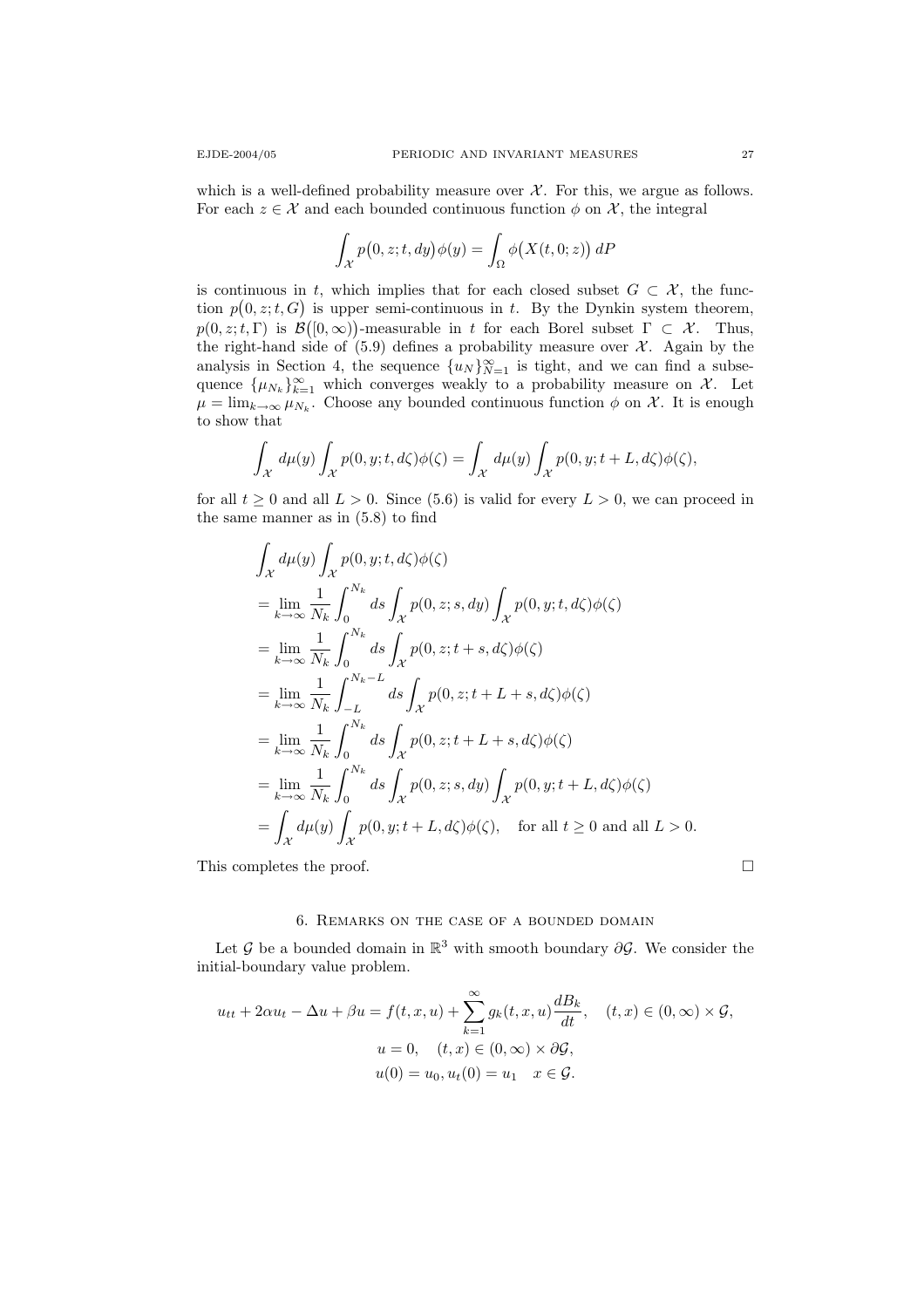Here we impose the same conditions on f and  $g_k$ 's as in the previous section. Following [15], our basic function class is

$$
V^s = \Big\{ \psi : \sum_{k=1}^{\infty} \lambda_k^s |\langle \psi, \phi_k \rangle|^2 < \infty \Big\}, \quad s \in R
$$

where  $\langle \cdot, \cdot \rangle$  is the inner product in  $L^2(\mathcal{G})$ , and  $\{\phi_k\}_{k=1}^{\infty}$  is a complete orthonormal system for  $L^2(\mathcal{G})$  which consists of the eigenfunctions:

$$
-\Delta \phi_k = \lambda_k \phi_k \quad \text{in } \mathcal{G}
$$

$$
\phi_k = 0 \quad \text{on } \partial \mathcal{G}.
$$

Then,  $V^0 = L^2(\mathcal{G}), V^1 = H_0^1(\mathcal{G})$  and  $V^2 = H_0^1(\mathcal{G}) \cap H^2(\mathcal{G}).$  We also note that for  $1 \le p < 3$  and  $q = (3 - p)/2$ ,

$$
\|\psi|\psi|^{p-1}\|_{V^q} \le C_p \|\psi\|_{V^1}^p \tag{6.1}
$$

for all  $\psi \in V^1$ , for some positive constant  $C_p$ . By Poincare's inequality, we may include the case  $\beta = 0$ . We can also take  $\phi \equiv 1$  in (3.22). By Galerkin approximation in terms of  $\phi_k$ 's, we can prove Lemma 3.1 with  $H^1(\mathbb{R}^3) \times L^2(\mathbb{R}^3)$  replaced by  $V^1 \times V^0$ . Then, by iteration and truncation method, we prove Lemma 3.2. If  $(u_0, u_1) \in L^6(\Omega; V^1 \times V^0)$  and  $u_0 \in L^{3p+3}(\Omega; L^{p+1}(\mathbb{R}^3))$ , then we can use the same procedure as for (3.45) to obtain

$$
E(|Q(t)|^3) \le M, \quad \text{for all } t \ge 0,
$$
\n(6.2)

for some positive constant M. Next we define the operator  $P_N$  on  $V^s$  by

$$
\psi \mapsto \sum_{k=1}^N <\psi, \phi_k > \phi_k.
$$

We then define  $v_N = (I - P_N)u$ , so that  $v_N$  can be the solution of

$$
\partial_{tt}v_N + 2\alpha \partial_t v_N - \Delta v_N + \beta v_N
$$
  
=  $(I - P_N)f(t, x, u) + \sum_{k=1}^{\infty} (I - P_N)g_k(t, x, u) \frac{dB_k}{dt}, \quad (t, x) \in (0, \infty) \times \mathcal{G},$   

$$
v_N = 0, \quad (t, x) \in (0, \infty) \times \partial \mathcal{G},
$$
  

$$
v_N(0) = (I - P_N)u_0, \quad \partial_t v_N(0) = (I - P_N)u_1, \quad x \in \mathcal{G}.
$$

By virtue of (6.1), we have

$$
||u|u|^{p-1}||_{V^q}\leq C_p||u||_{V^1}^p
$$

which, together with (6.2), yields

$$
E(||(I - P_N)(u|u|^{p-1})||_{V^0}^2) \le C_p \lambda_{N+1}^{-q} M
$$

for all  $t \geq 0$ . By virtue of  $(3.24)$ ,  $(3.26)$  -  $(3.29)$ , it is easy to see that as  $N \to \infty$ ,

 $||(I - P_N)f_1(t)||_{V^0} \to 0$ , uniformly in  $t \ge 0$ ,

and

$$
\sum_{k=1}^{\infty} E\Big( \big\| (I - P_N) g_{k,1}(t) \big\|_{V^0}^2 + \big\| (I - P_N) \phi g_{k,2}(u(t)) \big\|_{V^0}^2 \Big) \to 0
$$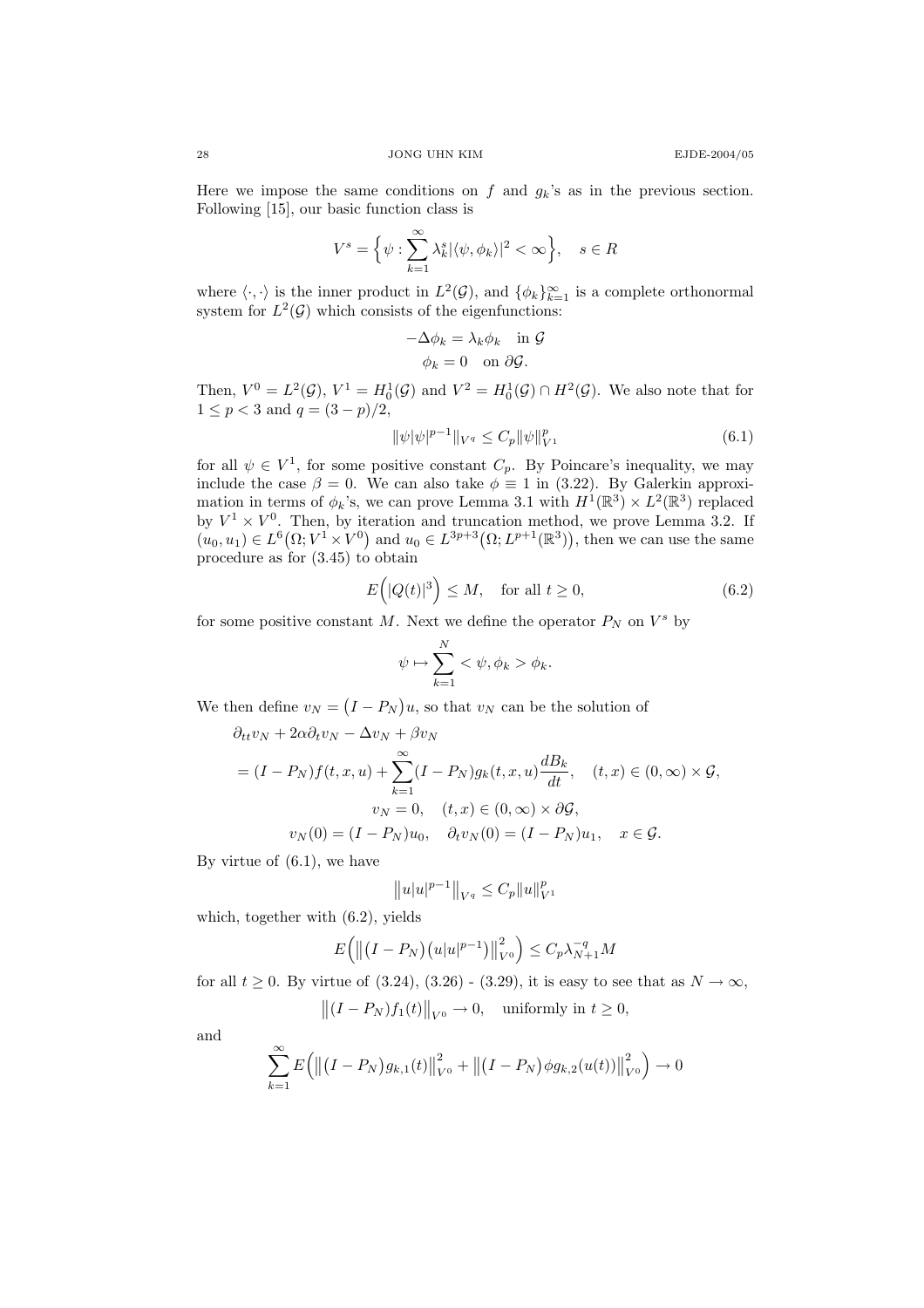uniformly in  $t \geq 0$ . Using these and an equation similar to (4.1), we find that

$$
E(||(I - P_N)u(t)||_{V^1}^2 + ||(I - P_N)u_t(t)||_{V^0}^2) \to 0
$$

as  $N \to \infty$  uniformly in t. Here the term  $u|u|^{p-1}$  is handled differently from the previous procedure, because the operator  $P_N$  does not preserve the polynomial structure of the term. By virtue of (6.2), we have

$$
E\Big(\left\|\big(P_N u(t), P_N u_t(t)\big)\right\|_{V^1 \times V^0}\Big) \le M, \quad \text{for all } t \ge 0 \text{ and } N \ge 1. \tag{6.3}
$$

Now let  $\epsilon > 0$  be given. Then, there are positive integer  $N_k$  and positive number  $\epsilon_k$  such that

$$
E\Big(\big\|\big(I - P_{N_k}\big)u(t)\big\|_{V^1} + \big\|\big(I - P_{N_k}\big)u_t(t)\big\|_{V^0}\Big) < \epsilon_k,
$$
\n
$$
\sum_{k=1}^{\infty} m_k \epsilon_k < \epsilon
$$

where  $\{m_k\}$  is a sequence of increasing positive integers with  $m_k \to \infty$  as  $k \to \infty$ . We define  $S_k$  to be the set of all  $\mathbb{R}^2$ -valued functions  $\Phi \in V^1 \times V^0$  such that

$$
P_{N_k}\Phi = \Phi \quad \text{and} \quad \left\|\Phi\right\|_{V^1 \times V^0} \le \frac{M}{m_k \epsilon_k}
$$

where M is the same positive constant as in  $(6.3)$ . Apparently,  $S_k$  is a compact subset of  $V^1 \times V^0$ . Next we define

$$
\mathcal{U}_k = \Big\{\Theta \in V^1 \times V^0 : \|\Theta - \Phi\|_{V^1 \times V^0} \le \frac{1}{m_k}, \text{ for some } \Phi \in \mathcal{S}_k\Big\}.
$$

Then,  $\bigcap_{k=1}^{\infty} \mathcal{U}_k$  is a compact subset of  $V^1 \times V^0$ . For each  $k \geq 1$ , we can write

$$
(u(t), u_t(t)) = (P_{N_k}u(t), P_{N_k}u_t(t)) + ((I - P_{N_k})u(t), (I - P_{N_k})u_t(t)).
$$

By the same argument as in Section 4, we can conclude that

$$
P\{\omega : (u(t), u_t(t)) \notin \bigcap_{k=1}^{\infty} \mathcal{U}_k\} \leq 2\epsilon, \text{ for each } t \geq 0.
$$

The remaining procedure is the same as the one used in Section 5 to prove the existence of periodic and invariant measures.

#### **REFERENCES**

- [1] Berger, M.A. and Mizel, V.J., Volterra equations with Ito integrals I, J. Integral Eqs., Vol. 2 (1980), 187–245.
- [2] 2 Chow, P.L., Stochastic wave equations with polynomial nonlinearity, Ann. Appl. Probab., Vol. 12 (2002), 361–381.
- [3] Chow, P. L. and Khasminskii, R. Z., Stationary solutions of nonlinear stochastic evolution equations, Stochastic Anal. Appl., Vol. 15 (1997), 671–699.
- [4] Crauel, H., Debussche, A. and Flandoli, F., Random attractors, J. Dynamics and Differential Equations, Vol. 9 (1997), 307–341.
- [5] Crauel, H. and Flandoli, F., Attractors for random dynamical systems., Prob. Th. Rel. Fields, Vol. 100 (1994), 365–393.
- [6] Da Prato, G. and Zabczyk, J., Stochastic equations in infinite dimensions, Cambridge University Press, Cambridge, 1992.
- [7] Da Prato, G. and Zabczyk, J., Ergodicity for infinite dimensional systems, Cambridge University Press, Cambridge, 1996.